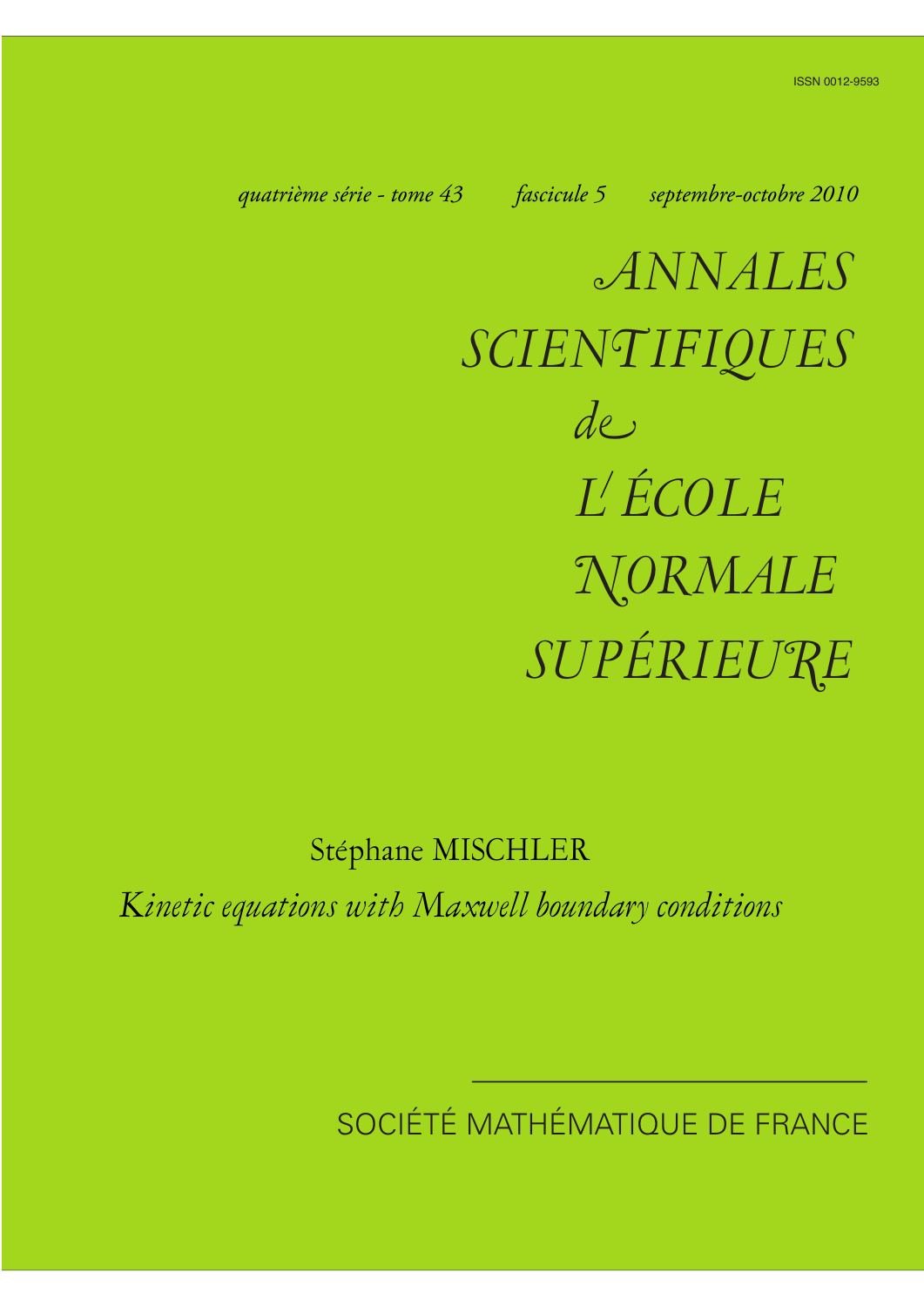# KINETIC EQUATIONS WITH MAXWELL BOUNDARY CONDITIONS

# BY STÉPHANE MISCHLER

ABSTRACT. – We prove global stability results of *DiPerna-Lions* renormalized solutions for the initial boundary value problem associated to some kinetic equations, from which existence results classically follow. The (possibly nonlinear) boundary conditions are completely or partially diffuse, which includes the so-called Maxwell boundary conditions, and we prove that it is realized (it is not only a boundary inequality condition as it has been established in previous works). We are able to deal with Boltzmann, Vlasov-Poisson and Fokker-Planck type models. The proofs use some trace theorems of the kind previously introduced by the author for the Vlasov equations, new results concerning weakweak convergence (the renormalized convergence and the biting  $L<sup>1</sup>$ -weak convergence), as well as the Darrozès-Guiraud information in a crucial way.

R. – Nous montrons la stabilité des solutions renormalisées au sens de *DiPerna-Lions* pour des équations cinétiques avec conditions initiale et aux limites. La condition aux limites (qui peut être non linéaire) est partiellement diffuse et est réalisée (c'est-à-dire qu'elle n'est pas relaxée). Les techniques que nous introduisons sont illustrées sur l'équation de Fokker-Planck-Boltzmann et le système de Vlasov-Poisson-Fokker-Planck ainsi que pour des conditions aux limites linéaires sur l'équation de Boltzmann et le système de Vlasov-Poisson. Les démonstrations utilisent des théorèmes de trace du type de ceux introduits par l'auteur pour les équations de Vlasov, des résultats d'analyse fonctionnelle sur les convergences faible-faible (la convergence renormalisée et la convergence au sens du *biting lemma*), ainsi que l'information de Darrozès-Guiraud d'une manière essentielle.

#### **1. Introduction and main results**

Let  $\Omega$  be an open and bounded subset of  $\mathbb{R}^N$  and set  $\Omega = \Omega \times \mathbb{R}^N$ . We consider a gas confined in  $\Omega \subset \mathbb{R}^N$ . The state of the gas is given by the distribution function  $f =$  $f(t, x, v) \ge 0$  of particles, which at time  $t \ge 0$  and at position  $x \in \Omega$ , move with the velocity  $v \in \mathbb{R}^N$ . The evolution of f is governed by a kinetic equation written in the domain  $(0, \infty) \times \mathcal{O}$  and it is complemented with a boundary condition that we describe now.

We assume that the boundary  $\partial\Omega$  is sufficiently smooth. The regularity that we need is that there exists a vector field  $n \in W^{2,\infty}(\Omega;\mathbb{R}^N)$  such that  $n(x)$  coincides with the outward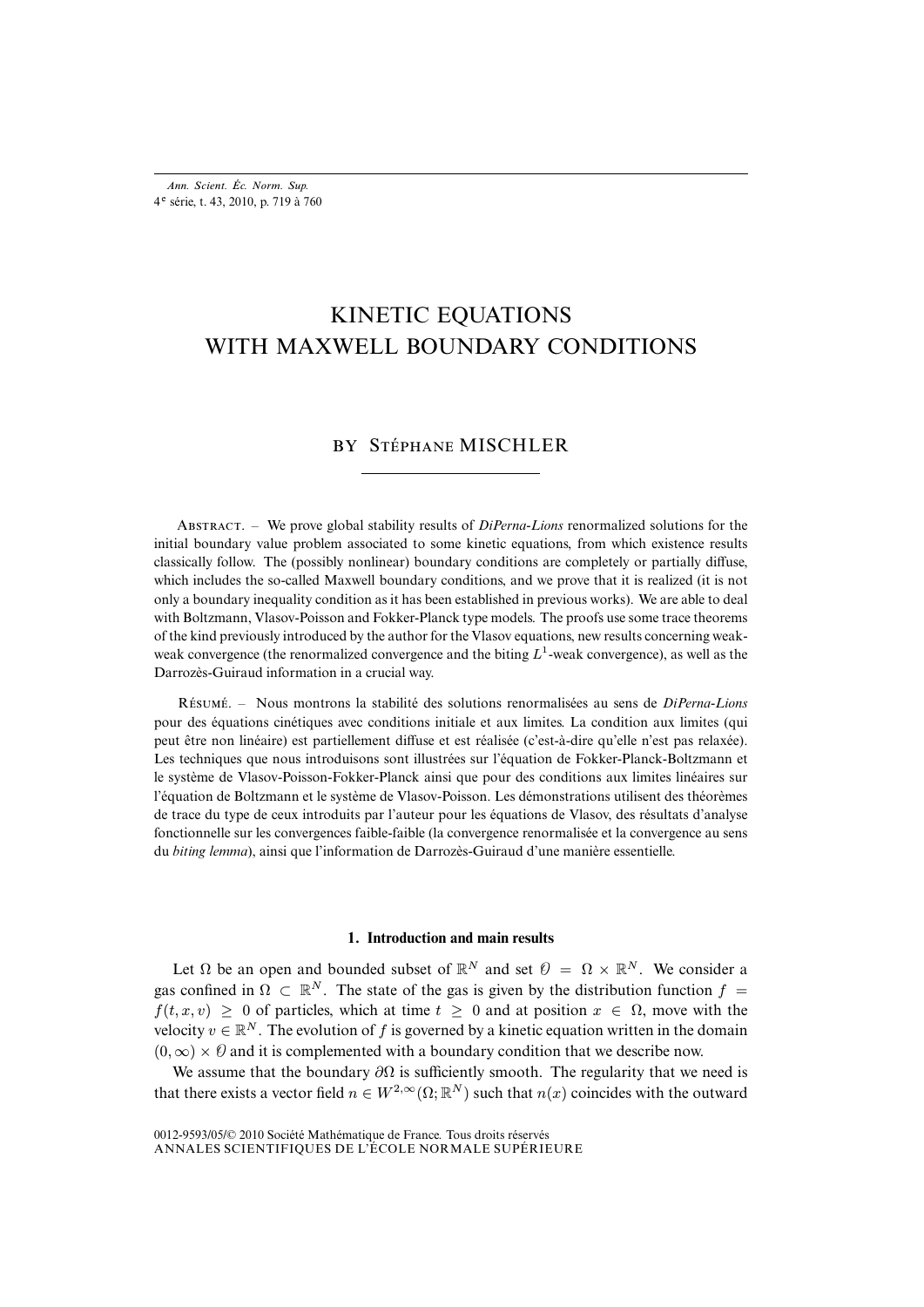unit normal vector at  $x \in \partial \Omega$ . We then define  $\Sigma_{\pm}^x := \{v \in \mathbb{R}^N; \pm v \cdot n(x) > 0\}$  the sets of outgoing ( $\Sigma^x_+$ ) and incoming ( $\Sigma^x_-$ ) velocities at point  $x \in \partial\Omega$  as well as  $\Sigma = \partial\Omega \times \mathbb{R}^N$  and

<span id="page-2-0"></span>
$$
\Sigma_{\pm} = \{(x,v) \in \Sigma; \pm n(x) \cdot v > 0\} = \{(x,v); \, x \in \partial\Omega, \, v \in \Sigma_{\pm}^x\}.
$$

We also denote by  $d\sigma_x$  the Lebesgue surface measure on  $\partial\Omega$  and by  $d\lambda_k$  the measure on  $(0, \infty) \times \Sigma$  defined by  $d\lambda_k = |n(x) \cdot v|^k dt d\sigma_x dv$ ,  $k = 1$  or 2.

The boundary condition takes into account how the particles are reflected by the wall and thus takes the form of a balance between the values of the trace  $\gamma f$  of f on the outgoing and incoming velocities subsets of the boundary:

(1.1) 
$$
(\gamma_{-}f)(t,x,v) = \mathcal{R}_{x}(\gamma_{+}f(t,x,.))(v) \text{ on } (0,\infty) \times \Sigma_{-},
$$

where  $\gamma_{\pm}f := \mathbf{1}_{(0,\infty)\times\Sigma_{\pm}} \gamma f$ . The reflection operator is time independent, local in position but can be local or nonlocal in the velocity variable. In order to describe the interaction between particles and wall by means of the reflection operator  $\mathcal{R}$ , J.C. Maxwell [54] proposed in 1879 the following phenomenological law by splitting the reflection operator into a local reflection operator and a diffuse (also denominated as *Maxwell*) reflection operator (which is nonlocal in the velocity variable):

$$
\mathcal{R} = (1 - \alpha) L + \alpha D.
$$

Here  $\alpha \in (0,1]$  is a constant, called the *accommodation coefficient*. The local reflection operator  $L$  is defined by

<span id="page-2-1"></span>
$$
(L_x \phi)(v) = \phi(R_x v),
$$

with  $R_x v = -v$  (inverse reflection) or  $R_x v = v - 2(v \cdot n(x)) n(x)$  (specular reflection). The diffuse reflection operator  $D = (D_x)_{x \in \partial \Omega}$  according to the Maxwellian profile M with temperature (of the wall)  $\Theta > 0$  is defined at the boundary point  $x \in \partial \Omega$  for any measurable function  $\phi$  on  $\Sigma_{+}^{x}$  by

$$
(D_x \phi)(v) = M(v) \tilde{\phi}(x),
$$

where the normalized Maxwellian M is

(1.3) 
$$
M(v) = (2\pi)^{\frac{1-N}{2}} \Theta^{-\frac{N+1}{2}} e^{-\frac{|v|^2}{2\Theta}},
$$

and the outcoming flux of mass of particles  $\tilde{\phi}(x)$  is

(1.4) 
$$
\tilde{\phi}(x) = \int_{v' \cdot n(x) > 0} \phi(v') v' \cdot n(x) dv' = \int_{\Sigma_{+}^{x}} \frac{\phi}{M} d\mu_{x}.
$$

<span id="page-2-2"></span>It is worth emphasizing that the normalization condition  $(1.3)$  is made in order that the measure  $d\mu_x(v) := M(v) |n(x) \cdot v| dv$  is a probability measure on  $\Sigma^x_{\pm}$  for any  $x \in \partial \Omega$ . Moreover, for any measurable function  $\phi$  on  $\Sigma^x_+$  there holds (1.5)

$$
\int_{\Sigma_{-}^{x}} \mathcal{R}_{x} \phi \left| n(x) \cdot v \right| dv = \int_{\Sigma_{-}^{x}} L_{x} \phi \left| n(x) \cdot v \right| dv = \int_{\Sigma_{-}^{x}} D_{x} \phi \left| n(x) \cdot v \right| dv = \int_{\Sigma_{+}^{x}} \phi \left| n(x) \cdot v \right| dv,
$$

which means that all the particles which reach the boundary are reflected (no particle goes out of the domain nor enters in the domain).

The reflection law  $(1.2)$  was the only model for the gas/surface interaction that appeared in the literature before the late 1960s. In order to describe with more accuracy the interaction between molecules and wall, other models have been proposed in [25, 26, 51] where the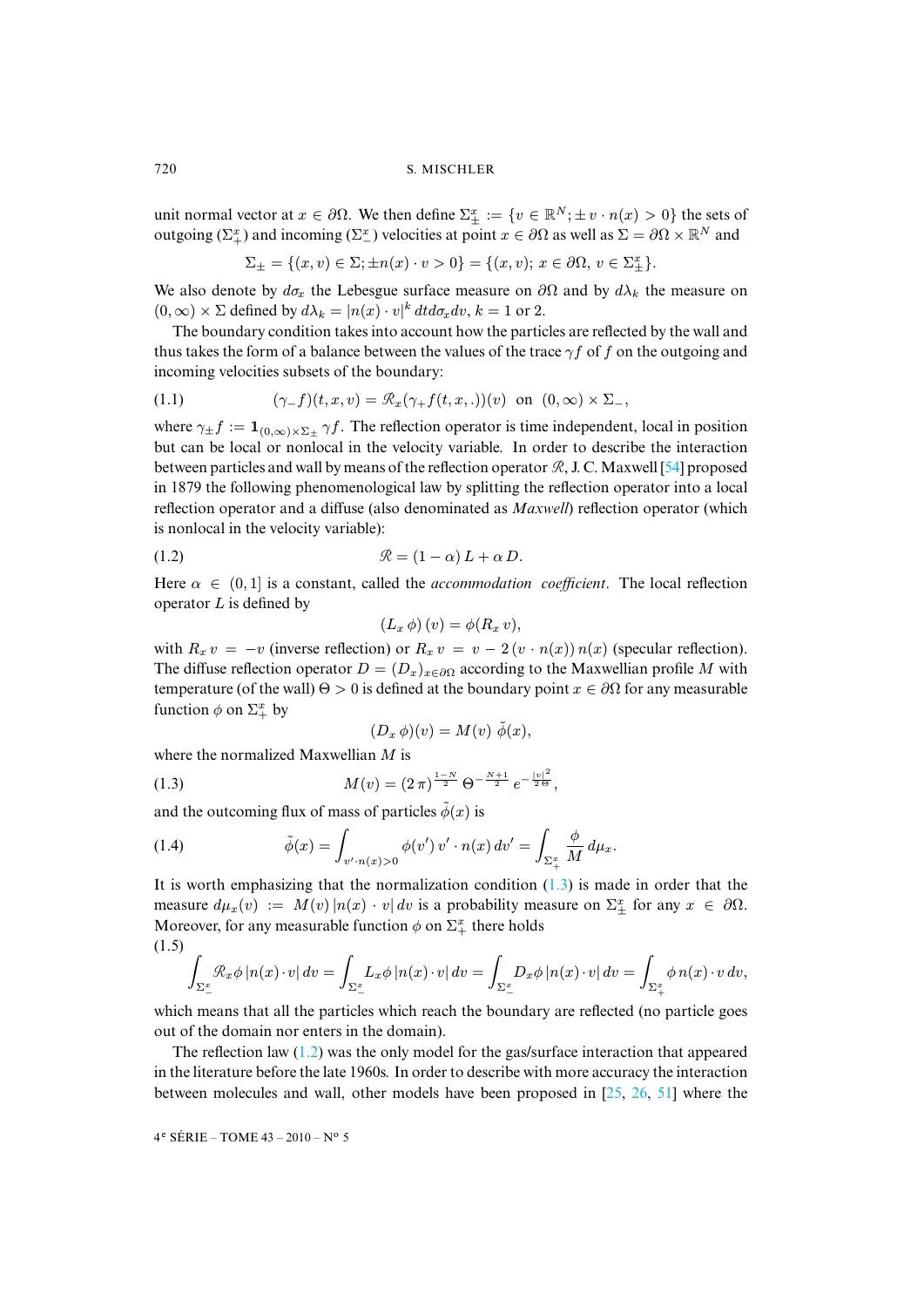<span id="page-3-0"></span>reflection [ope](#page-39-0)[rato](#page-40-1)r  $\Re$  is a general integral operator satisfying the so-called non-negative, normalization and reciprocity conditions, see  $[29]$  and Remark 6.4. We do not know whether our analysis can be adapted to such a general kernel. However, the boundary condition can be generalized in another direction, see  $[12, 30]$ , and we will sometimes assume that the following nonlinear boundary condition holds

(1.6) 
$$
\mathcal{R} \phi = (1 - \tilde{\alpha}) L \phi + \tilde{\alpha} D \phi, \qquad \tilde{\alpha} = \alpha(\tilde{\phi}),
$$

where  $\alpha : \mathbb{R}_+ \to \mathbb{R}_+$  is a continuous function which satisfies  $0 < \bar{\alpha} \leq \alpha(s) \leq 1$  for any  $s \in \mathbb{R}_+$ .

<span id="page-3-1"></span>In the domain, the evolution of  $f$  is governed by a kinetic equation

(1.7) 
$$
\frac{\partial f}{\partial t} + v \cdot \nabla_x f = \mathcal{J}(f) \quad \text{in} \quad (0, \infty) \times \mathcal{O},
$$

where  $\mathcal{I}(f)$  models the interactions of particles each one with each other and with the environment. Typically, it may be a combination of the quadratic Boltzmann collision operator (describing the collision interactions of particles by binary elastic shocks), the Vlasov-Poiss[on o](#page-3-0)perator (describing the fact that particles interact by the way of the two-body long range Coulomb force) or the Fokker-Planck operator (which takes into account the fact that particles are submitted to a heat bath). More precisely, for the nonlinear boundary condition  $(1.6)$  we are able to deal with Fokker-Planck type equations, in particular the Fokker-Planck-Boltzmann equation ([FP](#page-32-0)B in short) and the Vlasov-Poisson-Fokker-Planck system (VPFP in short), while for a constant accommodation coefficient we are able to deal with Vlasov type equations such as the Boltzmann equation and the Vlasov-Poisson system (VP in short). We refer to Section 6 where these models are presented. It is worth mentioning that the method presented in this paper seems to fail for the Vlasov-Maxwell system.

<span id="page-3-3"></span><span id="page-3-2"></span>Finally, we complement these equations with a given initial condition

$$
(1.8) \t f(0,.) = f_{in} \ge 0 \text{ on } \theta,
$$

which satisfies the natural physical bounds of finite mass, energy and entropy

(1.9) 
$$
\iint_{\partial} f_{in} (1+|v|^2+|\log f_{in}|) dx dv =: C_0 < \infty.
$$

<span id="page-3-4"></span>We begin with a general existence result that we state deliberate[ly in](#page-2-0) [an im](#page-3-1)[prec](#page-3-2)ise way and we refer to Section  $6$  (and Theorem  $6.2$ ) for a more precise statement.

T 1.1. – *Consider the initial boundary v[alue](#page-2-1) problem* (1.1)*-*(1.7)*-*(1.8) *associated to the FPB equation or the VPFP syste[m wit](#page-3-3)h possibly mass flux depending accommodation coefficient* (1.6) *or the boundary value problem associated to the Boltzmann equation o[r the](#page-3-1) VP system with constant accommodation coefficient* (1.2)*. For any non-negative initial datum* fin *with fi[nite](#page-2-0) mass, energy and entropy (*(1.9) *holds) there exists at least one (renormalized)* solution  $f\in C([0,\infty);L^1(\theta))$  with finite mass, energy and entropy to the kinetic Equation (1.7) *associated to the initial datum*  $f_{in}$  *and such that the trace function*  $\gamma f$  *fulfills the boundary condition* (1.1)*.*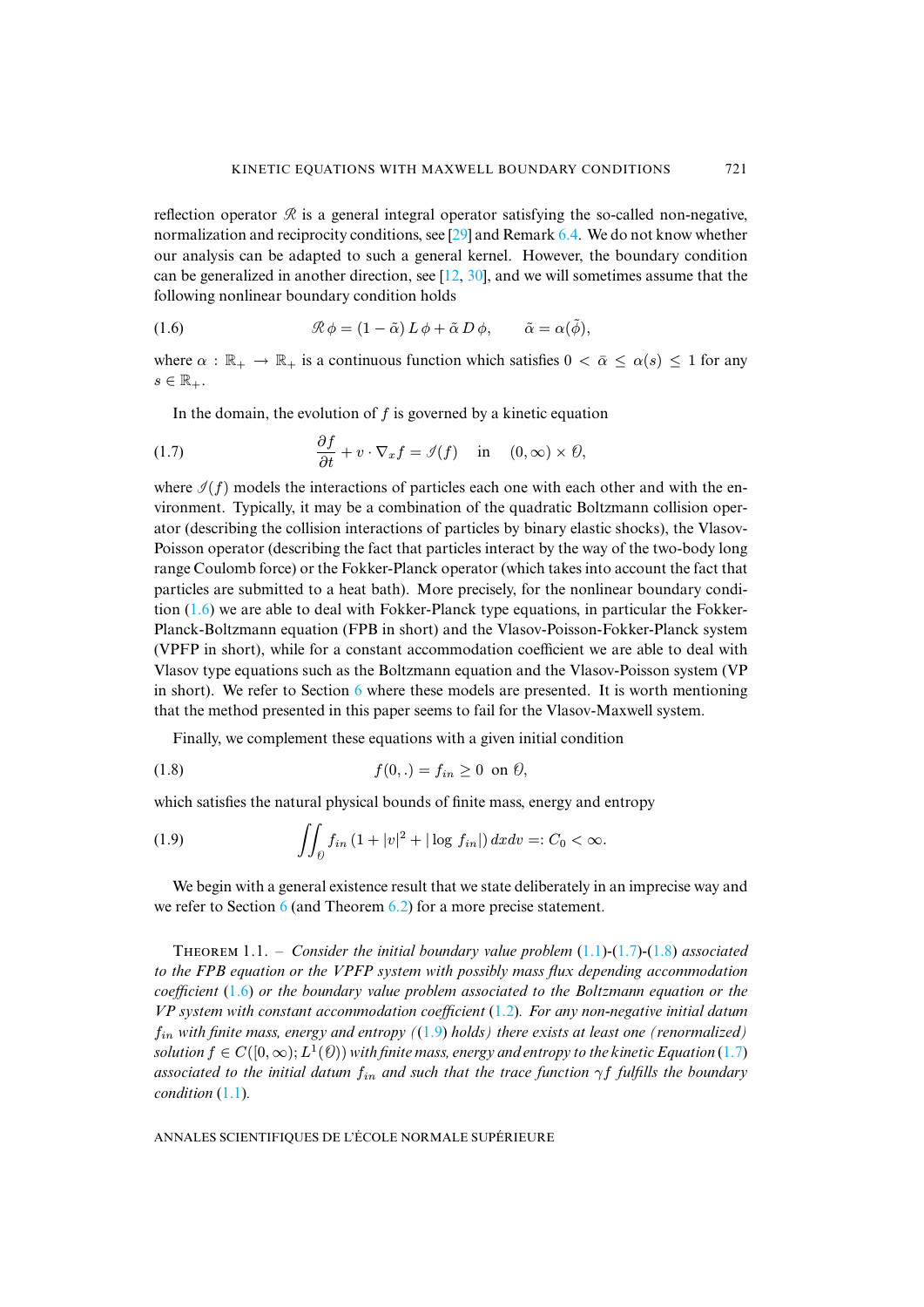The Boltzmann equation and the FPB equation for initial data satisfying the natural bound  $(1.9)$  was first studied by R. DiPerna and P.-L. Lions  $[35, 37, 39]$  who proved stability and existence results for globa[l r](#page-39-1)[en](#page-39-2)[or](#page-39-3)[ma](#page-39-4)[lize](#page-41-0)d [sol](#page-40-2)[utio](#page-40-3)[ns i](#page-41-1)[n th](#page-41-2)[e ca](#page-41-3)se of the whole space ( $\Omega$  =  $\mathbb{R}^N$ ). Afterwards, the corresponding boundary value problem with reflection boundary conditio[ns \(1](#page-2-0).1) and constant accommodation coefficient has been extensively studied in the case of the Boltzmann model  $[5, 6, 7, 8, 47]$ ,  $[27, 28, 44, 48, 55]$ . It has been proved[, in](#page-39-3) the partial absorption case  $\gamma f = \theta \mathcal{R} \gamma f$  with  $\theta \in [0, 1)$  and in the completely local reflection case (i.e. (1.1) holds with  $\alpha \equiv 0$ ), that there exists a global renormalized solution. But in the most interesting physical case (when  $\theta \equiv 1$  and  $\alpha \in (0, 1]$ ), it has only been proved in [7] that the following boundary inequality condition

<span id="page-4-1"></span>(1.10) 
$$
\gamma_{-} f \geq \mathcal{R}(\gamma_{+} f) \quad \text{on } (0, \infty) \times \Sigma_{-}
$$

holds, instead of the boundary equality condition  $(1,1)$ . However, it is worth mentioning that if the renormalized solution built in [7] is in fact a solution to the Boltzmann equation in the sense of di[stribu](#page-4-1)tions, then that solution satisfies the boundary equality condition  $(1.1)$  (a result that one deduces thanks to the Green formula by gathering the fact t[hat t](#page-41-4)he solution is mass preserving and the fact that the solution already satisfies the boundary inequality c[on](#page-40-6)dition  $(1.10)$ ). Also, [the](#page-39-5) [Bo](#page-39-6)l[tzm](#page-39-7)[an](#page-39-8)[n eq](#page-40-4)[uat](#page-40-5)ion [wit](#page-40-7)[h n](#page-41-5)[onli](#page-42-0)[near](#page-42-1) boundary [co](#page-40-8)nditions has been treated in the setting of a strong but non global solution framework i[n \[4](#page-39-9)[3\].](#page-39-10)

With [re](#page-38-0)[ga](#page-39-11)[rd t](#page-41-6)[o ex](#page-41-7)[iste](#page-42-2)nce results for [the](#page-41-7) initial value problem for the VPFP system set in the whole space, we refer to [14, 15, 16, 20, 21, 22, 23, 36, 59, 61, 65] as well as [32] for physical motivations. The initial boundary value problem has been addressed in [13, 19]. We also refer to  $[1, 4, 46, 58, 68]$  for the initial boundary value problem for the VP system and to  $[58]$ for the corresponding stationary problem. We emphasize that in all these works only local reflection or prescribed [inco](#page-41-8)[min](#page-42-3)g data are treated, and to our knowledge, the[re i](#page-39-12)[s no](#page-41-9) result concerning the diffuse boundary condition for the VP system or for the VPFP system.

We also mention that there is a great deal of information for the boundary value problem in an abstract setting in  $[45, 67]$  with possibly nonlinear boundary conditions  $[11, 57]$ .

In short[, the](#page-4-1) present work improves [the](#page-2-0) already known existence results for kinetic equations with diffusive boundary reflection into three directions.

• On the one hand, we prove that  $(1.1)$  is fulfilled, while only the boundary inequality condition (1.10) was previously established.

• On the other hand, we are able to consider a large class of kinetic models (including Vlasov-Poisson term) while only the Boltzmann equation (or linear equations) could be handled with earlier techniques.

• [Fin](#page-4-0)ally, we are able to handle some non[linea](#page-3-4)r boundary condition in the case of Fokker-Planck type equation.

<span id="page-4-0"></span>We do [no](#page-41-3)t present the proof of Theorem 1.1 (nor the proof of its accurate version Theorem 6.2) because it classically follows from a sequen[tia](#page-32-0)l stability or sequential compactness result that we present below and a standard (but tedious) approximation procedure, see for instance [55] or the above quoted references. We deliberately state again the sequential stability result in an imprecise way, referring to Section 6 for a more accurate version.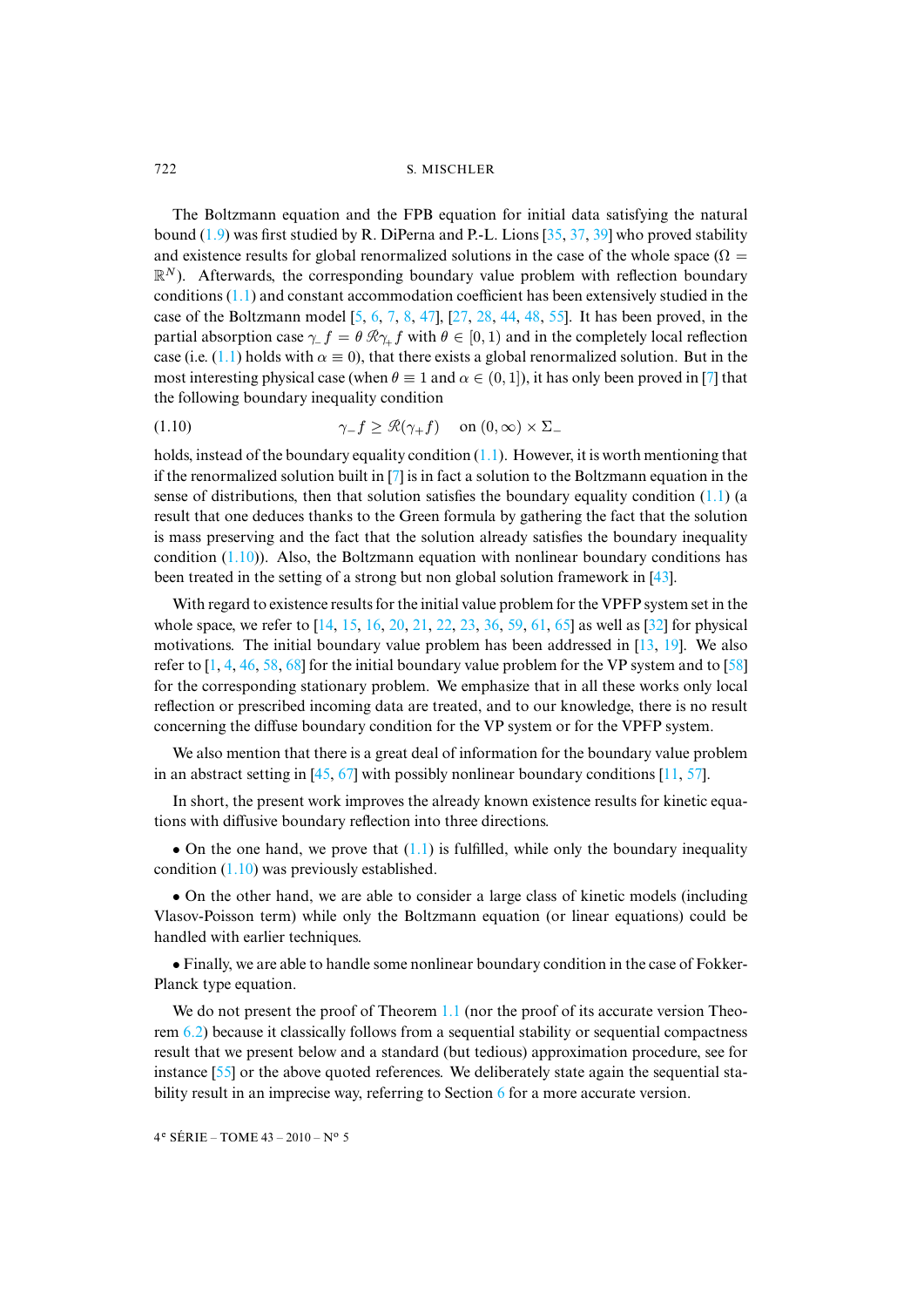T 1.2. – *Consider the initial boundary value problem* (1.1)*-*[\(1](#page-2-1).7)*-*(1.8) *associated to the FPB equation or the VPFP system with possibly mass flux depending constant accommodation coefficient* (1.6) *or the boundary value problem associated to the Boltzmann equation or the VP system with constant accommodation coefficient*  $(1.2)$ *. Let then*  $(f_n)$  *be a sequence of (renormalized) solutions to that equation and assume that*  $(f_n)$  *and the trace sequence*  $(\gamma f_n)$  *satisfy t[he n](#page-3-1)atural physical a priori bounds (to be specified for each model).* If  $f_n(0,.)$  *converges to*  $f_{in}$  *weakly in*  $L^1(\theta)$  *then, up to the extraction of a subsequence,*  $f^n$ *converges (at least) weakly in*  $L^1([0,T] \times \emptyset)$  *for all*  $T \in (0,\infty)$  *to a (renormalized) solution f to the kinetic Equation* (1.7) *with initial value*  $f_{in}$ *. Furthermore, for any*  $\varepsilon > 0$  *and*  $T > 0$ *there exists a measurable set*  $A \subset (0,T) \times \partial\Omega$  *such that meas*  $((0,T) \times \partial\Omega \setminus A) < \varepsilon$  *a[nd](#page-3-0)* 

<span id="page-5-0"></span>(1.11) 
$$
\gamma_+ f_n \rightharpoonup \gamma_+ f \quad \text{weakly in} \quad L^1(A \times \mathbb{R}^N, d\lambda_1),
$$

*the convergence being strong in the case of the Fokker-Planck type equations. As a consequence we can pass to the limit in the reflection boundary condition* (1.1)*-*(1.2) *(and* (1.1)*-*(1.6) *in the case of Fokker-Planck type equations), so that the reflection boundary condition* (1.1) *is fulfilled.*

Let us b[riefly](#page-2-0) [expl](#page-3-1)a[in th](#page-3-2)e main steps and difficulties in the proof of the stability result.

• The first step consists in collecting the physical estimates available on the solution  $f$  to Equations (1.1)-(1.7)-(1.8) and on its trace  $\gamma f$ . In the interior of the domain the a priori bounds satisfied by f strongly depend on the model considered but they are the same as those available in the case of the whole space. In general, for the trace, we are only able to prove that

(1.12) 
$$
\forall T \qquad \int_0^T \int_{\partial \Omega} \mathcal{E} \left( \frac{\gamma + f}{M} \right) d\sigma_x dt \leq C_T,
$$

<span id="page-5-1"></span>with  $C_T$  only depending on  $C_0$  and T, where the functional  $\mathcal{E} = \mathcal{E}_x$  is the *Darrozès-Guiraud information* defined by

(1.13) 
$$
\mathcal{E}(\phi) := \int_{\Sigma^x_+} h(\phi) d\mu_x - h\left(\int_{\Sigma^x_+} \phi d\mu_x\right), \qquad h(s) = s \log s,
$$

and where we recall that  $d\mu_x(v) := M(v) |n(x) \cdot v| dv$  is a probability measure on  $\Sigma^x_+$  so that  $\mathcal{E}(\phi) \geq 0$  thanks to the Jensen inequality. Let us emphasize that additionally to the a priori bound of the *Darrozès-Guiraud information* (1.12), we can prove an L <sup>1</sup> a priori bound in the case of the Boltzmann equation (and of the FPB equation) and only an  $L^{1/2}$  a priori (but also a posteriori) bound in the case of the VP system (and the FPVP system): in both cases, we do not have any a priori information on the trace which guaranties uniform local equiintegrability on the trace functions of a sequ[ence](#page-3-1) of solutions. The main difficulty is thus the lack of a good a priori bound on the trace.

• The next step consists i[n s](#page-38-1)[pec](#page-39-13)[ifyi](#page-39-14)[ng t](#page-40-9)[he s](#page-41-8)[ens](#page-42-4)e of the equations. The physical a priori estimates on f make possible to give a sense to  $(1.7)$  in a renorm[alize](#page-39-10)d sense as introduced by DiPerna and Lions. What is then the meaning of the trace  $\gamma f$  of f? That so-called trace problem has been studied in [3, 10, 18, 31, 45, 64] for the Vlasov equation with a Lipschitz force field and extended to the Vlasov-Fokker-Planck equation in [19]. In the case of the VP and the VPFP systems, the a priori estimate on the force field does not guarantee Lipschitz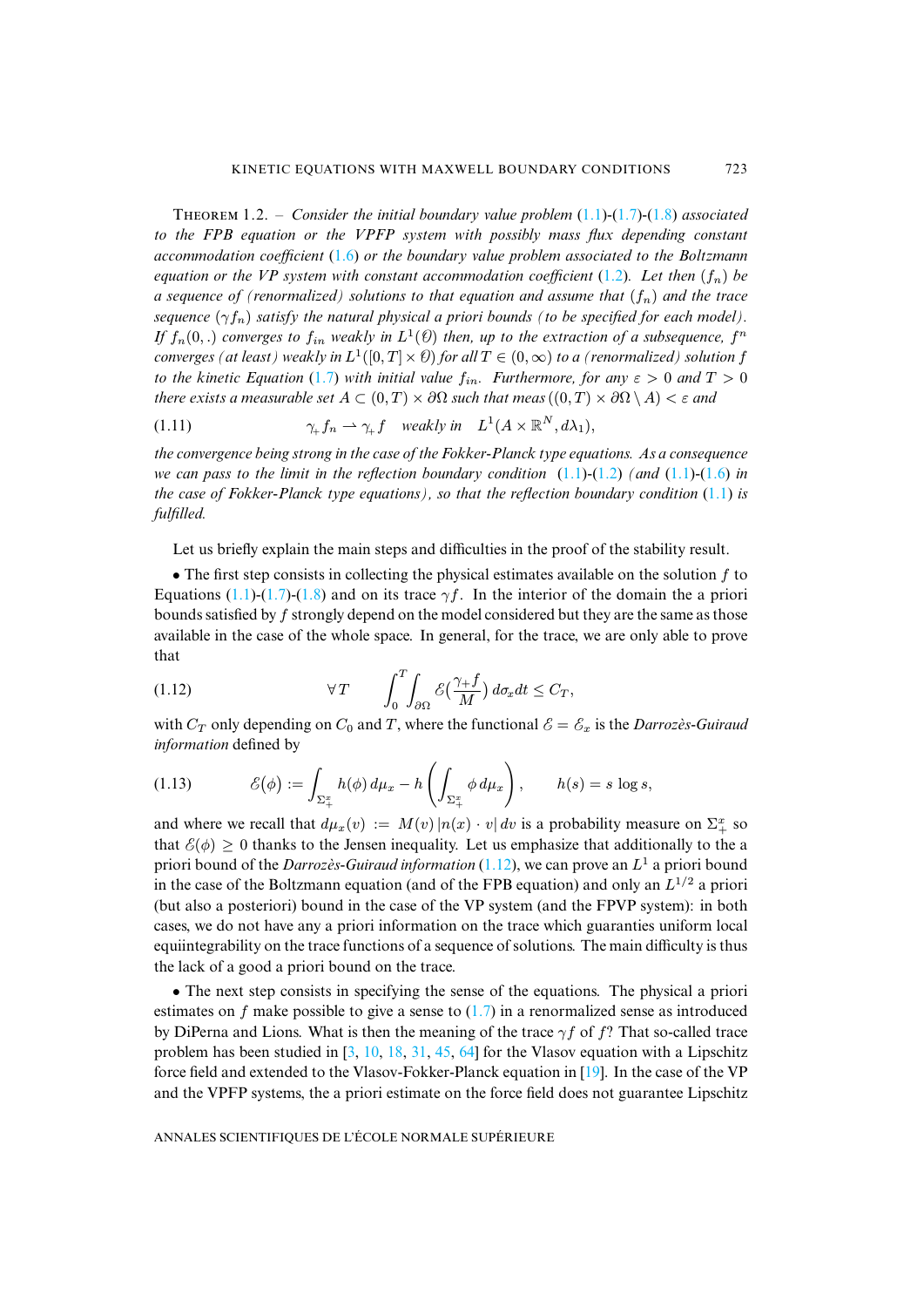regularity but only Sobolev regularity. A trace theory has been developed in [55, 56] for the (possibly renormalized) solutions of the Vlasov equation with a force field in Sobolev space that we extend here to the solutions of the Vlasov-Fokker-Planck equation. The trace of a solution is here defined by a Green formula writt[en](#page-40-10) [on t](#page-40-7)[he r](#page-40-11)enormaliz[ed e](#page-41-10)quation.

• In a last step, we have to pass to the limit in a sequence of solutions which satisfy the "natural physical bounds". For the equation satisfied by  $f$  in the interior of the domain, the proofs have been done already by DiPerna-Lions [35, 36, 37] and Lions [52], and nothing has to be changed. The main difficulty solved here is to handle the boundary condition which is made up of two equations:

(1) the renormalized Green formula [whic](#page-2-0)h links together the solution  $f$  in the interior of the domain with its trace function  $\gamma f$ ;

(2) the boundary equality condition  $(1.1)$  which connects together the incoming velocity parti[cles d](#page-2-0)ensity  $\gamma$ −f with the outgoing velocity particles density  $\gamma$ +f.

Let us emphasize that using o[nly th](#page-4-1)e  $L<sup>1</sup>$  boundedness information ([as](#page-39-3) it is available for the Boltzmann equation for instance) on a sequence  $(\gamma f_n)$  of the trace of solutions to a kinetic equation satisfying the boundary condition  $(1.1)$  it is only possible to prove the boundary inequality condition  $(1.10)$ . Inde[ed, o](#page-2-0)n the one hand as in [7] we may use that, up to the extraction of a subsequence,  $f_n \rightharpoonup f$  weakly in  $L^1$  and  $\gamma_{\pm} f_n \rightharpoonup \eta_{\pm}$  in the weak sense of measures for some measures  $\eta_{\pm} \geq 0$ . Then the limit boundary densities  $\eta_{\pm}$  fulfill the bounda[ry eq](#page-4-1)uality condition (1.1),  $\eta_{-} = \mathcal{R} \eta_{+}$  $\eta_{-} = \mathcal{R} \eta_{+}$  $\eta_{-} = \mathcal{R} \eta_{+}$ , whereas they are not the trace functions associated to  $f$  but they are their regular parts with respect to the Lebesgue measure:  $\gamma f_{\pm} = \frac{d\eta_{\pm}}{d\lambda_1}$  $\frac{d\eta_{\pm}}{d\lambda_1}$ . Putting together these two informations yields to the boundary inequality condition  $(1.10)$ . On the other hand, as in  $[44]$ , we may use that, up to the extraction of a subsequence,  $f_n \rightharpoonup f$  weakly in  $L^1$  and  $\gamma_{\pm} f_n \rightharpoonup g_{\pm}$  in the biting  $L^1$ -weak sense (see below) for some measurable functions  $g_{\pm} \geq 0$ . Then t[he lim](#page-4-1)it boundary densities  $g_{\pm}$  are the trace functions associated to  $f, g_{\pm} = \gamma_{\pm} f$ , whereas the reflection operator is only l.s.c. with respect to the biting  $L^1$ -weak convergence,  $\mathcal{R} g_+ \leq \liminf \mathcal{R} \gamma_+ f_n$  $\mathcal{R} g_+ \leq \liminf \mathcal{R} \gamma_+ f_n$  $\mathcal{R} g_+ \leq \liminf \mathcal{R} \gamma_+ f_n$ . Again, these two informations only imply the boundary inequality condition (1.10).

• In this paper, we prove some  $L^1$ -weak ( $L^1$ -strong in the case of FP models) convergence in the velocity variable for the sequence  $(\gamma_+ f_n)$  (as stated in Theorem 1.2) which is strong enough to conclude. Our proof is based on the use of notions of weak-weak convergences, namely the renormalized convergence (r-convergence) and the biting  $L^1$ -weak convergence (b-convergence). We say [weak](#page-4-0)-weak convergences in order to express the fact that they are extremely weak senses of convergence (weaker, for instance, than the  $L^1$ -weak convergence and the a.e. convergence) and furthermore that they are not associated to any topological structure, see Proposition  $A_2$ . On the one hand, thanks to the trace theory, we prove that the sequence of trace functions ( $\gamma f_n$ ) r-converges to  $\gamma f$  (as well as a.e. in the case of FP models). Next, thanks to som[e add](#page-5-0)itional  $L^1$  a priori bounds, or because the r-convergence is almost equivalent to the b-convergence when the limit function belongs to  $L^0$ [,](#page-7-0) we deduce that  $\gamma_+\bar{f}_n$ b-converges to  $\widetilde{\gamma_{+}f}$ . Finally, that information and the boundedness of the Darrozès-Guiraud information lead to (1.11).

Let us now briefly outline the contents of the paper. In Section 2, we consider the free transport equation for which we apply the above strategy. We present for this very simple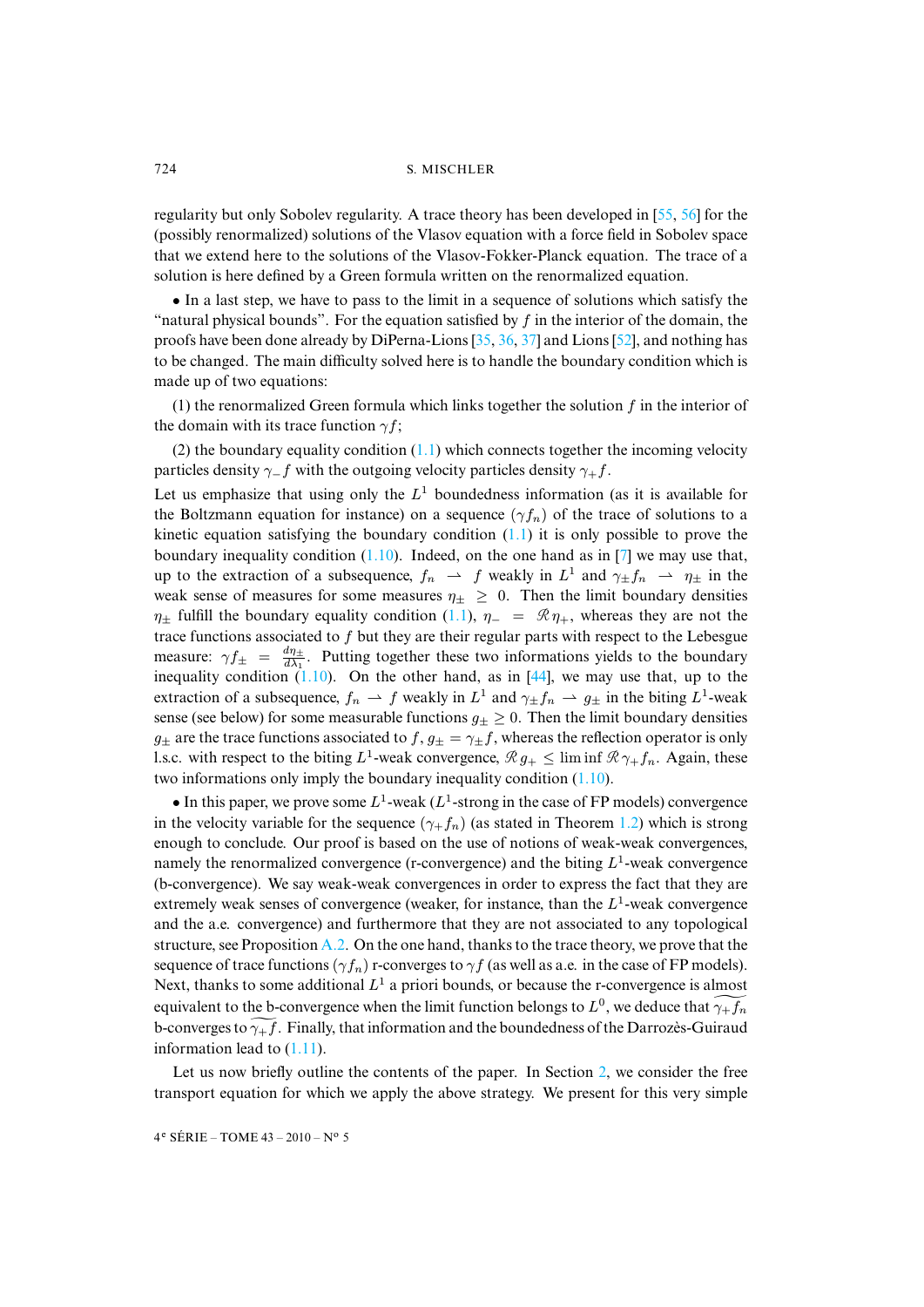case the different tools (renormalized and biting  $L^1$ -weak convergence, trace theory and Darrozès-Guiraud information), we state a first velocity  $L<sup>1</sup>$ -weak compactness result and then we prove the c[or](#page-21-0)responding version of the stability Theorem 1.2. In Section 3, we develop the notion of renormalized convergence in a m[or](#page-27-0)e general framework and we prove some [mor](#page-15-0)e accurate [ver](#page-21-0)sion of biting  $L^1$ -weak convergence and velocity  $L^1$ -weak compactness. In Section 4, we present the trace theory for the [Vl](#page-32-0)asov-Fokker-Planck equation with Sobolev regularity on the force field. In Section 5, putting together the results from Section 3 and Section 4, we establish the renormalized convergence and the almost everywhere convergence of trace functions sequences. In Section 6 we present the models and we establish the main stability (up to the boundary) results. Finally, in the appendix, we come back to the notion of renormalized convergence for which we give several relevant examples and counterexamples.

# <span id="page-7-1"></span>**2. An illuminating example: the free transport equation**

<span id="page-7-0"></span>In this section we assume that  $f$  is gov[erned](#page-3-2) by the free transport equation

(2.1) 
$$
\frac{\partial f}{\partial t} + v \cdot \nabla_x f = 0 \quad \text{in } (0, \infty) \times \mathcal{O},
$$

complemented with the initial condition  $(1.8)$  and the boundary reflection condition  $(1.1)$ with constant r[estit](#page-7-1)u[tion](#page-2-0) [coe](#page-3-2)fficient  $\alpha \in (0,1]$ . Our aim is [to](#page-3-3) adapt the *DiPerna-Lions stability theory* to that simple boundary value problem. We follow the strategy expounded in the introduction. We first collect the a priori bounds satisfied by a solution to the boundary value problem  $(2.1)$ - $(1.1)$ - $(1.8)$  with initial datum satisfying  $(1.9)$ . We next present some general functional analysis tools which roughly speaking make possibl[e to](#page-7-1) [dedu](#page-2-0)c[e th](#page-3-2)e  $L^1$ weak convergence in the v variable of a sequence which is uniformly bounded in  $L^1$  and for which the associated *Darrozès-Guiraux information* is uniformly bounded. We finally state and prove the stability result associated to the boundary value problem  $(2.1)-(1.1)-(1.8)$ .

REMARK 2.1. – *It is worth mentioning that the proof of the corresponding stabilit[y re](#page-41-11)sult for the Boltzmann equation is essentially the same as for the free transport equation. We refer to Section 6 where that model is handled. However, the reader who is only interested in the Boltzmann model may easily adapt the proof below with the arguments introduced in* [56] *(it will be more elementary than the proof presented in Section 3 to Section 6 which is made in order to also deal with a Vlasov-Poisson term and/or with a Fokker-Plan[ck te](#page-3-3)rm).*

#### **2.1. A priori bounds**

<span id="page-7-2"></span>LEMMA [2.](#page-7-1)2[. –](#page-2-0) [For a](#page-3-2)ny non-negative initial datum  $f_{in}$  such that  $(1.9)$  holds and any *time*  $T \in (0, \infty)$  *there exists a constant*  $C_T$  *(only depending on*  $C_0$  *and*  $T$ *) such that any sufficiently regular and decreasing at the infinity solution* f *to the initial boundary value problem* (2.1)*-*(1.1)*-*(1.8) *satisfies*

$$
(2.2) \qquad \sup_{[0,T]} \iint_{\Theta} f\left(1+|v|^2+|\log f|\right) dxdv + \alpha \int_0^T \int_{\partial\Omega} \mathcal{E}\left(\frac{\gamma+f}{M}\right) d\sigma_x dt \leq C_T,
$$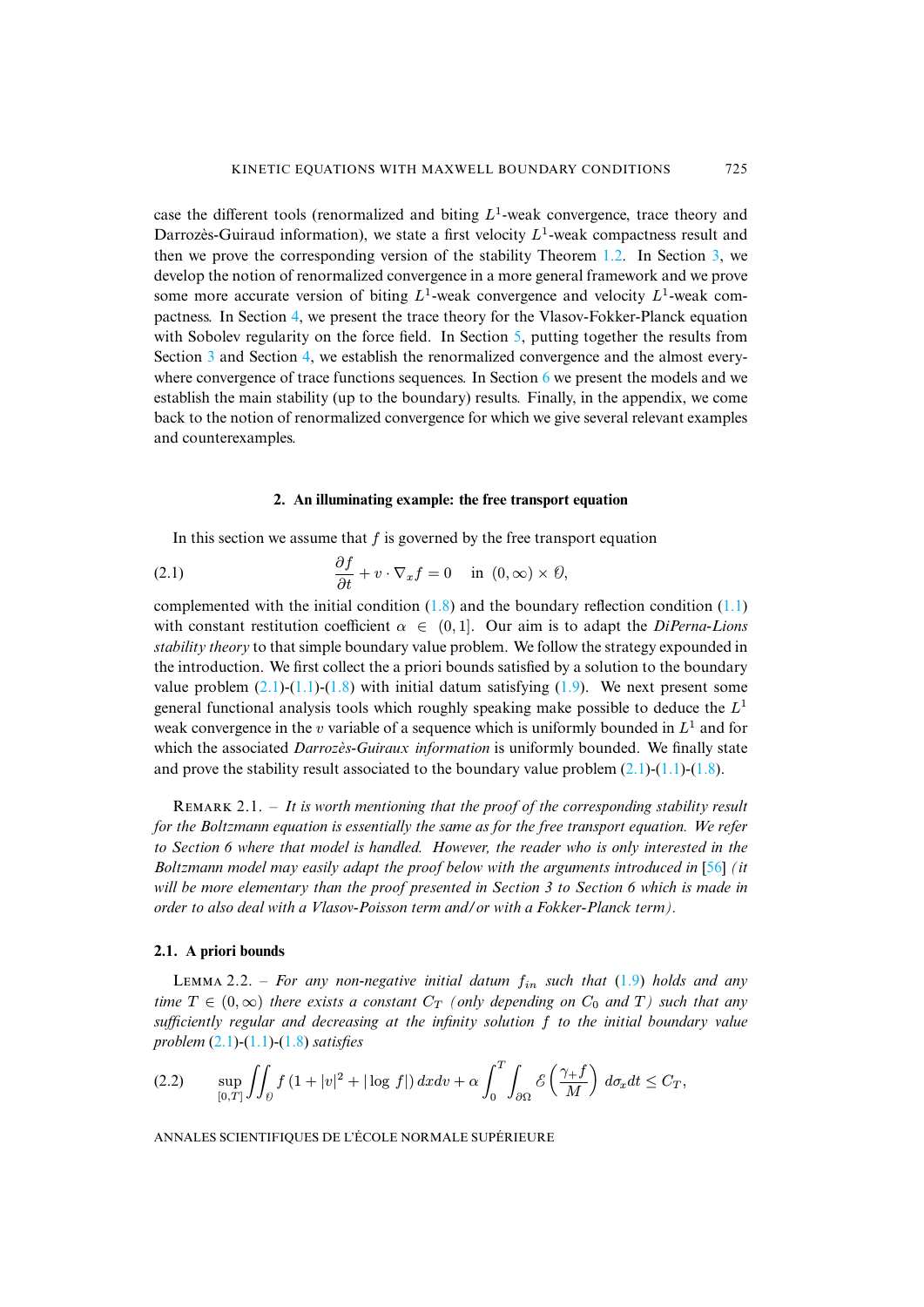<span id="page-8-1"></span>*where*  $\mathcal{E}$  *is defined in* (1.13)*, and* 

(2.3) 
$$
\alpha \int_0^T \iint_{\Sigma} \gamma f (1+|v|^2) |n(x) \cdot v| dv d\sigma_x dt \leq C_T.
$$

*Proof of Lemma 2.2.* We consider a solution f of  $(1.1)-(2.1)-(1.8)$ , which is sufficiently regular and decreasing at the in[finity](#page-2-2) in such a way that all the integrations by parts in our arguments are legitimate.

*Step 1. Mass conservation.* Integrating the free transport Equation (2.1) over  $x, v$ , using the Green formula and the Identity  $(1.5)$ , we obtain the mass conservation

<span id="page-8-0"></span>
$$
\forall t \ge 0 \qquad \iint_{\Theta} f(t,.) \, dvdx = \iint_{\Theta} f_{in} \, dvdx.
$$

Step 2. Relative entropy. Multiplying the free transport Equation (2.1) by  $h'(f/M)$ , with  $h(s) = s \log s$ , and integrating it over x, v, we have

(2.4) 
$$
\frac{d}{dt} \iint_{\mathcal{D}} h(f/M) M dv dx = \iint_{\Sigma} h(\gamma f/M) M v \cdot n(x) dv d\sigma_x.
$$

The Darrozès-Guiraud inequality states that the entropy boundary flux at the right hand side of Equation (2.4) is non-negative. That is a straightforward consequence of t[he Je](#page-2-0)nsen inequality taking advantage that  $d\mu_x(v) = M |v \cdot n(x)| dv$  is a probability measure. Now we present the proof of an accurate version of the Darrozès-Guiraud inequality which makes clear how much that term is non-negative. From the boundary reflection condition (1.1), the convexity of h and the expression  $(1.2)$  of the reflection operator, we have

<span id="page-8-2"></span>
$$
(2.5) \qquad \int_{\mathbb{R}^N} h(\gamma f/M) \, d\mu_x(v) = \int_{\Sigma_x^+} h(\gamma + f/M) \, d\mu_x(v) - \int_{\Sigma_x^-} h(\mathcal{R}\gamma + f/M) \, d\mu_x(v)
$$

$$
\geq \alpha \left\{ \int_{\Sigma_x^+} h(\gamma + f/M) \, d\mu_x(v) - \int_{\Sigma_x^-} h(D\gamma + f/M) \, d\mu_x(v) \right\}
$$

$$
+ (1 - \alpha) \left\{ \int_{\Sigma_x^+} h(\gamma + f/M) \, d\mu_x(v) - \int_{\Sigma_x^-} h(L\gamma + f/M) \, d\mu_x(v) \right\}
$$

$$
= \alpha \left\{ \int_{\Sigma_x^+} h(\gamma + f/M) \, d\mu_x(v) - h(\widetilde{\gamma}_+ f) \right\} = \alpha \, \mathcal{E}_x\left(\frac{\gamma + f}{M}\right),
$$

where we have performed the change of variables  $L_x : v \mapsto R_xv$  in the second term with  $\int a c L_x = 1$ , so that this term vanishes, and where the Darrozès-Guiraud information functional  $\mathcal{E}_x$  is defined in (1.13) and  $\gamma$  f is defined in (1.4). Gathering (2.4) and (2.5), we get

<span id="page-8-3"></span>
$$
\frac{d}{dt} \iint_{\Theta} h(f/M) M dv dx + \alpha \int_{\partial \Omega} \mathcal{E}_x(\gamma + f) d\sigma_x \leq 0.
$$

Finally, using the elementary estimates, that one can find in [53] for instance,

(2.6) 
$$
\int_{\mathbb{R}^N} f\left(\frac{|v|^2}{4\,\Theta} + |\log f|\right) dv \leq C_M + \int_{\mathbb{R}^N} h(f/M) \, M \, dv,
$$

and

$$
(2.7) \qquad \qquad \int_{\mathbb{R}^N} h(f_{in}/M) \, M \, dv \leq \int_{\mathbb{R}^N} f_{in} \left( \frac{|v|^2}{4 \, \Theta} + |\log f_{in}|\right) dv + C_M,
$$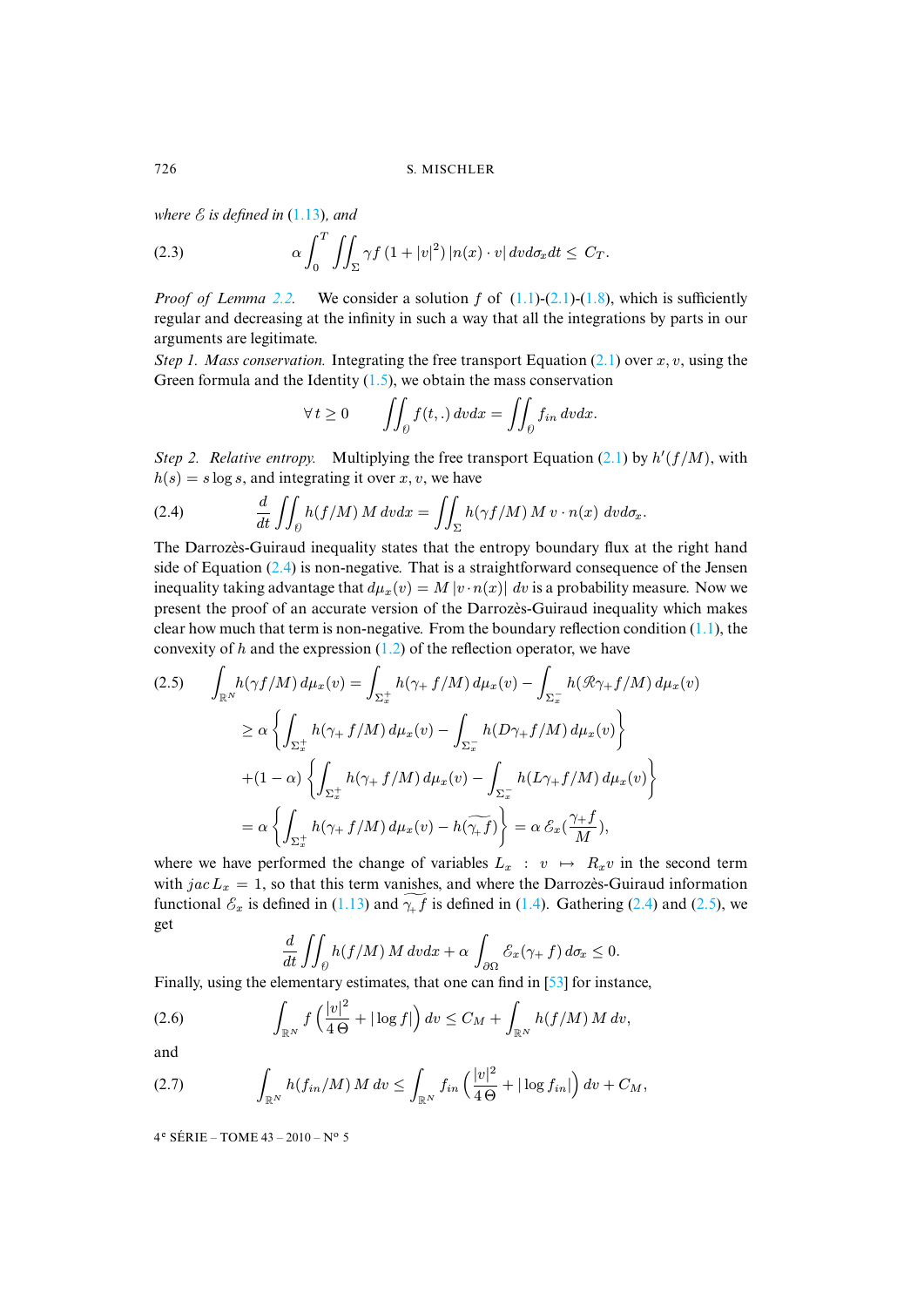for some c[onst](#page-7-1)ant  $C_M \in (0, \infty)$  $C_M \in (0, \infty)$  $C_M \in (0, \infty)$ , we obtain that (2.2) [ho](#page-39-3)[lds.](#page-41-3)

*Step 3. Additional* L 1 For the sake of completeness we sketch the proof of the  $L^1$  a priori bound (2.3) already established in [7, 55]. We multiply the free transport Equation (2.1) by  $n(x) \cdot v$  and we integrate it over all variables, to get

<span id="page-9-1"></span>
$$
\int_0^T \iint_{\Sigma} \gamma f(n(x) \cdot v)^2 dv d\sigma_x dt = \left[ \iint_{\Theta} f n(x) \cdot v dv dx \right]_T^0 + \int_0^T \iint_{\Theta} f v \cdot \nabla_x n(x) v dv dx dt,
$$

so that, thanks to (2.2) and because  $n \in W^{1,\infty}(\Omega)$ ,

(2.8) 
$$
\int_0^T \!\!\! \int_{\Sigma} \gamma f (n(x) \cdot v)^2 dv d\sigma_x dt \leq C_T.
$$

<span id="page-9-0"></span>We then remark that for the constant  $C_1 := ||M(v) (n(x) \cdot v)^2||_{L^1(\Sigma_{-}^x)}^{-1}$  we have

$$
(2.9) \qquad \widetilde{\gamma_+ f} = C_1 \int_{\Sigma_-^x} M(v) \widetilde{\gamma_+ f} \left( n(x) \cdot v \right)^2 dv = C_1 \int_{\Sigma_-^x} \gamma_- f \left( n(x) \cdot v \right)^2 dv,
$$

and that for the constant  $C_2 := \|M(v) \left(1 + |v|^2\right) |n(x) \cdot v| \|_{L^1(\Sigma_-^x)}$  we have

$$
(2.10) \quad \int_{\Sigma_{-}^{x}} \gamma_{-} f (1+|v|)^{2} |n(x) \cdot v| \, dv = \int_{\Sigma_{-}^{x}} M(v) \, \widetilde{\gamma_{+} f} (1+|v|^{2}) |n(x) \cdot v| \, dv = C_{2} \, \widetilde{\gamma_{+} f}.
$$

<span id="page-9-2"></span>Finally, we come back to Equation (2.1) that we multiply by  $|v|^2$  and that we integrate in all variables. We obtain

$$
(2.11) \quad \iint_{\theta} f(T,.) \, |v|^2 \, dvdx + \alpha \int_0^T \!\!\! \iint_{\Sigma_+} \gamma_+ f \, |v|^2 \, n(x) \cdot v \, dvd\sigma_x dt
$$

$$
= \iint_{\theta} f_{in} \, |v|^2 \, dvdx + \alpha \int_0^T \!\!\! \iint_{\Sigma_-} \gamma_- f \, |v|^2 \, |n(x) \cdot v| \, dvd\sigma_x dt.
$$

Estimate  $(2.3)$  follows gathering  $(2.9)$ ,  $(2.8)$  and  $(2.10)$ ,  $(2.11)$ .

2.2. Biting 
$$
L^1
$$
-weak convergence and  $L^1$ -weak compactness in the velocity variable

In this section we present some functional analysis results which make possible to obtain the  $L^1$ -weak convergence in the v variable of a sequence which satisfies a  $L^1$  bound and a uniform bound of its *Darrozès-Guiraud information*. We state the result in some more general setting because we belie[ve th](#page-41-12)at it may have its own interest (outside the applications to the trace theory for kinetic equations). For that purpose, we introd[uce](#page-41-13) a [firs](#page-39-15)t notion of weakweak convergence, namely the biting  $L^1$ -weak convergence. It seems to have been introduced by Kadec and Pelzyński [50] and rediscovered and developed in a  $L^1$  and bounded measure framework by Chacon and Rosenthal in the end of the 1970's, see [41], [17]. Let us first recall the definition of the biting  $L^1$ -weak convergence that we extend to a "L framework".

In the sequel  $Y = (Y, \nu)$  stands for a separable and  $\sigma$ -compact topological space, i.e.  $Y = \bigcup_k Y_k$  where  $(Y_k)$  is an increasing sequence of compact sets, endowed with its  $\sigma$ -ring of Borel sets and with a locally finite Borel measure  $\nu$ . We denote by  $L(Y)$  the space of all measurable functions  $\phi: Y \to \bar{\mathbb{R}}$  and by  $L^0(Y)$  the subset of all measurable and *v*-almost everywhere finite functions. In order to simplify the presentation, we will be only concerned

ANNALES SCIENTIFIQUES DE L'ÉCOLE NORMALE SUPÉRIEURE

 $\Box$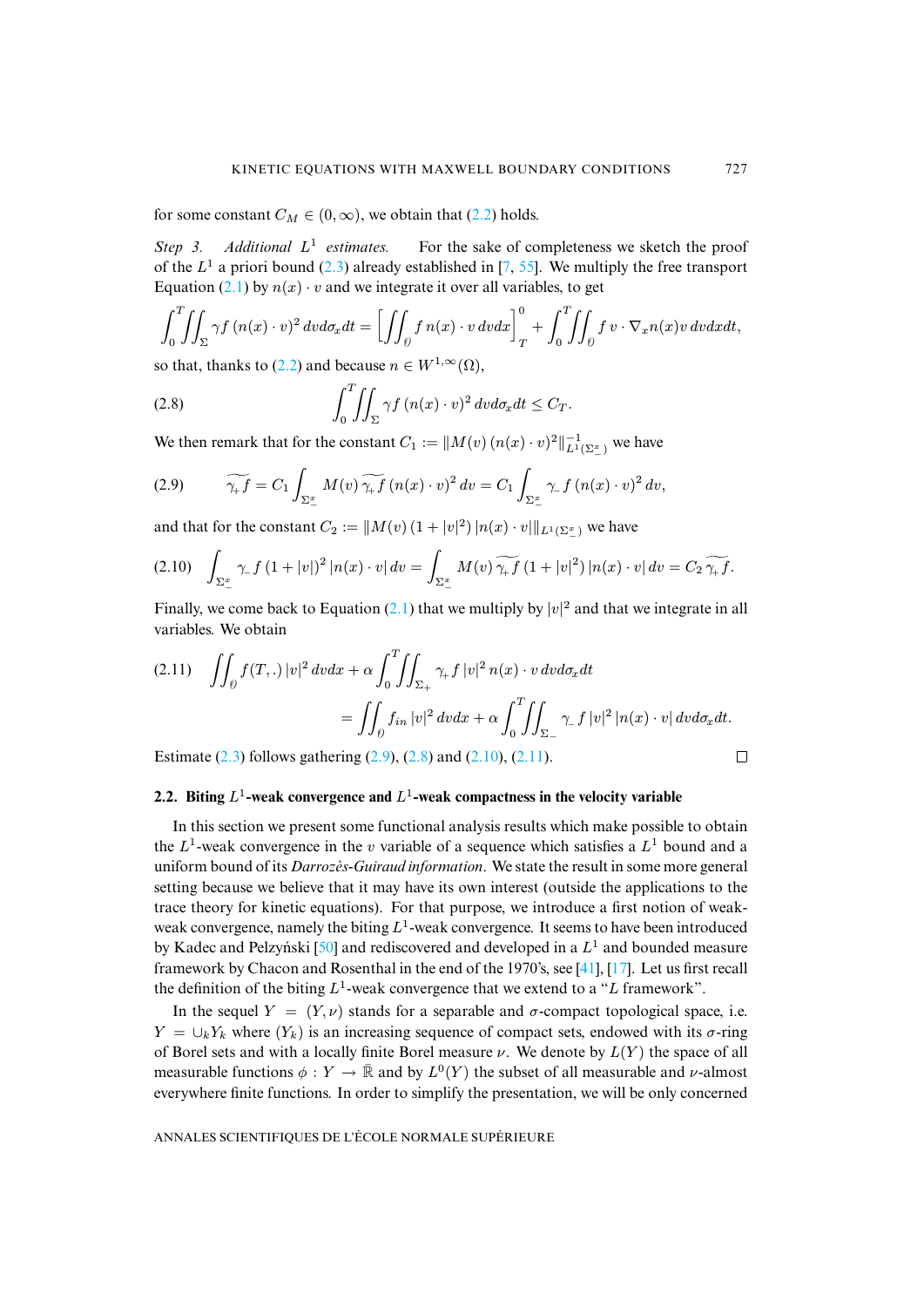with non-negative functions of L and  $L^0$ . Thus, in this section, we also denote by L and  $L^0$ the cone of non-negative functions in these spaces, and we do not specify it anymore.

DEFINITION 2.3. – We say that a sequence  $(\psi_n)$  of  $L(Y)$  converges in the biting  $L^1$ -weak *sense (or b-converges) to*  $\psi \in L(Y)$ , denoted by  $\psi_n \stackrel{b}{\rightharpoonup} \psi$ , if for every  $k \in \mathbb{N}$  we can find  $A_k \subset Y_k$  *in such a way that*  $(A_k)$  *is increasing,*  $\nu(Y_k \backslash A_k) < 1/k$ ,  $\psi_n \in L^1(A_k)$  *for all n large enough and*  $\psi_n \rightharpoonup \psi$  *weakly in*  $L^1(A_k)$ *. [In](#page-39-16) [par](#page-39-15)[ticu](#page-40-12)[lar,](#page-41-13) that [imp](#page-41-12)lies*  $\psi \in L^0(Y)$ *.* 

<span id="page-10-0"></span>The fundamental result concerning the biting  $L^1$ -weak convergence is the so-called biting lemma that we recall now. We re[fer](#page-41-14) to  $[9, 17, 24, 41]$  and  $[50]$  for a proof of this lemma. We also refer to [2] and [33] for other developments related to the biting  $L^1$ -weak convergence. Extension of this theory to multi-valued functions has been done by Balder, Castaing, Valadier and others; we refer to [60] for precise references.

THEOREM 2.4 (Biting lemma). – Let  $(\psi_n)$  be a bounded sequence of  $L^1$ (Y )*. There exist*  $\psi \in L^1(Y)$  *and a subsequence*  $(\psi_{n'})$  *such that*  $(\psi_{n'})$  *b*-converges to  $\psi$  *and*  $\|\psi\|_{L^1} \leq \liminf \|\psi_{n'}\|_{L^1}$ .

<span id="page-10-2"></span>Our first result is a kind of intermediate result between the biting lemma and the Dunford-Pettis lemma. More precisely, we prove the  $L^1$ -weak compactness in the v variable for sequences  $(\phi_n)$  which are bounded in  $L^1$  and such that the associated *Darrozès-Guiraud information* is uniformly (in n) bounded. It is based on the biting lemma, the Dunford-Pettis lemma and a convexity argument.

<span id="page-10-1"></span>**THEOREM** 2.5. – *Consider*  $j : \mathbb{R}_+ \to \mathbb{R}$  a convex function of class  $C^2(0, \infty)$  such that  $j(s)/s \to +\infty$  when  $s \nearrow +\infty$  and such that the application J from  $(\mathbb{R}_{+})^2$  to  $\mathbb R$  defined by  $J(s,t) = (j(t) - j(s))$   $(t - s)$  *is convex,*  $\omega$  *a non-negative function of*  $\mathbb{R}^N$  *such that*  $\omega(v) \to \infty$ *when*  $|v| \to \infty$  *and, for any*  $y \in Y$ *, a probability measure*  $\mu_y$  *on*  $\mathbb{R}^N$ *. Assume that*  $(\phi_n)$  *is a* sequence of non-negative measurable functions on  $Y \times \mathbb{R}^N$  such that

$$
(2.12) \qquad \int_Y \int_{\mathbb{R}^N} \left[ \phi_n(y,v) \left( 1 + \omega(v) \right) + \mathcal{E}(\phi_n(y,.)) \right] d\mu_y(v) \, dv(y) \le C_1 < \infty,
$$

*where*  $\mathcal{E} = \mathcal{E}_{j,y}$  *is the non-negative Jensen information functional defined by* 

$$
\mathcal{E}(\phi) = \int_{\mathbb{R}^N} j(\phi) d\mu_y - j \Bigl( \int_{\mathbb{R}^N} \phi d\mu_y \Bigr) \qquad \text{if} \quad 0 \le \phi \in L^1(\mathbb{R}^N, d\mu_y).
$$

*Then, there exist*  $\phi \in L^1(Y \times \mathbb{R}^N)$  *and a subsequence*  $(\phi_{n'})$  *such that for every*  $k \in \mathbb{N}$  *we can find*  $A_k \subset Y_k$  *in such a way that*  $(A_k)$  *is increasing,*  $\nu(Y_k \setminus A_k) < 1/k$  *and* 

$$
\phi_{n'} \to \phi
$$
 weakly in  $L^1(A_k \times \mathbb{R}^N; d\nu d\mu)$ .

*Furthermore,* E *is a convex and weakly* L 1 *l.s.c. functional, and thus*

$$
(2.13) \qquad \qquad \int_Y \int_{\mathbb{R}^N} \left[ \phi(y,v) \left( 1 + \omega(v) \right) + \mathcal{E}(\phi(y,.)) \right] d\mu_y(v) \, d\nu(y) \leq C_1.
$$

<span id="page-10-3"></span>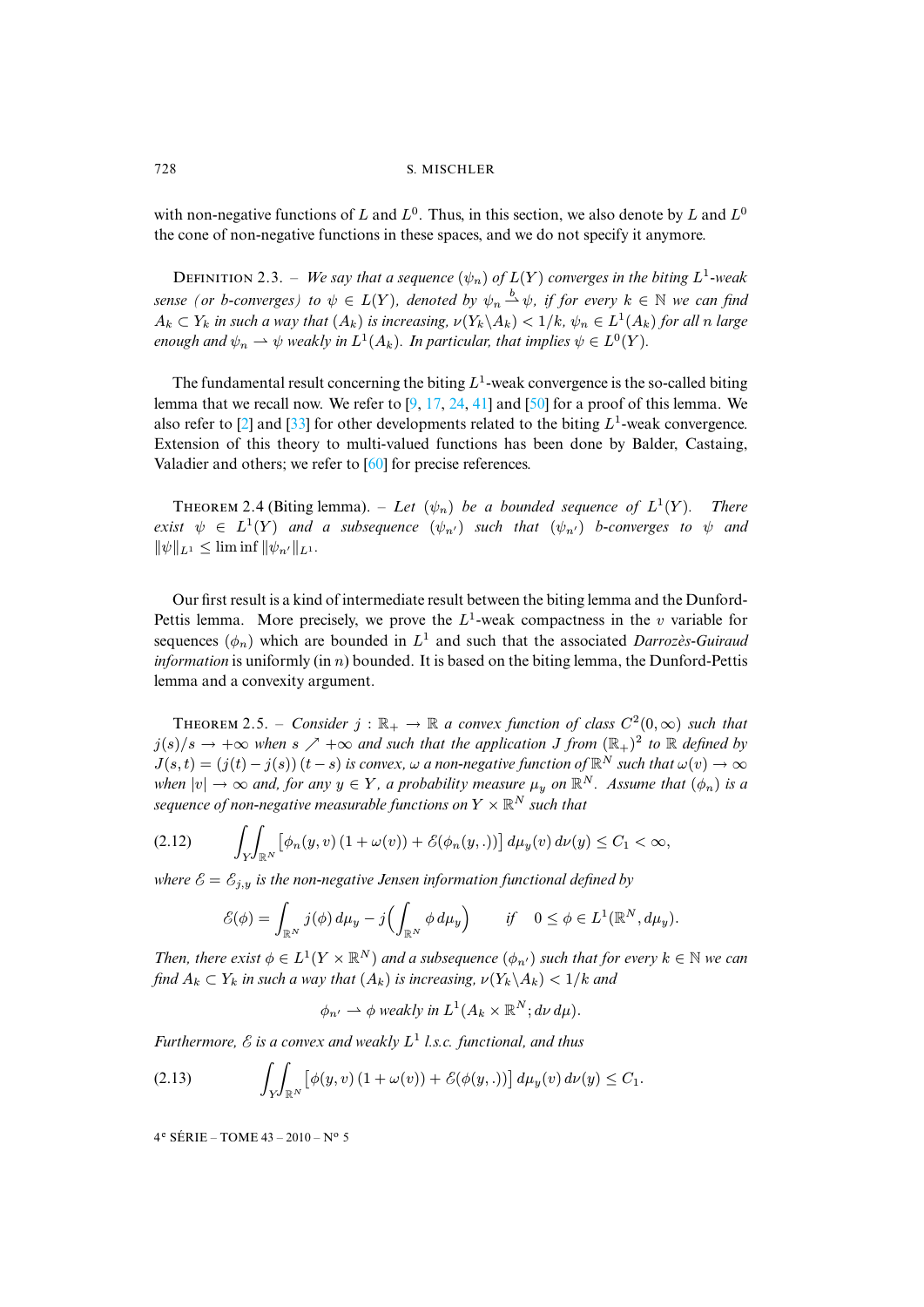*Proof of Theorem 2.5.* From the bound (2.12) and the biting lemma we know that there exists a subsequence n' such that for every  $k \in \mathbb{N}$  we can find a Borel set  $A = A_k \subset Y_k$  with  $\nu(Y_k\backslash A) < 1/k$  such that

(2.14) 
$$
\int_{\mathbb{R}^N} \phi_{n'} d\mu_y(v) \quad \text{weakly converges in } L^1(A).
$$

Thanks to  $(2.14)$ , the Dunford-Pettis lemma and the De La Vallée-Poussin uniform integrability criterion there is a convex function  $\Phi = \Phi_k$  such that  $\Phi(s)/s \to \infty$  when  $s \to \infty$ and

$$
\int_A \Phi\Bigl(\int_{\mathbb{R}^N} \phi_{n'} d\mu_y(v)\Bigr) d\nu(y) \leq C_2 = C_2(k) < \infty.
$$

Furthermore, we can assume that  $\Phi(0) = 0$ ,  $\Phi' = a_m$  in  $[m, m+1]$  with  $j'(s_0) \le a_m$   $\nearrow +\infty$ , where  $s_0 \in \mathbb{N}^*$  is such that  $j(s_0) \ge 0$  and  $j'(s_0) \ge 0$ .

Then we define  $\Psi = \Psi_k$  by  $\Psi(s) = j(s)$  for  $s \in [0, s_0]$  and by induction on  $m \in \mathbb{N}$ , we consider  $t_m$  such that  $j'(t_m) = a_m - \Psi'(s_m) + j'(s_m)$  and we set  $s_{m+1} = [t_m] + 1$ ,  $\Psi'' := j''$ on  $[s_m, t_m]$  and  $\Psi'':= 0$  on  $[t_m, s_{m+1}]$  so that  $t_m \ge s_m \ge m$  and  $\Psi'(s_{m+1}) \ge a_m \ge \Psi'(s_m)$ . Therefore, we have built a convex function  $\Psi$  such that the function  $s \mapsto j(s)-\Psi(s)$  is convex,  $\Psi(s)/s \nearrow \infty$  since  $\Psi'(s) \nearrow \infty$ , and  $\Psi \leq \Phi$  since  $\Psi' \leq \Phi'$ , so that

$$
(2.15) \qquad \qquad \int_A \Psi \Bigl( \int_{\mathbb{R}^N} \phi_{n'} d\mu \Bigr) d\nu \le C_2.
$$

The Jensen inequality, written for the function  $s \mapsto j(s) - \Psi(s)$ , gives

$$
\int_{\mathbb{R}^N} \Psi(\phi_{n'}) d\mu - \Psi(\int_{\mathbb{R}^N} \phi_{n'} d\mu) \leq \mathcal{E}(\phi_{n'}),
$$

and combining it with  $(2.12)$  and  $(2.15)$  we get

$$
\iint_{A\times\mathbb{R}^N}\Psi(\phi_{n'})\,d\mu\,d\nu\leq C_1+C_2,
$$

<span id="page-11-0"></span>and thus

$$
(2.16) \qquad \iint_{A \times \mathbb{R}^N} \Psi^+(\phi_{n'}) \, d\mu_y \, d\nu \le C_1 + C_2 + \iint_{A \times \mathbb{R}^N} \Psi^-(\phi_{n'}) \, d\mu_y \, d\nu \le C_3(k) := C_1 + C_2 + \nu(A) \sup j^- < \infty.
$$

Thanks to estimates (2.12), (2.16) a[nd t](#page-10-2)he Dunford-Pettis lemma we get that  $(\phi_{n})$  falls in a relatively weakly compact set of  $L^1(A_k \times \mathbb{R}^N)$  for any  $k \in \mathbb{N}$ . We conclude, by a diagonal process, that there are a function  $\phi \in L^1(Y \times \mathbb{R}^N)$  and a subsequence  $(\phi_{n''})$  which converges to  $\phi$  in the sense stated in Theorem 2.5.

In order to prove that  $\mathscr E$  is a convex functional, we begin by assuming that  $j \in C^1(\mathbb R_+, \mathbb R)$ , so that  $\mathcal E$  is Gâteaux differentiable. By definition of the G-differential

$$
\nabla \mathcal{E}(\phi) \cdot \psi := \lim_{t \to 0} \frac{\mathcal{E}(\phi + t\,\psi) - \mathcal{E}(\phi)}{t}
$$
  
= 
$$
\int_{\mathbb{R}^N} j'(\phi) \,\psi \,d\mu - j'(\int_{\mathbb{R}^N} \phi \,d\mu) \int_{\mathbb{R}^N} \psi \,d\mu,
$$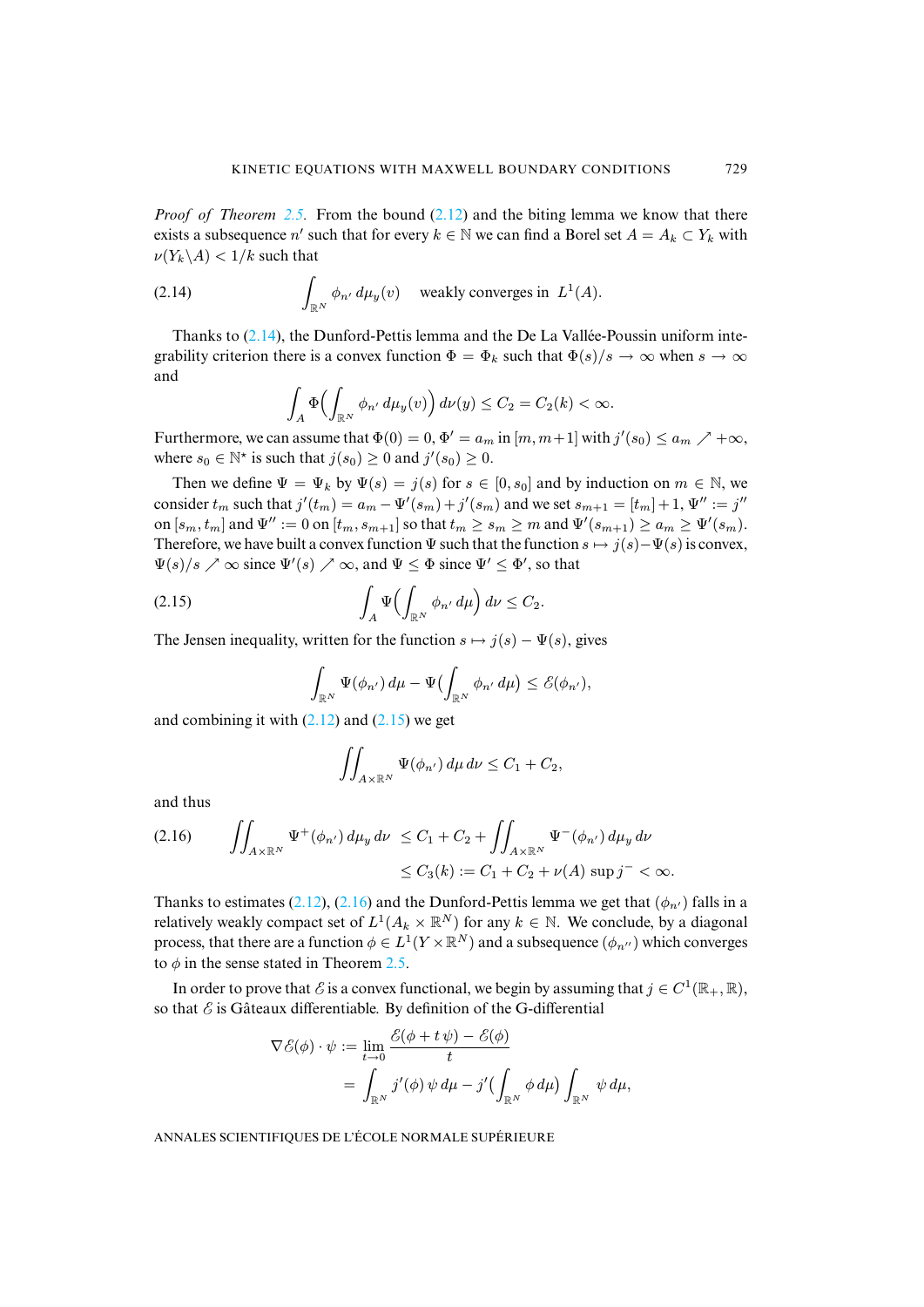for any  $0 \leq \phi, \psi \in L^{\infty}(\mathbb{R}^N)$ . Therefore, by the Jensen inequality, we have

<span id="page-12-0"></span>
$$
\langle \nabla \mathcal{E}(\psi) - \nabla \mathcal{E}(\phi), \psi - \phi \rangle = \int_{\mathbb{R}^N} J(\phi, \psi) \, d\mu - J\Bigl(\int_{\mathbb{R}^N} \phi \, d\mu, \int_{\mathbb{R}^N} \psi \, d\mu\Bigr) \geq 0,
$$

so that  $\nabla E$  is monotone and thus  $E$  is convex on  $L^\infty(\mathbb{R}^N)$ : for any  $0\leq\phi,\psi\in L^\infty(\mathbb{R}^N)$  and any  $t \in (0, 1)$ 

(2.17) 
$$
\mathcal{E}(\phi + (1-t)\,\psi) \leq t\,\mathcal{E}(\phi) + (1-t)\,\mathcal{E}(\psi).
$$

When  $j \notin C^1(\mathbb{R}_+, \mathbb{R})$  we define, for any  $\varepsilon > 0$ , the function  $j_{\varepsilon}(s) = j(s + \varepsilon) - j(\varepsilon)$ which belongs to  $C^1(\mathbb{R}_+, \mathbb{R})$ , and the above computation for the associated functional  $\mathcal{E}_{\varepsilon}$  is correct, so that i[nequa](#page-12-0)lity (2.17) holds for  $\mathcal E$  replaced by  $\mathcal E_{\varepsilon}$ . Then, writing inequality (2.17) for  $\mathcal{E}_{\varepsilon}$  and fixed  $0 \leq \phi, \psi \in L^{\infty}(\mathbb{R}^{N}), t \in (0, 1)$  and passing to the limit  $\varepsilon \to 0$  we obtain that E is convex on  $L^{\infty}(\mathbb{R}^N)$ . Now let us fix  $0 \leq \phi, \psi \in L^1(\mathbb{R}^N)$ ,  $t \in (0,1)$ . If  $j(\phi)$  or  $j(\psi) \notin L^1(\mathbb{R}^N)$  then  $t \mathcal{E}(\phi) + (1-t) \mathcal{E}(\psi) = +\infty$  and the convex inequality (2.17) obviously holds. In the other case, we have  $j(\phi)$ ,  $j(\psi) \in L^1(\mathbb{R}^N)$ , and we can choose two sequences  $0 \leq (\phi_n)$ ,  $(\psi_n)$  of  $L^{\infty}(\mathbb{R}^N)$  such that  $\phi_n \nearrow \phi$  and  $\psi_n \nearrow \psi$  a.e.. Passing to the limit  $\varepsilon \to 0$ in the convex inequality (2.17) written for  $\phi_{\varepsilon}$  and  $\psi_{\varepsilon}$  we get, by the Lebesgue convergence dominated Theorem and the Fatou lemma,

$$
\int_{\mathbb{R}^N} j(t \, \phi + (1-t) \, \psi) \le \liminf_{\varepsilon \to 0} \int_{\mathbb{R}^N} j(t \, \phi_{\varepsilon} + (1-t) \, \psi_{\varepsilon})
$$
\n
$$
\le t \, \mathcal{E}(\phi) + (1-t) \, \mathcal{E}(\psi) + j \Big( \int_{\mathbb{R}^N} t \, \phi + (1-t) \, \psi \Big),
$$

which exactly means that  $\mathscr E$  is a convex functional in  $L^1(\mathbb R^N)$ . Finally, if  $0 \leq \phi$ ,  $\psi \in L^1(Y \times \mathbb{R}^N)$  and  $t \in (0,1)$ , then  $\phi(y,.)$ ,  $\psi(y,.) \in L^1(\mathbb{R}^N)$  for almost every  $y \in Y$  and, integrating the convex inequality  $(2.17)$ , we obtain that the functional

$$
0 \le \phi \in L^1(Y \times \mathbb{R}^N) \mapsto \mathcal{F}(\phi) = \int_Y \mathcal{E}(\phi) d\nu
$$

is convex. Furthermore, by Fatou lemma,  $\mathcal{F}$  is l.s.c. for the strong convergence in  $L^1$ , for the weak  $\sigma(L^1, L^{\infty})$  convergence and for the biting  $L^1$ -weak convergence, so that (2.13) holds.  $\Box$ 

<span id="page-12-2"></span>We introduce a second kind of weak-weak convergence, namely the renormalized convergence, which is the very natural not[ion](#page-15-0) of convergence when we deal with sequences of trace functions, as we will see below. We now present the definition (in a simplified case) and a first elementary result that we will use in the next subsection. More about the renormalized convergence is presented in Section 3.

<span id="page-12-1"></span>DEFINITION 2.6. – Let us define the sequence  $(T_M)$  by setting  $T_M(s) := s \wedge M =$  $\min(s, M)$   $\forall s, M \geq 0$ *. We say that a sequence*  $(\phi_n)$  *of*  $L(Y)$  *converges in the renormalized sense (or r-converges) if there exists a sequence*  $(\bar{T}_M)$  *of*  $L^{\infty}(Y)$  *such that* 

$$
T_M(\phi_n) \rightharpoonup \bar{T}_M
$$
  $\sigma(L^{\infty}(Y), L^1(Y)) \rightharpoonup$  and  $\bar{T}_M \nearrow \phi$  a.e. in Y.

LEMMA 2.7. – *For any sequence*  $(\phi_n)$  *of*  $L(Y)$  *and*  $\phi \in L^0(Y)$  *such that*  $\phi_n \stackrel{b}{\to} \phi$  *in the biting*  $L^1$ -weak sense, there exist a subsequence  $(\phi_{n'})$  such that  $\phi_{n'} \stackrel{r}{\rightarrow} \phi$  in the renormalized *sense.*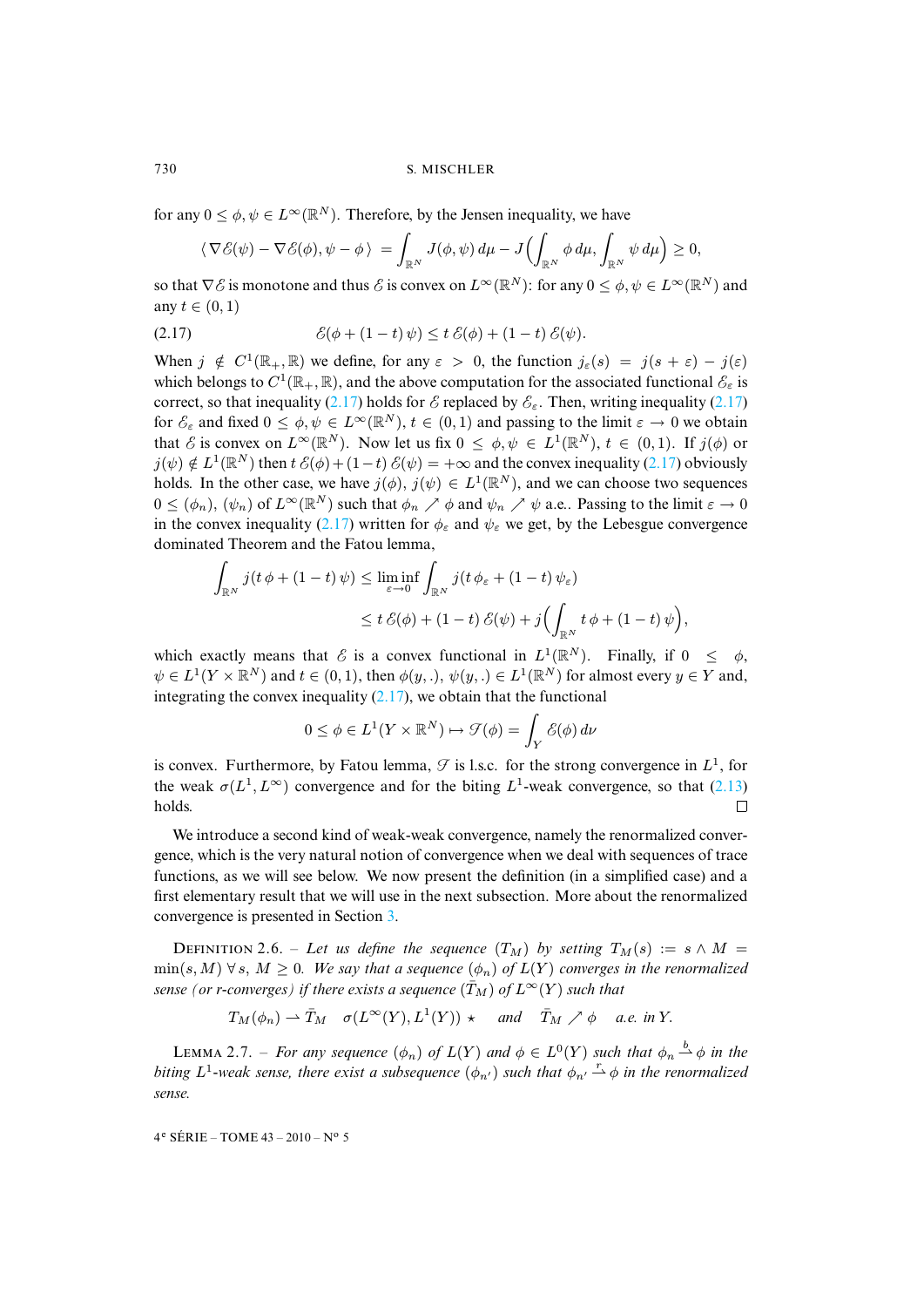<span id="page-13-0"></span>*Proof of Lemma 2.7.* We follow the proof of [9] where that result is established in a  $L^1$  framework. By assumption, for any  $k \in \mathbb{N}$ , there exists a Borel set  $A_k$  such that  $\nu(Y_k \backslash A_k) < 1/k$  and  $\phi_n \rightharpoonup \phi$  weakly in  $L^1(A_k)$ . Thanks to the Dunford-Pettis lemma, there is a function  $\delta_k : \mathbb{R}_+ \to \mathbb{R}_+$  such that  $\delta_k(M) \to 0$  when  $M \to +\infty$  and

(2.18) 
$$
\int_{A_k} \phi_n \mathbf{1}_{\{\phi_n \geq M\}} dy \leq \delta_k(M) \quad \forall n, M, k \in \mathbb{N}^*.
$$

Moreover, there exist a subsequence  $(\phi_{n'})$  of  $(\phi_n)$  and a sequence  $(\bar{T}_M)$  of  $L^{\infty}(Y)$  such that for any  $M \in \mathbb{N}$  there holds

<span id="page-13-1"></span>
$$
T_M(\phi_{n'}) \rightharpoonup \bar{T}_M \quad \sigma(L^{\infty}(Y), L^1(Y)).
$$

We obviously have that  $(T_M)$  is an increasing sequence in  $L^{\infty}(Y)$  and  $\overline{T}_M \leq \phi$  a.e. because that is true [on an](#page-13-0)y  $A_k$ [. Obs](#page-13-1)erve that

$$
(2.19) \t 0 \le \phi_n - T_M(\phi_n) \le (\phi_n - M) \mathbf{1}_{\phi_n \ge M} \t a.e. \text{ in } Y.
$$

Gathering  $(2.18)$  and  $(2.19)$  we get

$$
\int_{A_k} |\phi - \bar{T}_M| d\nu = \lim_{n' \to \infty} \int_{A_k} (\phi_{n'} - T_M(\phi_{n'})) [\text{sign}(\phi - \bar{T}_M)] d\nu
$$
  

$$
\leq \liminf_{n' \to \infty} \int_{A_k} \phi_{n'} \mathbf{1}_{\{\phi_{n'} \geq M\}} d\mathbf{y} \leq \delta_k(M).
$$

That proves  $\bar{T}_M \to \phi$  a.e. in Y when  $M \to \infty$ , and then  $\phi_{n'} \stackrel{r}{\to} \phi$ .

# <span id="page-13-3"></span>**2.3. The trace theorem and the stability result**

Let us recall the [fol](#page-41-3)lowing trace theorem which makes precise the meaning of the trace of a solution.

THEOREM 2.8 ([55]). 
$$
-
$$
 Let  $g \in L^{\infty}(0,T;L^{1}(\mathcal{O}))$  satisfy

$$
\Lambda g := \partial_t g + v \cdot \nabla_x g = 0 \quad \text{in} \quad \mathcal{D}'((0,T) \times \mathcal{O}).
$$

*There exist*  $\gamma g \in L^1_{loc}((0,T) \times \Sigma; d\lambda_2)$  *and*  $g_0 \in L^1(\mathcal{D})$  *which satisfy the renormalized Green formula*

$$
(2.20)\quad \int_0^T \iint_{\partial} \beta(g) \Lambda \phi \, dv dx dt = \int_0^T \iint_{\Sigma} \beta(\gamma g) \phi \, n(x) \cdot v \, dv d\sigma_x dt - \iint_{\partial} \beta(g_0) \phi \, dx dv,
$$

<span id="page-13-4"></span> $f$ or all  $\beta\in W^{1,\infty}(\mathbb R)$  and all test functions  $\phi\in \mathcal D([0,T)\times\bar{\varrho})$ , as well as for all  $\beta\in W^{1,\infty}_{loc}(\mathbb R)$ , *with*  $\beta' \in L^{\infty}(\mathbb{R})$ *, and all test functions*  $\phi \in \mathcal{D}([0,T) \times \overline{0})$  *such that*  $\phi = 0$  *on*  $[0,T) \times \Sigma_0$ .

<span id="page-13-2"></span>We may then state our [firs](#page-7-1)t [main](#page-2-0) [resu](#page-3-2)lt.

THEOREM 2.9. – Let  $f_n \in L^{\infty}(0,\infty; L^1(\mathcal{O}))$  be a sequence of solutions to the initial *boundary value problem* (2.1)-(1.1)-(1.8) *such that both*  $(f_n)$  *and the trace sequence*  $(\gamma f_n)$ *satisfy the associated natural a priori bounds: for any*  $T > 0$  *there is a constant*  $C_T$ 

(2.21) 
$$
\sup_{[0,T]} \iint_{\theta} f_n (1+|v|^2 + |\log f_n|) dv dx \leq C_T
$$

ANNALES SCIENTIFIQUES DE L'ÉCOLE NORMALE SUPÉRIEURE

 $\Box$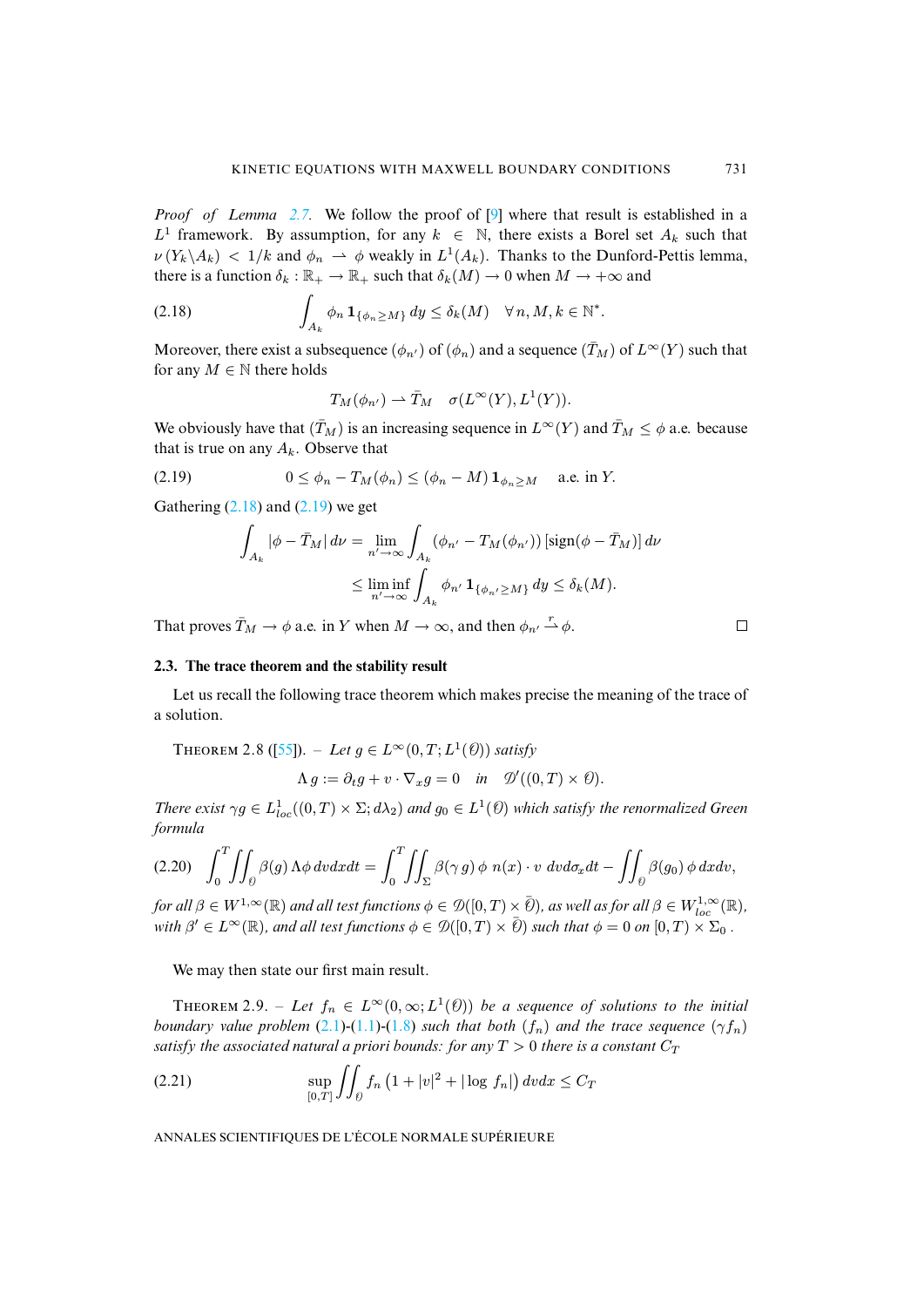*and*

$$
(2.22) \qquad \int_0^T \iint_{\Sigma} \gamma f_n \left(1+|v|^2\right) |n(x)\cdot v| \, dv \, d\sigma_x \, dt + \int_0^T \int_{\partial \Omega} \mathcal{E}(\gamma + f_n) \, d\sigma_x \, dt \leq \alpha^{-1} \, C_T.
$$

*On the one hand, there exist*  $f \in L^{\infty}(0, \infty; L^{1}(\mathcal{O}))$  *satisfying* (2.2) *and*  $f_{in} \in L^{1}(\mathcal{O})$ *satisfying* (1.9) *such that, up to the extraction of s[ubse](#page-7-1)q[uen](#page-3-2)ces,*

$$
(2.23) \t f_n \rightharpoonup f \quad \sigma(L^1, L^\infty), \t f_n(0,.) \rightharpoonup f_{in} \quad \sigma(L^1, L^\infty),
$$

*and*  $f$  *is a solution to the free transport Equation* (2.1)-(1.8) *with initial datum*  $f_{in}$ *.* 

*On the other hand, there exists*  $\eta_{\pm} \in L^1(0,T) \times \Sigma_{\pm}$ ,  $d\lambda_1$  *for all*  $T \in (0,\infty)$ *, which furthermore satisfies* (2.2)-(2.3) *(with*  $\gamma_{\pm}f$  *replaced by*  $\eta_{\pm}$ *), such that, up to the extraction of a subsequence, for any*  $T, \varepsilon > 0$  *there exists a measurable set*  $A \subset (0, T) \times \partial \Omega$  *such that meas*  $((0, T) \times \partial \Omega \setminus A) < \varepsilon$  *and* 

<span id="page-14-1"></span>(2.24) 
$$
\gamma_{\pm} f_n \rightharpoonup \eta_{\pm} \quad weakly \text{ in } \quad L^1(A \times \mathbb{R}^N, d\lambda_1).
$$

*As a consequence,*  $\gamma_{\pm} f = \eta_{\pm}$  *and the reflection boundary condition* (1.1) *holds.* 

*Proof of Theorem 2.9.* First, from (2.21) and the Dunford-Pettis lemma we deduce (2.23). Then, thanks to Lemma 2.7, extracting again a subsequence if necessary, we deduce that  $f_n \overset{r}{\rightharpoonup} f$  or more precisely, there exist two sequences  $(\bar{T}_M)$  and  $(\bar{T}_M^0)$  such that

$$
(2.25) \tT_M(f_n) \rightharpoonup \bar{T}_M \quad \sigma(L^{\infty}, L^1) \star \quad \text{and} \quad \bar{T}_M \nearrow f \quad \text{a.e.,}
$$

$$
(2.26) \t\t T_M(f_n(0,.)) \rightharpoonup \bar{T}_M^0 \quad \sigma(L^\infty,L^1) \rightharpoonup \text{ and } \bar{T}_M^0 \nearrow f_{in} \quad \text{a.e.}.
$$

Next, from (2.22) and Theorem 2.5 (with  $\phi_n = \gamma + f_n/M$ ,  $j(s) = s \log s$ ,  $\omega(v) = |v|^2$ ,  $d\nu(y) = d\sigma_x dt$ ,  $d\mu_y(v) = |n(x) \cdot v| M(v) dv$  we deduce that  $\gamma_+ f_n \rightharpoonup \eta_+$  in the sense stated in (2.24). That implies that for any  $T, \varepsilon > 0$  there exists a measurable set  $A \subset (0,T) \times \partial \Omega$ such that meas  $((0, T) \times \partial \Omega \setminus A) < \varepsilon$  and

$$
\widetilde{\gamma_+ f_n} \rightharpoonup \widetilde{\eta_+} \quad \text{weakly in} \quad L^1(A),
$$

so that  $D(\gamma + f_n) \rightharpoonup D(\eta_+)$  in the sense stated in (2.24). That also implies that for any  $\phi \in L^\infty(\mathbb{R}^N_v)$ 

$$
\int_{\mathbb{R}^N} \gamma_+ f_n(t, x, v) \, \phi(R_x \, v) \, n(x) \cdot v \, dv \rightharpoonup \int_{\mathbb{R}^N} \eta_+(t, x, v) \, \phi(R_x \, v) \, n(x) \cdot v \, dv \, \text{weakly in } L^1(A),
$$

which means nothing but  $L(\gamma_+ f_n) \rightharpoonup L(\eta_+)$  in the sense stated in (2.24). Gathering these two convergence results, we get  $\gamma_{-}f_n \rightharpoonup \eta_{-}$  in the sense stated in (2.24) with  $\eta_{-} := \mathcal{R}(\eta_{+})$ .

Finally, thanks to Lemma 2.7 again, extracting a subsequence if necessary, we deduce that  $\gamma f_n \overset{r}{\rightarrow} \eta := \eta_+ \mathbf{1}_{(0,\infty)\times\Sigma_+} + \eta_- \mathbf{1}_{(0,\infty)\times\Sigma_-}$  or more precisely, there exists a sequence  $(\bar{\gamma}_M)$ such that

(2.27) 
$$
T_M(\gamma f_n) \to \bar{\gamma}_M \quad \sigma(L^{\infty}, L^1) \star \quad \text{and} \quad \bar{\gamma}_M \nearrow \eta \quad \text{a.e.}
$$

We write then the Green renormalized formula  $(2.20)$  for the free transport equation

$$
\int_0^T \iint_{\Theta} T_M(f_n) \Lambda \varphi \, dv dx dt = \int_0^T \iint_{\Sigma} T_M(\gamma f_n) \varphi \, n(x) \cdot v \, dv d\sigma_x dt - \iint_{\Theta} T_M(f_n(0,.)) \varphi \, dx dv,
$$

<span id="page-14-0"></span>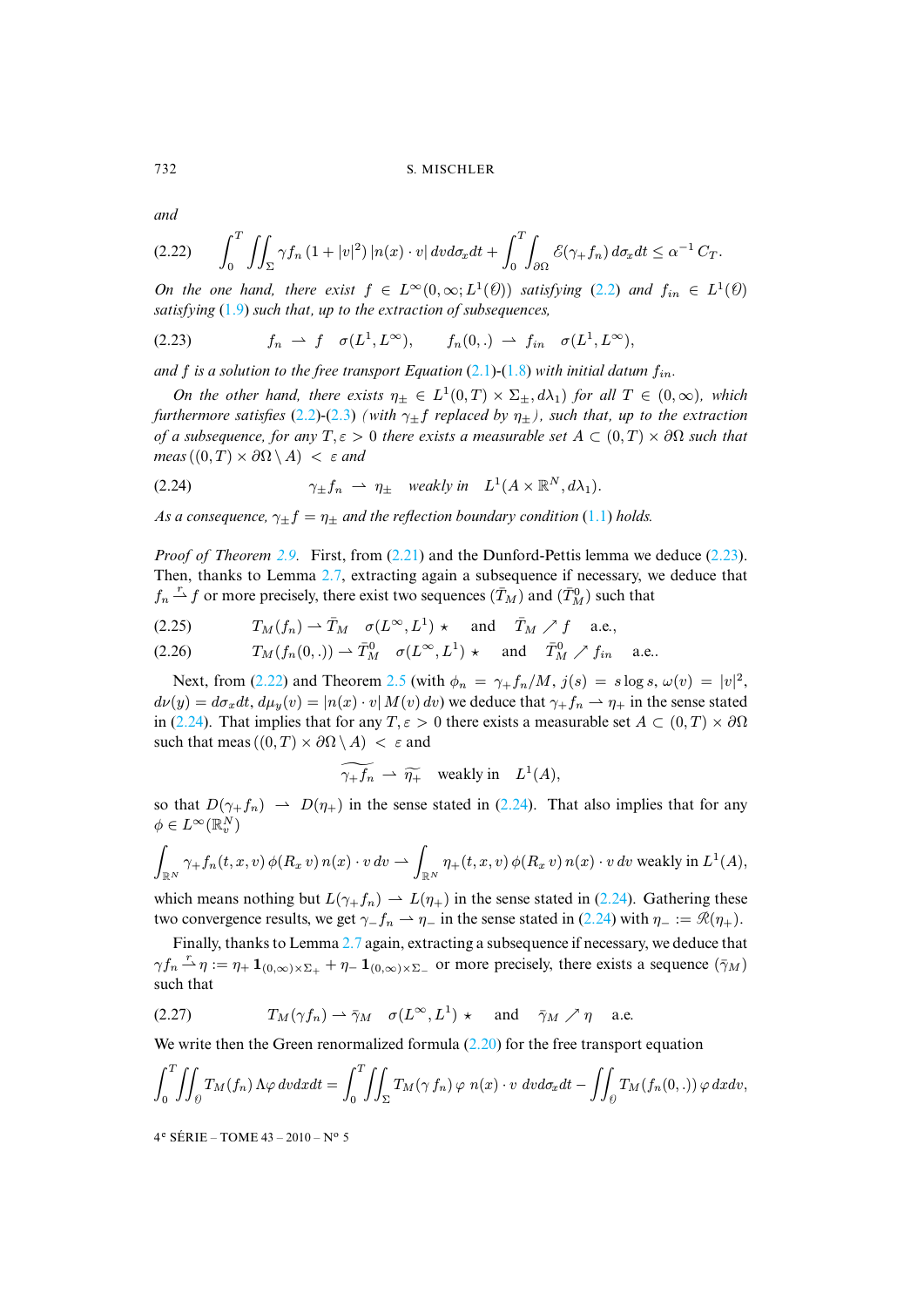for any  $\varphi \in \mathcal{D}([0,T) \times \overline{\theta})$ . Using (2.25), (2.26) and (2.27), we may pass twice two the limit in the above equation, first when  $n \to \infty$ , next when  $M \to \infty$ , and we get

$$
\int_0^T \iint_{\mathcal{D}} f \Lambda \varphi \, dv dx dt = \int_0^T \iint_{\Sigma} \eta \varphi \, n(x) \cdot v \, dv d\sigma_x dt - \iint_{\mathcal{D}} f_{in} \varphi \, dx dv.
$$

<span id="page-15-0"></span>In other words, f is a solution to the free transport equation and  $\gamma_{\pm} f = \eta_{\pm}$  thanks to the trace Theorem 2.8. We conclude by gathering that information with the equation satisfied by  $\eta_+$ .  $\Box$ 

# **3. On the convergence in the renormalized sense**

# **3.1. Basic properties**

We present the main basic properties concerning the notion of convergence in the renormalized sense. More about renormalized convergence is set out in the appendix section. In that section the framework and notations are the same as those of Subsection 2.2, and again, we only deal with non-negative functions of  $L = L(Y)$ , but we do not specify it anymore.

DEFINITION 3.1. – *We say that*  $\alpha$  *is a renormalizing function if*  $\alpha \in C_b(\mathbb{R})$  *is increasing and*  $0 \le \alpha(s) \le s$  *for any*  $s \ge 0$ *. We say that*  $(\alpha_M)$  *is a renormalizing sequence if*  $\alpha_M$  *is a renormalizing function for any*  $M \in \mathbb{N}$  *and*  $\alpha_M(s) \nearrow s$  *for all*  $s \geq 0$  *when*  $M \nearrow \infty$ *. Given any renormalizing sequence*  $(\alpha_M)$ *, we say that*  $(\phi_n)$   $(\alpha_M)$ *-renormalized converges to*  $\phi$  *(or we just say that*  $(\phi_n)$  *r-converges to*  $\phi$ *) if there exists a sequence*  $(\bar{\alpha}_M)$  *of*  $L^{\infty}(Y)$  $L^{\infty}(Y)$  *such that* 

 $\alpha_M(\phi_n) \rightharpoonup \bar{\alpha}_M \quad \sigma(L^{\infty}(Y), L^1(Y)) \rightharpoonup \text{ and } \quad \bar{\alpha}_M \nearrow \phi \quad \text{a.e. in } Y.$ 

*Notice that the renormalized convergence as defined in Definition 2.6 [is n](#page-3-4)othing but the*  $(T_M)$ -renormalized convergence.

PROPOSITION 3.2. – *1. The*  $(\alpha_M)$ -renormalized limit in the Definition 3.1 does not depend *on the renormalizing sequence*  $(\alpha_M)$ *, but only on the sequence*  $(\phi_n)$ *. In other words, given two renormalizing sequences*  $(\alpha_M)$  *and*  $(\beta_M)$ , *if*  $(\phi_n)$   $(\alpha_M)$ -renormalized converges to  $\phi^{\alpha}$  and  $(\beta_M)$ -renormalized converges to  $\phi^{\beta}$  then  $\phi^{\alpha} = \phi^{\beta}$ .

*2. For any sequence*  $(\phi_n)$  *of* L *there exist a subsequence*  $(\phi_{n'})$  *of*  $(\phi_n)$  *and a function*  $\phi \in L$ *such that*  $(\phi_{n'}) (\alpha_M)$ -renormalized converges to  $\phi$  *for any renormalizing sequence*  $(\alpha_M)$ *.* 

*3. A sequence*  $(\phi_n)$  *which converges to*  $\phi$  *a.e. or strongly in*  $L^p$ ,  $p \in [1, \infty]$ *, also r-converges to*  $\phi$ *. From a sequence*  $(\phi_n)$  *which converges to*  $\phi$  *weakly in*  $L^p$ *,*  $p \in [1, \infty]$ *, or in the biting*  $L^1$ -weak se[nse, w](#page-4-0)e may extract a subsequence  $(\phi_{n'})$  which r-converges to  $\phi$ .

REMARK 3.3. – *1. The definition of the*  $(\alpha_M)$ -renormalized convergence with  $\alpha_M \neq T_M$ *is important in order to obtain the renormalized convergence of the trace functions sequence in Theorem 5.2. Indeed,*  $T_M$  *[is](#page-4-0) not smooth enough in order to be taken as a renormalizing function for the VFP equation and we have to introduce the "smooth" renormalizing functions*  $\alpha := \Phi_{M,\theta}.$ 

*2. Because of Proposition 3.2 we will often make a misuse of language by not specifying the renormalizing sequence*  $(\alpha_M)$  *used to define the*  $(\alpha_M)$ *-renormalized convergence and by saying that*  $(\phi_n)$  *r-converges* (to  $\phi$ ) when it is only a subsequence of  $(\phi_n)$  *which r-converges* (to  $\phi$ ).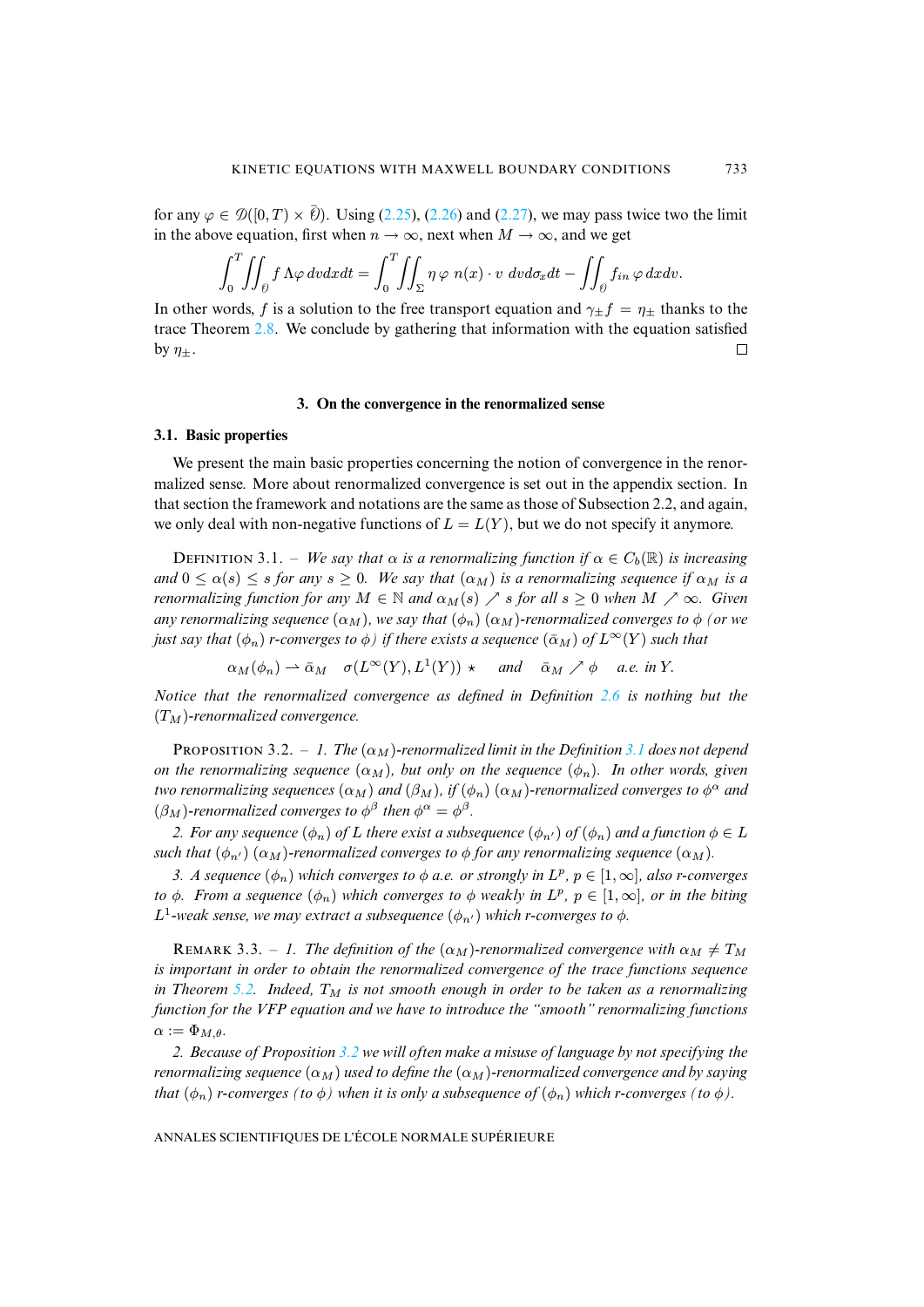*3. Let us notice that in [gene](#page-4-0)ral we cannot exclude that the limit*  $\phi \equiv +\infty$ *, since for instance the sequence*  $(\phi_n)$  *defined by*  $\phi_n = n$  *belongs to* L *and r-converges to*  $\phi \equiv \infty$ *.* 

*Proof of the Proposition* 3.2. Step 0. We first claim that for any sequence  $(\phi_n)$  of L and any renormalizing sequence  $(\alpha_M)$  there exist a subsequence  $(\phi_{n'})$  of  $(\phi_n)$  and  $\phi \in L$  such that  $(\phi_{n}) (\alpha_M)$ -renormalized converges to  $\phi$ . Indeed, for any M we can find a subsequence  $(n_k^M)_k$  and  $\bar{\alpha}_M \in L^{\infty}$  such that  $\alpha_M(\phi_{n_k^M}) \to \bar{\alpha}_M$  weakly in  $L^{\infty}$ . By a diagonal process we can obtain a unique subsequence  $(n')$  such that the above weak convergence holds for any  $M \in \mathbb{N}$ . Furthermore, since  $(\alpha_M)$  is increasing, we get that  $(\bar{\alpha}_M)$  is an increasing sequence of non-negative measurable functions, so that it converges to a limit  $\phi \in L$ .

*Step 1.* Assume that for a renormalizing sequence  $(\alpha_K)$  we have  $\alpha_K(\phi_n) \rightharpoonup \bar{\alpha}_K \nearrow \psi$ . Thanks to step 0, there exist a sub-sequence  $(\phi_{n'})$ , a sequence  $\bar{T}_M \in L^\infty$  and a function  $\phi \in$ L such that  $T_M(\phi_{n'}) \rightharpoonup \bar{T}_M \nearrow \phi$ . It is clear that  $\forall K, M \in \mathbb{N} \ \forall \varepsilon > 0$  there is  $k_{M,\varepsilon}, m_K \in \mathbb{N}$ such that  $\alpha_K \leq T_{m_K}$  and  $T_M \leq \alpha_{k_{M,\varepsilon}} + \varepsilon$ . Therefore, writing that  $\alpha_K(\phi_n) \leq T_{m_K}(\phi_n)$  and  $T_M(\phi_n) \leq \alpha_{k_{M,\varepsilon}}(\phi_n) + \varepsilon$ , and passing to the limit  $n \to +\infty$ , we get

$$
\bar{\alpha}_K \leq \bar{T}_{m_K} \leq \phi \quad \text{ and } \quad \bar{T}_M \leq \bar{\alpha}_{k_{M,\varepsilon}} + \varepsilon \leq \psi + \varepsilon.
$$

Then passing to the limit  $M, K \nearrow \infty$  we obtain that  $\psi \leq \phi \leq \psi + \varepsilon$  for any  $\varepsilon > 0$ , and finally passing to the limit  $\varepsilon \to 0$  we conclude that  $\psi = \phi$ .

*Step 2.* Let us remark that the class of renormalizing functions is separable for the uniform norm of  $C_b(\mathbb{R}_+)$ . For instance, the family  $\mathcal{U} = {\alpha^k}$  of functions  $\alpha$  such that

$$
0 \le \alpha(s) \le s
$$
 and  $\alpha'(s) = \sum_{j=1}^J \theta_j \mathbf{1}_{[a_j, a_{j+1}]}(s), \quad a_j, \theta_j \in \mathbb{Q}_+$ 

is countable and dense. By a diagonal process and thanks to step  $0$ , we can find a subsequence  $(\phi_{n'})$  in such a way that for any  $\alpha \in \mathcal{U}$  there exists  $\bar{\alpha} \in L^{\infty}$  such that  $\alpha(\phi_{n'}) \to \bar{\alpha}$ . Let us fix now  $(\beta_M)$  a renormalizing sequence. On one hand, for any M there exists a sequence  $(\alpha_k)$ of A such that  $\alpha_k \leq \beta_M \leq \alpha_k + 1/k$  for any  $k \in \mathbb{N}$  and  $\alpha_k \nearrow \beta_M$ . We already know that  $\alpha_k(\phi_{n'}) \to \bar{\alpha}_k$ . Since  $(\bar{\alpha}_k)$  is not decreasing, it converges a.e., and we set  $\beta_M^* = \lim \bar{\alpha}_k$ . On the other hand, thanks to Step 0, there exist a subsequence  $(\phi_{n''})$  and a function  $\bar{\beta}_M$ such that  $\beta_M(\phi_{n''}) \rightharpoonup \bar{\beta}_M$ . That implies  $\bar{\alpha}_k \leq \bar{\beta}_M \leq \bar{\alpha}_k + 1/k$ . Passing to the limit  $k \to \infty$ , we get  $\bar{\beta}_M = \beta_M^*$ . Therefore, by uniqueness of the limit, it is the whole sequence  $\beta_M(\phi_{n'})$  which converges to  $\beta^*_M$ . Finally, thanks to the usual monotony argument we deduce that  $\phi_{n'}$  converges in the ( $\beta_M$ )-renormalized sense and its limit is necessarily  $\phi$  thanks to Step 1.

*Step 3.* [If](#page-12-1)  $\phi_n \to \phi$  a.e. then clearly  $\alpha_M(\phi_n) \to \alpha_M(\phi) L^{\infty}$ -weak and  $\alpha_M(\phi) \nearrow \phi$  for any renormalizing sequence  $(\alpha_M)$ , so that  $\phi_n \overset{r}{\rightarrow} \phi$ . If  $(\phi_n)$  converges strongly or weakly in  $L^p$ ,  $p \in [1,\infty]$ , then it obviously converges in the biting  $L^1$ -weak sense and we may apply Lemma 2.7.  $\Box$ 

Let us now define the limit superior and the limit inferior in the re[norm](#page-4-0)alized sense.

**DEFINITION** 3.4. – Let  $(\phi_n)$  be a sequence of L. Consider I the set of all the increasing *applications*  $\imath : \mathbb{N} \to \mathbb{N}$  *such that the subsequence*  $(\phi_{\imath(k)})_{k>0}$  *of*  $(\phi_n)_{n>0}$  *converges in the renormalized sense and note*  $\phi_i = r$ -lim  $\phi_{i(k)}$ . *Thanks to Proposition 3.2.2, we know that* 1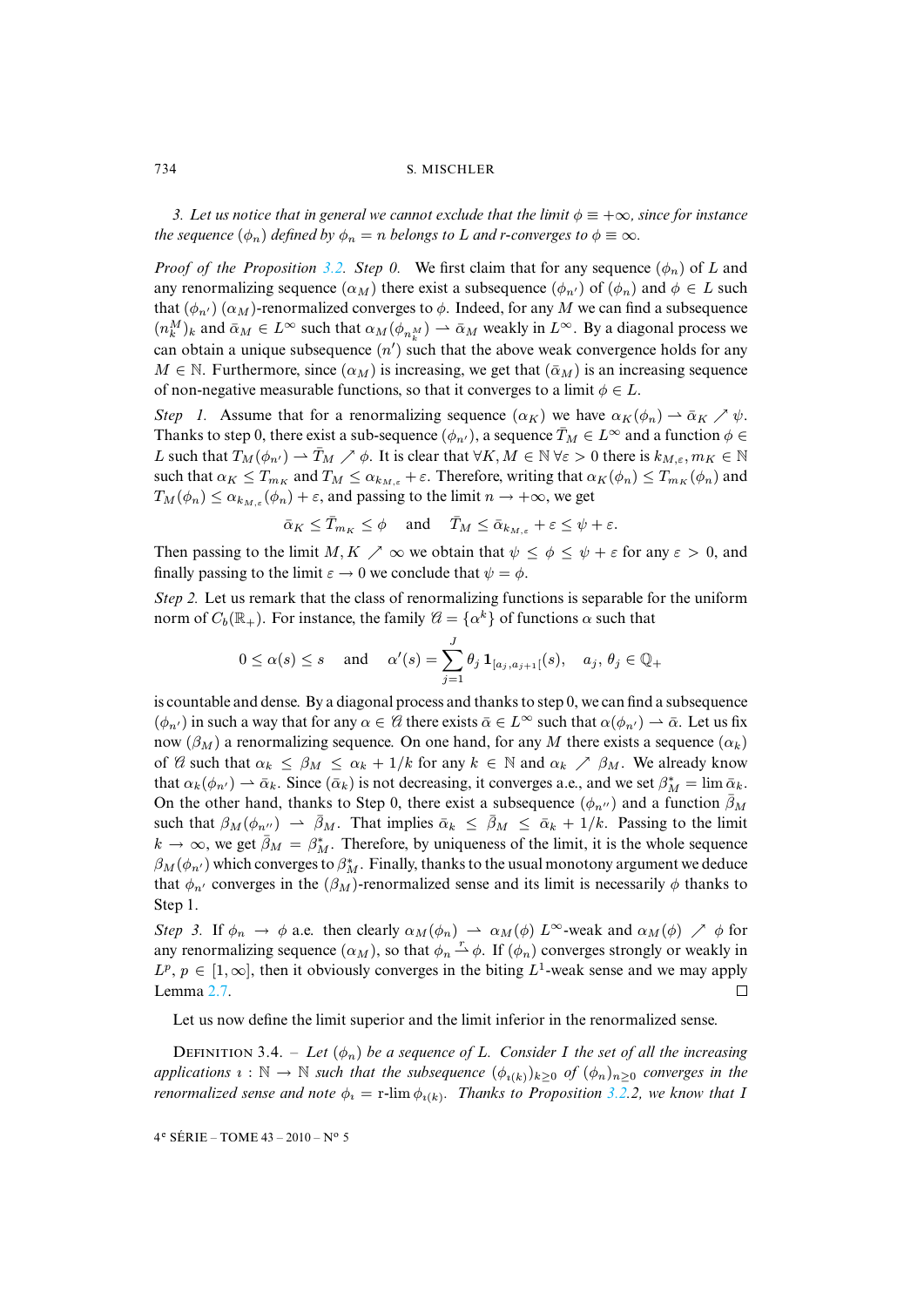*is not empty. We defined the limit superior and the limit inferior of*  $(\phi_n)$  *in the renormalized sense by*

$$
\operatorname{r-lim} \sup \phi_n := \sup_{i \in I} \phi_i \quad \text{ and } \quad \operatorname{r-lim} \inf \phi_n := \inf_{i \in I} \phi_i.
$$

*It is clear that if* r-lim sup  $\phi_n = r$ -lim inf  $\phi_n$  *then*  $(\phi_n)$  *r-converges (up to the extraction of a subsequence).*

PROPOSITION 3.5. – *1.* If  $\phi_n \stackrel{r}{\rightharpoonup} \phi$ ,  $\psi_n \stackrel{r}{\rightharpoonup} \psi$  and  $\lambda_n \to \lambda$  in  $\mathbb{R}^*_+$  then  $\phi_n + \lambda \psi_n \stackrel{r}{\rightharpoonup} \phi + \lambda \psi$ . 2. Let  $\phi_n \stackrel{r}{\rightharpoonup} \phi$  and  $\beta$  *be a non-negative and concave function; then*  $\beta(\phi) \geq r$ *-lim* sup  $\beta(\phi_n)$ *.* 

*3.* Let  $\beta$  be a strictly concave function, and  $(\phi_n)$  be a sequence such that  $\phi_n \stackrel{r}{\rightarrow} \phi$  and  $\beta(\phi) \leq r$ -lim inf  $\beta(\phi_n)$  *t[hen,](#page-10-2) up to the extraction of a subsequence,*  $\phi_n \to \phi$  *a.e. in* Y.

4. Let  $\phi_n \stackrel{r}{\rightharpoonup} \phi$  and  $S$  be a bounded and non-negative operator of  $L^1$  ; then  $S$   $\phi \leq$  r-lim inf  $S$   $\phi_n$ .

*Proof of the Proposition 3.5. Step 1.* From the elementary inequality

$$
\forall a, b, M \ge 0 \qquad M \wedge (a+b) \le M \wedge a + M \wedge b \le (2M) \wedge (a+b),
$$

we deduce

w-lim  $[M \wedge (\phi_n + \psi_n)] \leq$  w-lim  $[M \wedge \phi_n] +$  w-lim  $[M \wedge \psi_n] \leq$  w-lim  $[(2 M) \wedge (\phi_n + \psi_n)]$ so that r-lim  $(\phi_n + \psi_n) = \phi + \psi$ . Next, from the elementary identity

$$
\forall a, b, M \ge 0 \qquad (a b) \wedge M = a (b \wedge (M/a))
$$

and because for any  $\varepsilon > 0$  there holds  $0 < \lambda - \varepsilon \leq \lambda_n \leq \lambda + \varepsilon$  for *n* large enough, we have

$$
(\lambda - \varepsilon) \left[ \phi_n \wedge \frac{M}{\lambda - \varepsilon} \right] \leq (\lambda_n \phi_n) \wedge M \leq (\lambda + \varepsilon) \left[ \phi_n \wedge \frac{M}{\lambda + \varepsilon} \right].
$$

We deduce that for a subsequence  $(\lambda_{n'} \phi_{n'})$ 

$$
\forall \varepsilon > 0 \qquad (\lambda - \varepsilon) \, \overline{T}_{\frac{M}{\lambda - \varepsilon}} \leq \mathop{\text{w-lim}}_{n' \to \infty} T_M(\lambda_{n'} \, \phi_{n'}) \leq (\lambda + \varepsilon) \, \overline{T}_{\frac{M}{\lambda + \varepsilon}},
$$

so that, passing to the limit  $\varepsilon \to 0$  and using that  $T_{M/(\lambda+\varepsilon)} \leq T_{M/(\lambda-\varepsilon)}$ ,

$$
\lambda \bar{T}_M = \mathop{\mathrm{w-lim}}\limits_{n' \to \infty} T_M(\lambda_{n'} \phi_{n'}).
$$

Passing to the limit  $M \to \infty$ , we conclude that r-lim  $(\lambda_n \phi_n) = \lambda \phi$ .

*Step 2.* We know that

$$
\beta(s) = \inf_{\ell \ge \beta} \ell(s),
$$

where the inf is taken over all real values affine functions  $\ell(t) = a t + b$  which satisfy  $a, b \ge 0$ and  $\beta(t) \leq \ell(t)$  for any  $t \geq 0$ . Furthermore, for any  $\ell$  and M, there clearly exists  $K_M$  such that

 $T_M(\ell(s)) \leq \ell(T_K(s))$  and  $\ell(T_M(s)) \leq T_K(\ell(s))$  for all  $K \geq K_M$ ,  $s \geq 0$ . We deduce that for any  $\ell \geq \beta$ , we have

$$
T_M(\beta(\phi_n)) \leq \ell(T_K(\phi_n)).
$$

Therefore, we get

$$
\limsup_n T_M(\beta(\phi_n)) \leq \ell(\lim_n T_K(\phi_n)) \leq \ell(\phi)
$$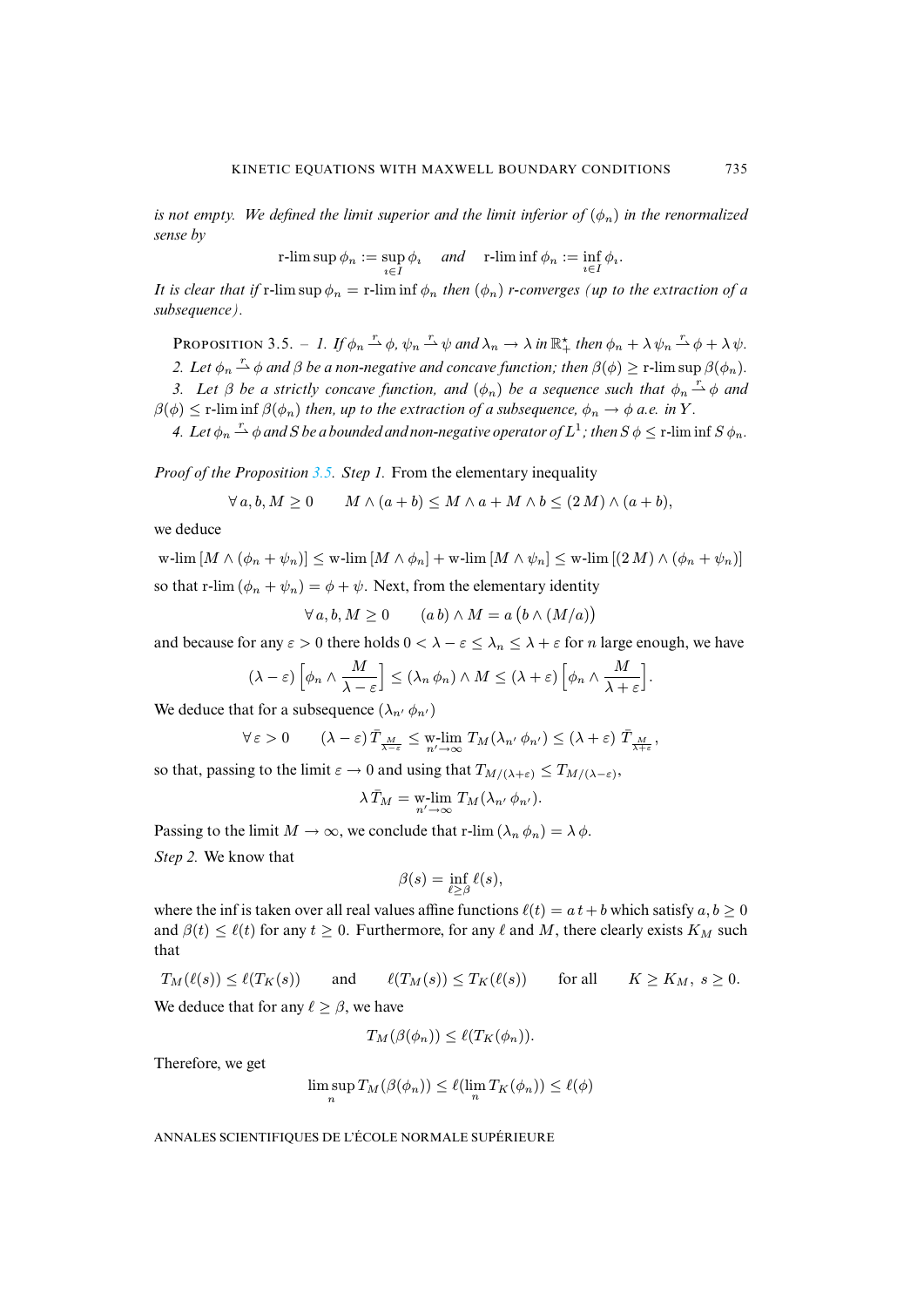and finally

$$
\limsup T_M(\beta(\phi_n)) \le \beta(\phi) \quad \text{for any } M,
$$

which exactly means that r-lim sup  $\beta(\phi_n) < \beta(\phi)$ .

n

*Step 3.* For any subsequence  $(n')$  such that  $\beta(\phi_{n'})$ ,  $\beta(\phi_{n'}/2 + \phi/2)$  and  $\beta(\phi_{n'}/2 + \phi/2)$  –  $\beta(\phi_{n'})/2 - \beta(\phi)/2 \ge 0$  converge in the renormalized sense, we have

$$
\operatorname{r-lim}\,\left[\beta\left(\frac{\phi_{n'}+\phi}{2}\right)-\frac{\beta(\phi_{n'})}{2}-\frac{\beta(\phi)}{2}\right]+\frac{\beta(\phi)}{2}+\operatorname{r-lim}\frac{\beta(\phi_{n'})}{2}=\operatorname{r-lim}\beta\left(\frac{\phi_{n'}+\phi}{2}\right),\right.
$$

thanks to step 1. As a consequence, we get

$$
0 \leq r\text{-lim } \left[ \beta \left( \frac{\phi_{n'} + \phi}{2} \right) - \frac{\beta(\phi_{n'})}{2} - \frac{\beta(\phi)}{2} \right] = r\text{-lim } \beta \left( \frac{\phi_{n'} + \phi}{2} \right) - \frac{\beta(\phi)}{2} - r\text{-lim } \frac{\beta(\phi_{n'})}{2}
$$
  

$$
\leq \beta(\phi) - \frac{\beta(\phi)}{2} - \frac{\beta(\phi)}{2} = 0,
$$

thanks to step 2 and because  $\phi_{n'}/2 + \phi/2 \stackrel{r}{\rightarrow} \phi$ . Therefore, for any k, we have

$$
0 \leq \lim_{n \to \infty} \int_{Y_k} T_1 \left( \beta \left( \frac{\phi_{n'} + \phi}{2} \right) - \frac{\beta(\phi_{n'})}{2} - \frac{\beta(\phi)}{2} \right) d\nu
$$
  

$$
\leq \int_{Y_k} r \cdot \limsup \left[ \beta \left( \frac{\phi_{n'} + \phi}{2} \right) - \frac{\beta(\phi_{n'})}{2} - \frac{\beta(\phi)}{2} \right] d\nu = 0,
$$

so that, up to extraction of a subsequence,

$$
\beta\big(\frac{\phi_{n'}+\phi}{2}\big)-\frac{\beta(\phi_{n'})}{2}-\frac{\beta(\phi)}{2}\to 0\quad\text{a.e. on }Y\quad\text{and}\quad\phi_{n'}\to\phi\quad\text{a.e. on }Y.
$$

*Step 4.* Fix  $\chi \in C_c(Y)$ , the space of continuous functions on Y with compact support, such that  $0 \le \chi \le 1$ . Since  $T_M(\phi_n) \chi \to \bar{T}_M \chi$  weakly in  $L^1$ , we have

(3.1) 
$$
S(T_M(\phi_n)\chi) \rightharpoonup S(\bar{T}_M\chi) \quad \text{weakly in } L^1.
$$

We deduce, using  $T_K(S(T_M(\phi_n)\chi)) \leq T_K(S(\phi_n))$  and Proposition 3.2.3 that

$$
S(\overline{T}_M \chi) = \mathop{\rm r-lim\,inf}_{n \to \infty} S(T_M(\phi_n) \chi) \leq \mathop{\rm r-lim\,inf}_{n \to \infty} S(\phi_n).
$$

We conclude letting  $\chi \nearrow 1$  and  $M \rightarrow +\infty$ .

# **3.2. From renormalized convergence to weak convergence**

<span id="page-18-0"></span>We give now a kind of extension of the biting lemma in the  $L^0$  framework.

DEFINITION 3.6. – We say that a sequence  $(\psi_n)$  is asymptotically bounded in  $L^0(Y)$  if for  $any \ k \in \mathbb{N}$  *there exists*  $\delta_k : \mathbb{R}_+ \to \mathbb{R}_+$  *such that*  $\delta_k(M) \setminus 0$  *when*  $M \nearrow +\infty$  *and for any* M *there is*  $n_{k,M}$  *such that* 

(3.2) 
$$
\text{meas } \{y \in Y_k, \ \psi_n(y) \ge M\} \le \delta_k(M) \qquad \forall k \in \mathbb{N}, \ \forall n \ge n_{k,M}.
$$

**THEOREM** 3.7. – Let  $(\psi_n)$  be a sequence of  $L^0(Y)$  which r-converges to  $\psi$  with  $\psi \in L^0(Y)$ . *Then*  $(\psi_n)$  *is asymptotically bounded in*  $L^0(Y)$  *and there exists a subsequence*  $(\psi_{n'})$  *which b-converges to* ψ*.*

4 <sup>e</sup> SÉRIE – TOME 43 – 2010 – N<sup>o</sup> 5

 $\Box$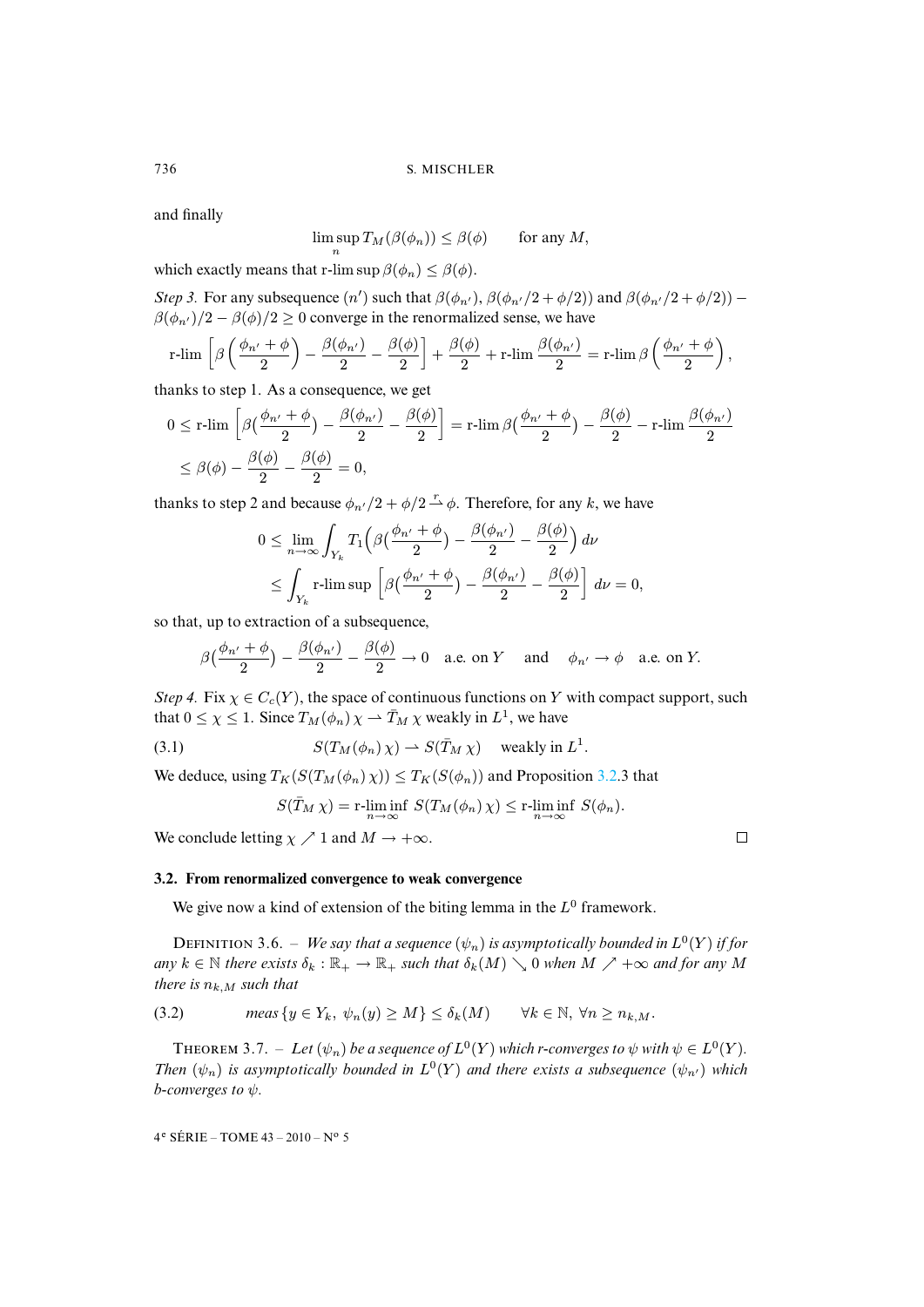REMARK 3.8. - In the L<sup>1</sup> framework, J. Ball and F. Murat [9] h[ave](#page-12-1) already proved that the *biting* L 1 *-weak convergence implies, up to the extraction of a subsequence, the convergence in the renormalized sense, as it has been recalled and extended to the* L 0 *framework in Lemma 2.7. As a consequence, combining Ball and Murat's result with Theorem 3.7, we get the equivalence between the biting* L 1 *-weak convergence and the renormalized convergence. More precisely, considering a sequence*  $(\psi_n)$  *of*  $L(Y)$ *, it is equivalent to say that, up to the extraction of a subsequence,*

- <span id="page-19-1"></span>(3.3)  $\psi_n \stackrel{b}{\rightarrow} \psi$  in the biting  $L^1$ -weak sense (so that  $\psi \in L^0(Y)$ ),
- (3.4)  $\psi_n \stackrel{r}{\rightarrow} \psi$  *in the renormalized sense and*  $\psi \in L^0(Y)$ .

*Furthermore, in both cases, the full sequence*  $(\psi_n)$  *is asymptotically bounded in*  $L^0$ *. Again, we refer to the app[endix](#page-12-1) where some complements about r-convergence and b-convergence are given.*

*Proof of Theorem 3.7. Step 1. Proof of the asymptotic boundedness in*  $L^0$ . We argue by contradiction. For an arbitrary  $\varepsilon > 0$  we know that there exists  $B \subset Y_k$  such that  $\nu(Y_k \setminus B)$  $\varepsilon/2$  and  $\psi \in L^1(B)$ . If there is no  $m \in \mathbb{N}$  such that meas  $\{y \in B, \psi_n(y) \ge m\} < \varepsilon/2$  for all n large enough, this means that there exists an increasing sequence  $(n_m)$  such that

$$
\text{meas}\, \{y \in B, \, \psi_{n_m}(y) \ge m\} \ge \varepsilon/2 \qquad \forall m \ge 0.
$$

Therefore, for any  $\ell \in \mathbb{N}$  and any  $m > \ell$  we have

$$
\int_{B} T_{\ell}(\psi_{n_m}) \geq \ell \operatorname{meas} \{ y \in B, \psi_{n_m}(y) \geq \ell \} \geq \ell \operatorname{meas} \{ y \in B, \psi_{n_m}(y) \geq m \} \geq \ell \frac{\varepsilon}{2},
$$

and passing to the limit  $m \to \infty$ , we get

<span id="page-19-0"></span>
$$
\int_B \psi \ge \int_B \mathop{\text{w-lim}}_{m \to \infty} T_\ell(\psi_{n_m}) \ge \ell \frac{\varepsilon}{2} \qquad \forall \ell \ge 0.
$$

Letting  $\ell \nearrow \infty$  we get a contradiction with the fact that  $\psi \in L^1(B)$ . As a conclusion, we have proved that for any  $\varepsilon > 0$  there exist  $m_{\varepsilon}$  and  $n_{\varepsilon}$  such that meas  $\{y \in Y_k, \psi_n \ge m_{\varepsilon}\} < \varepsilon$ for any  $n \geq n_{\epsilon}$ , and (3.2) easily follows.

*Step 2. Proof of the convergence in the biting*  $L^1$ -weak sense. As in Step 1, for any  $k \in \mathbb{N}$ we can choose B such that  $\nu(Y_k \backslash B) < 1/3k$  and  $\psi \in L^1(B)$ . Setting  $\int_B \psi \, dy = C_0$ , we constr[uct a](#page-19-0) seque[n](#page-10-0)ce  $(n_\ell)$  such that

$$
\int_B T_\ell(\psi_{n_\ell})\,dy \le C_0 + \frac{1}{\ell}.
$$

From  $(3.5)$ , Theorem 2.4 (biting lemma) and Lemma 2.7, we may extract a subsequence, still denoted [by](#page-10-0)  $(\psi_{n_\ell})$ , which b-converges and r-converges to a limit denoted by  $\psi^* \in L^1(B)$ . On the one hand, for any  $M \in \mathbb{N}$  we have  $T_M(\psi_{n_\ell}) \leq T_\ell(\psi_{n_\ell})$  for  $\ell \geq M$  so that, passing to the limit  $\ell \to \infty$ , we get w-lim  $T_M(\psi_{n_\ell}) \leq \psi^*$  and thus  $\psi \leq \psi^*$ . On the other hand, from Theorem 2.4 (biting lemma) again, we have  $\|\psi^*\|_{L^1} \leq \liminf \|T_\ell(\psi_{n_\ell})\|_{L^1} \leq C_0 = \|\psi\|_{L^1}$ . Gathering these two inequalities, we have proved

$$
T_{\ell}(\psi_{n_{\ell}}) \rightharpoonup \psi \quad \text{weakly in } L^1(B).
$$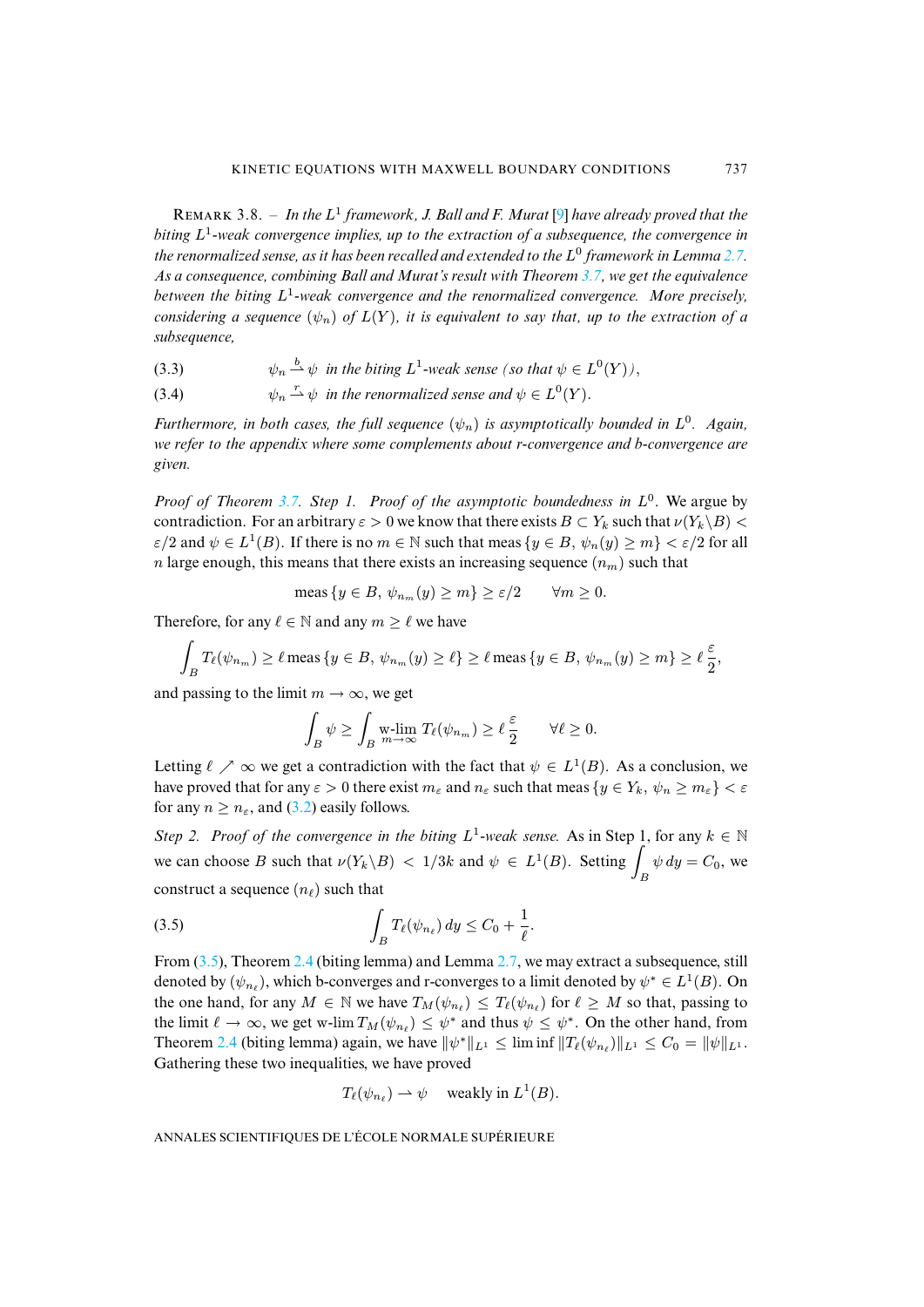Furthermore, since  $(\psi_n)$  is asymptotically bounded in  $L^0(Y)$  we have, up to the extraction of a subsequence again,

$$
\operatorname{meas}\{\psi_{n_\ell} \neq T_\ell(\psi_{n_\ell})\} = \operatorname{meas}\{\psi_{n_\ell} > \ell\} \leq \delta_k(\ell) \xrightarrow[\ell \to \infty]{} 0.
$$

Therefore, we can choose another subsequence, still noted  $(\psi_{n_\ell})$ , such that  $Z_L := \{ \forall \ell \geq L / \psi_{n_\ell} \neq T_\ell(\psi_{n_\ell}) \}$  satisfies

$$
\text{meas}(Z_L) \le \sum_{\ell \ge L} \text{meas}\{\psi_{n_\ell} > \ell\} \xrightarrow[L \to \infty]{} 0.
$$

Finally, choosing L large enough such that meas  $(Z_L) < 1/3k$  and setting  $A_k := B \cap Z_L^c$ , we have  $|Y_k \backslash A| < 1/k$ ,  $\psi_{n_\ell} \in L^1(A)$  for all  $\ell \geq L$  and

$$
\psi_{n_{\ell}} = T_{\ell}(\psi_{n_{\ell}}) \rightharpoonup \psi \quad \text{ weakly in } L^1(A).
$$

We conclude thanks to a diagonal process.

A simple but fundamental consequence of Theorem 2.5 and Theorem 3.7 is the following.

THEOREM 3.9. – *Consider a function*  $m : \mathbb{R}^N \to \mathbb{R}$  and a family of measures  $d\varpi_y$  on  $\mathbb{R}^N$ *such that*

$$
\int_{\mathbb{R}^N} m(v) d\varpi_y(v) = 1, \quad \int_{\mathbb{R}^N} m(v)^{1/4} d\varpi_y(v) \le C_4 \,\forall y \quad and \quad m(0) \ge m(v) \underset{|v| \to \infty}{\longrightarrow} 0.
$$

Let  $(\phi_n)$  be a sequence of  $L^0(Y \times \mathbb{R}^N)$  which satisfies

<span id="page-20-0"></span>
$$
\int_Y \mathcal{E}\Big(\frac{\phi_n(y,.)}{m(.)}\Big) d\nu(y) \le C_1 < \infty,
$$

*with*  $\mathcal{E}$  *just like in Theorem 2.5 with*  $d\mu_y(v) = m(v) d\varpi_y(v)$ *, and assume that* 

(3.6) 
$$
\psi_n(y) := \int_{\mathbb{R}^N} \phi_n(y,v) d\varpi_y(v) \stackrel{r}{\rightharpoonup} \psi \quad \text{with} \quad \psi \in L^0(Y).
$$

*Then, there exist*  $\phi \in L^1(Y \times \mathbb{R}^N, d\nu d\varpi)$  *and a subsequence*  $(\phi_{n'})$  *such that for every*  $k \in \mathbb{N}$ *we can find*  $A_k \subset Y_k$  *in such a way that*  $(A_k)$  *is increasing,*  $\nu(Y_k \backslash A_k) < 1/k$  *and* 

$$
\phi_{n'} \to \phi
$$
 weakly in  $L^1(A_k \times \mathbb{R}^N, d\nu d\varpi)$ .

*As a consequence*  $\psi = \sqrt{\frac{2}{n}}$  $\oint_{\mathbb{R}^N} \phi \, d\varpi$  and  $\mathcal{E}(\phi/m) \in L^1(Y)$ .

*Proof of Theorem 3.9.* From (3.6), Theorem 3.7 and Definition 2.3, we know that there exists a subsequence  $(\psi_{n'})$  such that for every  $k \in \mathbb{N}$  we can find  $A = A_k \subset Y_k$  satisfying that the sequence  $(A_k)$  $(A_k)$  $(A_k)$  is increasing,  $\nu(Y_k\backslash A_k) < 1/k$  and

<span id="page-20-1"></span>
$$
\psi_{n'}
$$
 is weakly compact in  $L^1(A)$ .

Next, we come back to estimate  $(2.16)$  in the proof of Theorem 2.5, which written with the new notation, becomes

(3.7) 
$$
\iint_{A\times\mathbb{R}^N} \phi_{n'} \, \Xi\big(\frac{\phi_{n'}}{m(v)}\big) \, d\varpi_y \, d\nu \leq C_3,
$$

4 <sup>e</sup> SÉRIE – TOME 43 – 2010 – N<sup>o</sup> 5

 $\Box$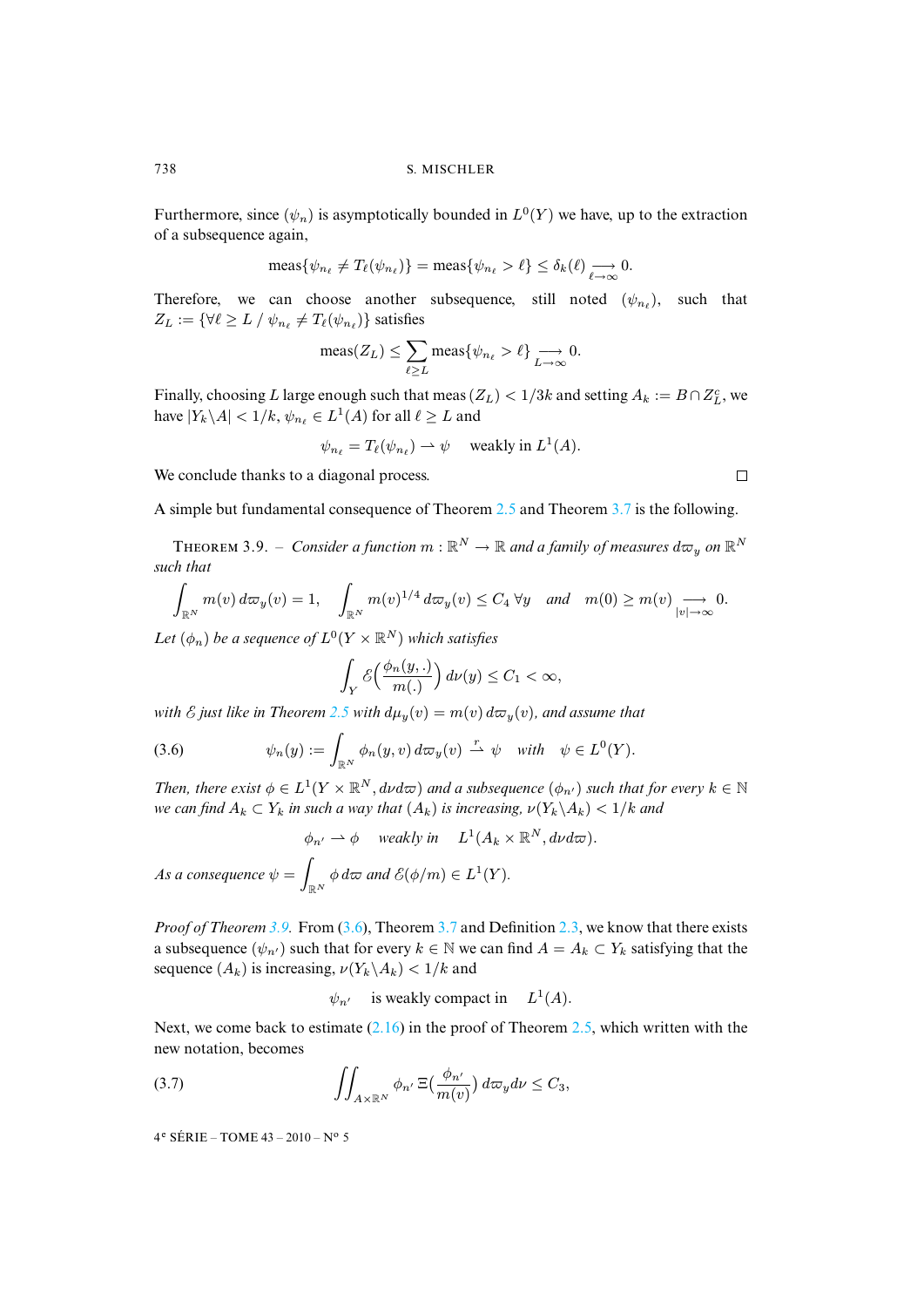where we have set  $\Xi(s) := \Psi^+(s)/s$ . Of course, we can assume without loss of generality that  $\Xi$  is not decreasing,  $\Xi(s) \nearrow \infty$  when  $s \nearrow \infty$  and  $\Xi(s) \leq s^{1/2}$ . From (3.7) we deduce

(3.8) 
$$
\iint_{A\times\mathbb{R}^N} \phi_{n'} \, \Xi\big(\frac{\phi_{n'}}{m(0)}\big) \, d\varpi_y \, d\nu \leq C_3,
$$

<span id="page-21-1"></span>as well as

$$
(3.9) \quad \iint_{A \times \mathbb{R}^N} \phi_{n'} \, \Xi(m(v)^{-1/2}) \, d\varpi_y \, d\nu
$$
  
\n
$$
\leq \iint_{A \times \mathbb{R}^N} \phi_{n'} \, \Xi(m(v)^{-1/2}) \left( \mathbf{1}_{\{\phi_{n'} \leq m(v)^{1/2}\}} + \mathbf{1}_{\{\phi_{n'} \geq m(v)^{1/2}\}} \right) d\varpi_y \, d\nu
$$
  
\n
$$
\leq \iint_{A \times \mathbb{R}^N} m(v)^{1/4} \, d\varpi_y \, d\nu + \iint_{A \times \mathbb{R}^N} \phi_{n'} \, \Xi\left(\frac{\phi_{n'}}{m(v)}\right) d\varpi_y \, d\nu \leq C_4 \, |Y_k| + C_3.
$$

<span id="page-21-0"></span>Gathering (3.8) and (3.9), we deduce thanks to the Dunford-Pettis lemma that  $(\phi_{n\ell})$  belongs to a weak compact set of  $L^1(A \times \mathbb{R}^N, d\nu d\varpi)$ , and we conclude as in the end of the proof of Theorem 2.5.  $\Box$ 

# <span id="page-21-2"></span>**4. Trace theorems for solutions of the Vlasov-Fo[kke](#page-41-3)[r-Pl](#page-41-11)anck equation**

# **4.1. Statement of the trace theorems**

In this section we recall the trace results established in [55, 56] for the Vlasov equation (which corresponds to the case  $\nu = 0$  in the theorem below) and we extend them to the VFP equation. Given a vector field  $E = E(t, x, v)$ , a source term  $G = G(t, x, v)$ , a constant  $v \ge 0$ and a solution  $q = q(t, x, v)$  to the Vlasov-Fokker-Planck equation

(4.1) 
$$
\Lambda_E g = \frac{\partial g}{\partial t} + v \cdot \nabla_x g + E \cdot \nabla_v g - \nu \Delta_v g = G \text{ in } (0, T) \times \mathcal{O},
$$

we show that g has a trace  $\gamma g$  [on](#page-21-2) the boundary  $(0, T) \times \Sigma$  and a trace  $\gamma_t g$  on the section  $\{t\} \times \emptyset$  for any  $t \in [0, T]$ . These trace functions are [defin](#page-21-2)ed thanks to a Green renormalized formula. We write indifferently  $\gamma_t g = g(t,.)$ .

The meaning of Equation (4.1) is of two kinds. In the first case, we assume that  $g \in$  $L^{\infty}(0,T; L^{p}_{loc}(\overline{\hat{\emptyset}}))$ , with  $p \in [1,\infty]$ , is a solution of (4.1) in the sense of distributions, i.e.,

(4.2) 
$$
\int_0^T \!\!\! \int \!\!\! \int_{\varrho} (g \Lambda_E^* \phi + G \phi) dv dx dt = 0,
$$

<span id="page-21-4"></span>for all test functions  $\phi \in \mathcal{D}((0,T) \times \mathcal{O})$ , where we have set

<span id="page-21-5"></span><span id="page-21-3"></span>
$$
\Lambda_E^{\star} \phi = \frac{\partial \phi}{\partial t} + v \cdot \nabla_x \phi + E \cdot \nabla_v \phi + \nu \Delta_v \phi + (\text{div}_v E) \phi.
$$

In this case we assume

$$
(4.3) \quad E \in L^1(0,T;W_{loc}^{1,p'}(\bar{\theta})), \quad \text{div}_v E \in L^1(0,T;L_{loc}^{p'}(\bar{\theta})), \quad G \in L^1_{loc}([0,T] \times \bar{\theta}),
$$

where  $p' \in [1,\infty]$  stands for the conjugate exponent of p, given by  $1/p + 1/p' = 1$ , and we make one of the two additional hypotheses

(4.4) 
$$
\nu \int_0^T \int_{\theta_R} |\nabla_v g|^2 dv dx dt \leq C_{T,R}
$$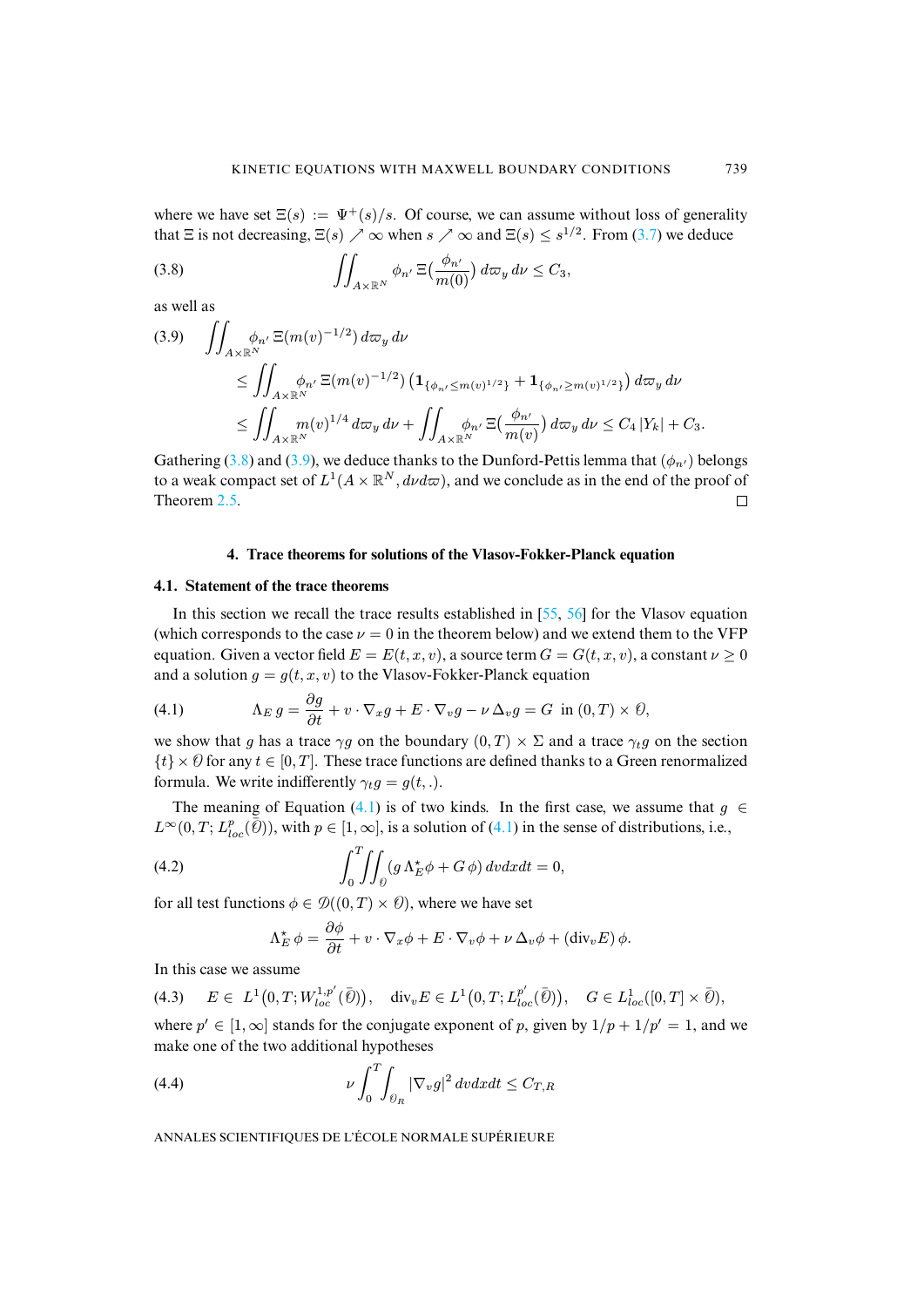or

(4.5) 
$$
\nu \int_0^T \int_{\theta_R} |\nabla_v g|^2 \mathbf{1}_{\{M \le |g| \le M+1\}} dv dx dt \le C_{T,R} \quad \forall M \ge 0.
$$

R 4.1. – *The bound* (4.5) *is the natural bound that appears when we consider, for example, the initial value problem with initial datum*  $g_0 \in L^p(\mathcal{O})$  when  $\Omega = \mathbb{R}^N$  or when  $\Omega$  is an open subset of  $\mathbb{R}^N$  and specular reflections are imposed at the boundary.

In the second case, we assume that  $g$  is a renormalized solution of  $(4.1)$ . In order to make precise the meaning of such a solution, we must introduce some notations. We denote by  $\mathcal{B}_1$  the class of functions  $\beta \in W^{2,\infty}(\mathbb{R})$  such that  $\beta'$  has a compact support and by  $\mathcal{B}_2$ the class of functions  $\beta \in W_{loc}^{2,\infty}(\mathbb{R})$  such that  $\beta''$  has a comp[act s](#page-21-2)upport. Remark that for every  $u \in L(Y)$  and  $\beta \in \mathcal{B}_1$  one has  $\beta(u) \in L^{\infty}(Y)$ . We shall write  $g \in C([0, T]; L(\theta))$  if  $\beta(g) \in C([0, T]; L^1_{loc}(\bar \varrho))$  for every  $\beta \in \mathscr{B}_1$ .

We say that  $g \in L((0,T) \times \mathcal{O})$  is a renormalized solution of  $(4.1)$  if for all  $\beta \in \mathcal{B}_1$  we have (4.6)

<span id="page-22-3"></span>
$$
E \in L^1(0,T; W^{1,1}_{loc}(\bar{\theta})), \ \beta'(g) \ G \in L^1_{loc}([0,T] \times \bar{\theta}), \ \nu \, \beta''(g) \, |\nabla_v \, g|^2 \in L^1_{loc}([0,T] \times \bar{\theta}),
$$

and  $\beta(g)$  is solution of

(4.7) 
$$
\Lambda_E \,\beta(g) = \beta'(g) G - \nu \,\beta''(g) |\nabla_v \, g|^2 \text{ in } \mathcal{D}'((0,T) \times \mathcal{O}).
$$

We [can](#page-21-3) [now](#page-21-4) s[tate](#page-21-5) the trace theorems for the Vlasov-Fokker-Planck Equation (4.1).

THEOREM 4.2 (The case  $p = \infty$ ). – Let  $g \in L^{\infty}([0, T] \times \mathcal{O})$  be a solution of Equa*tions* (4.2)–(4.3)–(4.4)*. There exists*  $\gamma g$  *defined on*  $(0, T) \times \Sigma$  *and for every*  $t \in [0, T]$  *there exists*  $\gamma_t g \in L^\infty(\mathcal{O})$  *such that* 

(4.8) 
$$
\gamma_t g \in C([0,T]; L^a_{loc}(\overline{\theta})) \quad \forall a \in [1,\infty) \quad and \quad \gamma g \in L^\infty((0,T) \times \Sigma),
$$

<span id="page-22-2"></span>*and the following Green renormalized formula*

(4.9) 
$$
\int_{t_0}^{t_1} \iint_{\theta} (\beta(g) \Lambda_E^* \phi + (\beta'(g) G - \nu \beta''(g) |\nabla_v g|^2) \phi) dv dx dt
$$

$$
= \Big[ \iint_{\theta} \beta(g(t,.)) \phi dx dv \Big]_{t_0}^{t_1} + \int_{t_0}^{t_1} \iint_{\Sigma} \beta(\gamma g) \phi \ n(x) \cdot v \ dv d\sigma_x dt,
$$

*holds for all*  $t_0, t_1 \in [0, T]$ *, all*  $\beta \in W^{2, \infty}_{loc}(\mathbb{R})$  *and all test functions*  $\phi \in \mathcal{D}([0, T] \times \overline{0})$ *.* 

<span id="page-22-1"></span>REMARK 4.3. – *A fundamental point, which is a consequence of the Green formula* (4.9), *is the possibility of renormalizing the tra[ce fun](#page-22-1)ction, i.e.*

$$
\gamma \beta(g) = \beta(\gamma g)
$$

*for all*  $\beta \in W^{2,\infty}(\mathbb{R})$ *. More generally,* (4.10) *holds as soon as*  $\gamma \beta(q)$  *is defined. This is the property that will allow us to define the trace of a renormalized solution.*

<span id="page-22-0"></span>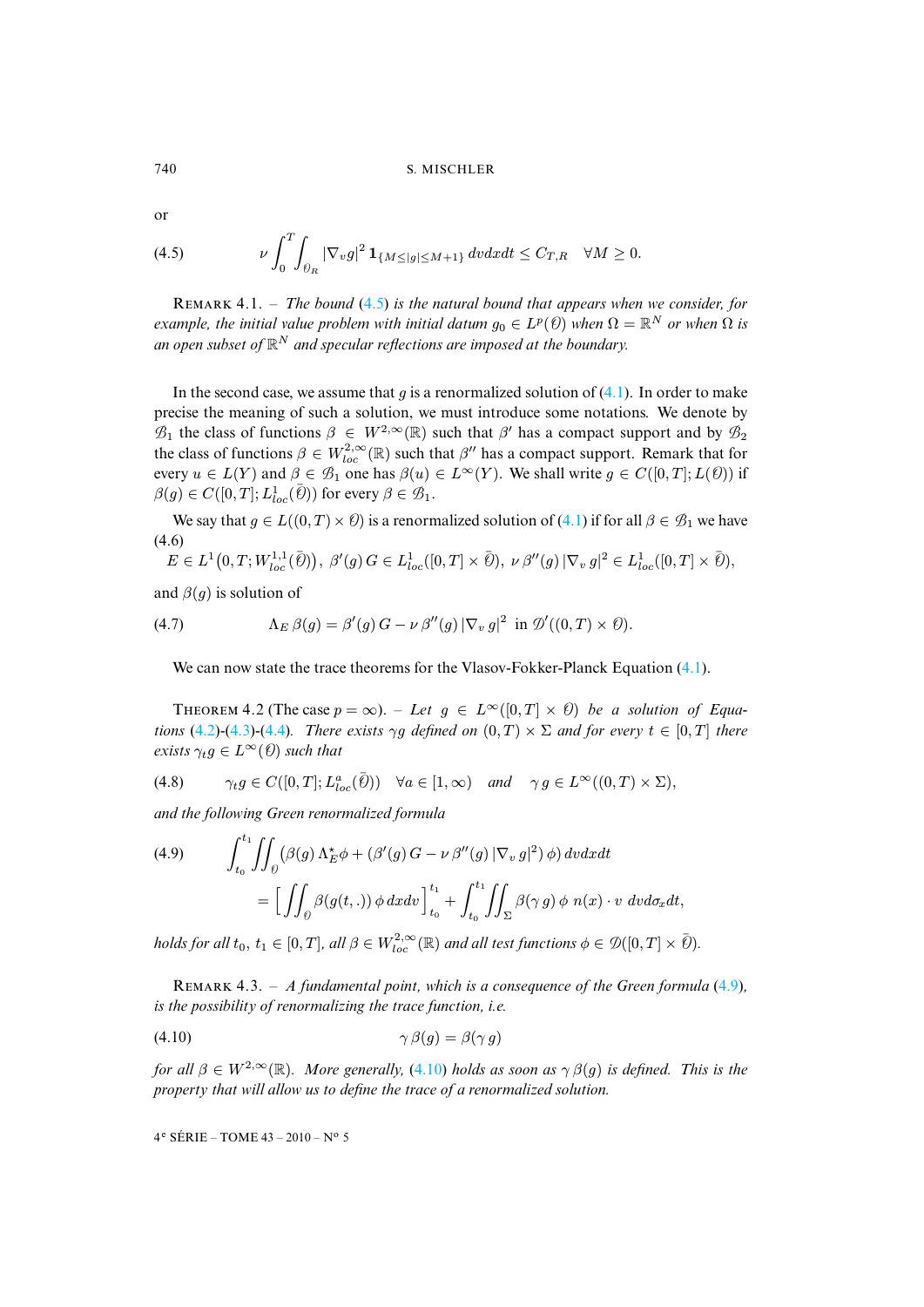THEOREM 4.4 (The case  $p \in [1,\infty)$ ). – Let  $g \in L^{\infty}(0,T; L^{p}_{loc}(\overline{\theta}))$  be a solution of *Equations* (4.2)-(4.3)-(4.5)*. There exists*  $\gamma g$  *defined on*  $(0, T) \times \Sigma$  *and for every*  $t \in [0, T]$  *there*  $exists \gamma_t g \in L^p(\mathcal{O})$  *such t[hat](#page-22-2)* 

$$
(4.11) \qquad \gamma_t g \in C([0,T]; L^1_{loc}(\theta)) \quad \text{and} \quad \gamma g \in L^1_{loc}([0,T] \times \Sigma, d\lambda_2),
$$

*satisfy the Green formula* (4.9) *for every*  $t_0$ ,  $t_1 \in [0, T]$ *, every*  $\beta \in \mathcal{B}_1$  *and every test functions*  $\phi \in \mathcal{D}([0,T] \times \overline{0})$ , as well as for every  $t_0, t_1 \in [0,T]$ , every  $\beta \in \mathcal{B}_2$  and every test functions  $\phi \in \mathcal{D}_0([0,T] \times \overline{0})$ , the space of functions  $\phi \in \mathcal{D}([0,T] \times \overline{0})$  such that  $\phi = 0$  on  $(0,T] \times \Sigma_0$ .

THEOREM 4.5 (The renormalized case). – Let  $g \in L((0,T) \times \mathcal{O})$  *satisfy the b[ound](#page-22-3) condition* (4.6) *and the Equation* (4.7)*. Then there exists*  $\gamma q \in L([0, T] \times \Sigma)$  *and for every*  $t \in [0, T]$  *there exists*  $\gamma_t g \in C([0, T]; L(\theta))$  *which satisfy the Green formula* (4.9) *for all*  $t_0, t_1 \in [0, T]$ *, all*  $\beta \in \mathcal{B}_1$  *and all test functions*  $\phi \in \mathcal{D}([0, T] \times \overline{0})$ *. Furthermore, if* (4.7) *makes sense for at least one function*  $\beta$  *such that*  $\beta(s) \nearrow \infty$  *when*  $s \nearrow \infty$ *, then*  $\gamma_t g \in L^0(\mathcal{O})$ *for any*  $t \in [0, T]$  *and*  $\gamma g \in L^0([0, T] \times \Sigma)$ *.* 

# **4.2. Proof of the trace theorems**

We begin with some notations. For a given real  $R > 0$ , we define  $B_R = \{y \in \mathbb{R}^N / |y| < R\}$ ,  $\Omega_R = \Omega \cap B_R$ ,  $\mathcal{O}_R = \Omega_R \times B_R$  and  $\Sigma_R = (\partial \Omega \cap B_R) \times B_R$ . We also denote by  $L_R^{a,b}$  the space  $L^a(0,T; L^b(\mathcal{O}_R))$  or  $L^a(0,T; L^b(\Omega_R))$ , and  $L_{loc}^{a,b}$  the space  $L^a(0,T; L_{loc}^b(\bar{\theta}))$ or  $L^a(0,T;L^b_{loc}(\bar{\Omega}))$  $L^a(0,T;L^b_{loc}(\bar{\Omega}))$  $L^a(0,T;L^b_{loc}(\bar{\Omega}))$ .

*Proof of Theorem 4.2. First step: a priori bounds.* In this step we assume that g is a solution of (4.1) and is "smooth". Precisely,  $g \in W^{1,1}(0,T;W^{1,\infty}(\Omega;W^{2,\infty}(\mathbb{R}^N)))$ , in such a way that the Green formula (4.9) holds. The trace  $\gamma q$  in (4.9) is defined thanks to the usual trace theorem in the Sobolev spaces. We shall prove two a priori bounds on  $g$ . Let us define  $\beta \in W_{loc}^{2,\infty}(\mathbb{R})$  by

$$
\beta(s) = \begin{cases} |s| - 1/2 & \text{if } |s| \ge 1 \\ s^2/2 & \text{if } |s| \le 1 \end{cases}
$$
 so that  $\beta'(s) = \begin{cases} 1 & \text{if } s \ge 1 \\ s & \text{if } |s| \le 1 \\ -1 & \text{if } s \le -1 \end{cases}$  and  $\beta''(s) = \begin{cases} 0 & \text{if } |s| \ge 1 \\ 1 & \text{if } |s| \le 1 \end{cases}$ ,

and thus  $\beta \in \mathcal{B}_1$ . Fix  $R > 0$  and consider  $\chi \in \mathcal{D}(\overline{0})$  such that  $0 \le \chi \le 1$ ,  $\chi = 1$  on  $\mathcal{O}_R$  and supp  $\chi \subset \overline{\Theta}_{R+1}$ . We set  $\phi = \chi n(x) \cdot v$ . The Green formula (4.9) gives

$$
\int_0^T \iint_{\Sigma} \beta(\gamma g) \chi (n(x) \cdot v)^2 dv d\sigma_x dt = - \Big[ \iint_{\Theta} \beta(g(t,.)) \phi dx dv \Big]_0^T
$$
  
+ 
$$
\int_0^T \iint_{\Theta} (\beta(g) \Lambda_E^* \phi + (\beta'(g) G - \nu \beta''(g) |\nabla_v g|^2) \phi) dv dx dt.
$$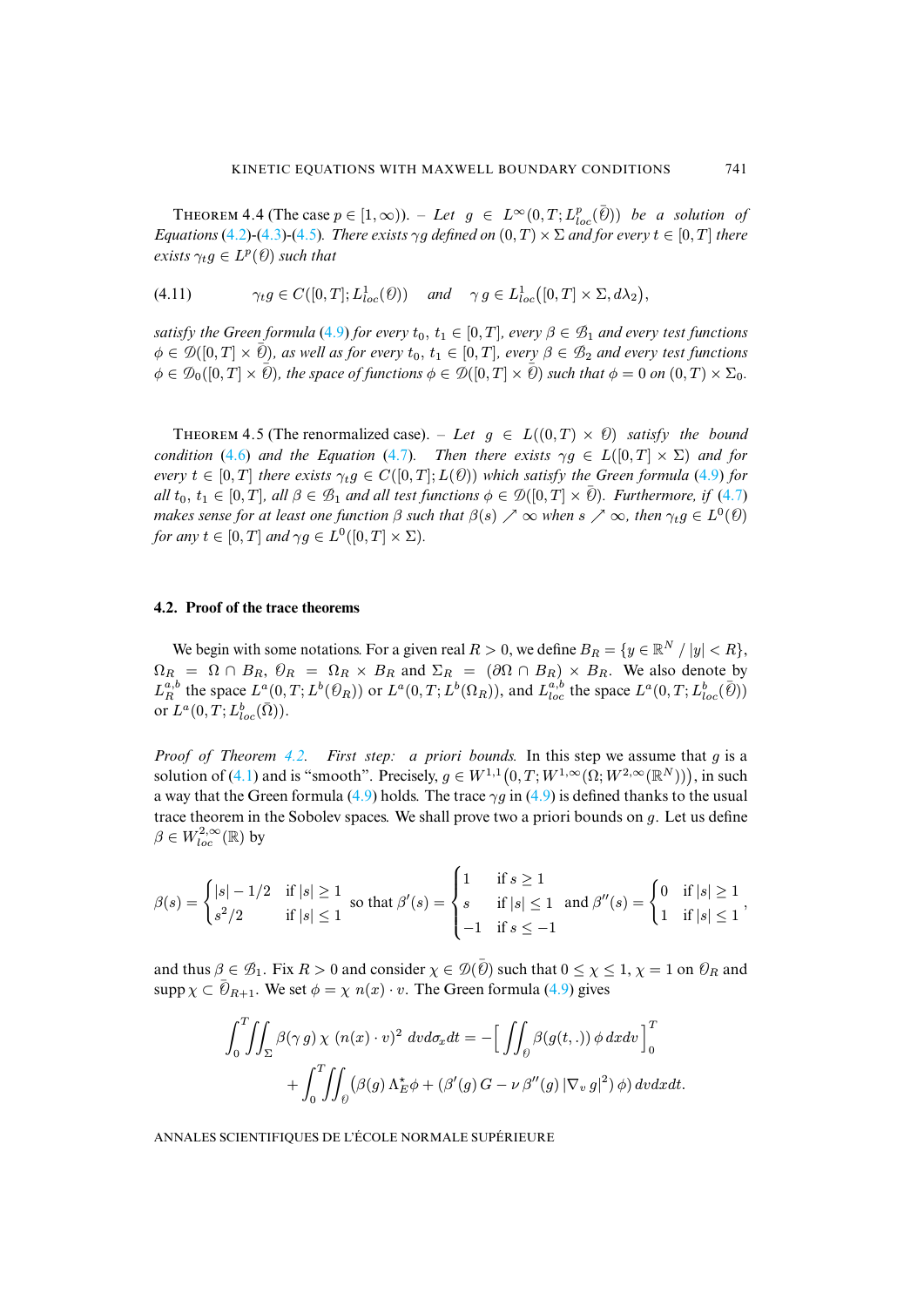<span id="page-24-1"></span>We deduce from it a first a priori bound: there are some constants  $\gamma_R$  and  $C_R$  such that

$$
\gamma_R \int_0^T \!\!\! \int_{\Sigma_R} |\gamma g| \ (n(x) \cdot v)^2 \ dv d\sigma_x dt \le \int_0^T \!\!\! \int_{\Sigma_R} \beta(\gamma g) \ (n(x) \cdot v)^2 \ dv d\sigma_x dt
$$
\n
$$
(4.12) \ \le C_R \int_0^T \!\!\! \int_{\theta_{R+1}} (g^2 (1+|E|) + |G| + \nu \, |\nabla_v g|^2) \ dv dx dt
$$
\n
$$
+ C_R \iint_{\theta_{R+1}} (g^2 (0,.) + g^2 (T,.)) \ dx dv,
$$

where we have used the fact that for  $u \in L^{\infty}(Y_R)$  with  $Y_R = \mathcal{O}_R$  or  $\Sigma_R$  there holds

$$
\gamma_R \int_{Y_R} |u| \le \int_{Y_R} \beta(u) \le \gamma_R^{-1} \int_{Y_R} u^2.
$$

Let  $K \subset \Theta$  be a compact set and consider  $\phi \in \mathcal{D}(\Theta)$  such that  $0 \le \phi \le 1$ ,  $\phi = 1$  on K and  $R > 0$  such that supp  $\phi \subset \mathcal{O}_R$ . We fix  $t_0 \in [0, T]$ . The Green formula (4.9) implies

(4.13) 
$$
\iint_{\theta} \beta(g(t_1, .)) \phi \, dx dv = \iint_{\theta} \beta(g(t_0, .)) \phi \, dx dv + \int_{t_0}^{t_1} \iint_{\theta} (\beta(g) \Lambda_E^* \phi + (\beta'(g) G - \nu \beta''(g) |\nabla_v g|^2) \phi) \, dv dx dt,
$$

and we get a second a priori bound

$$
(4.14) \quad \gamma_R \iint_K |g|(t_1,.) \, dxdv \le C_R \iint_{\theta_R} g^2(t_0,.) \, dxdv + C_R \int_0^T \iint_{\theta_R} (g^2 (1+|E|) + |G| + \nu |\nabla_v g|^2) \, dvdxdt.
$$

*Second step: regularization and passing to the limit.* Let us now consider a function g which satisfies the assumptions of Theorem 4.2. We define the mollifier  $\rho_k$  by

$$
\rho_k(z) = k^N \, \rho(k \, z) \geq 0, \quad k \in \mathbb{N}^\star, \quad \rho \in \mathcal{D}(\mathbb{R}^N), \quad \text{supp}\, \rho \subset B_1, \quad \int_{\mathbb{R}^N} \rho(z) \, dz = 1,
$$

and we introduce the regularized functions  $g_k = g \star_{x,k} \rho_k *_{v} \rho_k$ , where  $*$  stands for the usual convolution and  $\star_{x,k}$  for the convolution-translation defined by

$$
(u\star_{x,k}h_k)(x)=[\tau_{2\,n(x)/k}(u*h_k)](x)=\int_{\mathbb{R}^N}u(y)\,h_k(x-\frac{2}{k}\,n(x)-y)\,dy,
$$

for all  $u \in L^1_{loc}(\bar{\Omega})$  and  $h_k \in L^1(\mathbb{R}^N)$  with supp  $h_k \subset B_{1/k}$ .

<span id="page-24-0"></span>LEMMA 4.6. – *With this notation one has*  $g_k \in W^{1,1}(0,T;W^{1,\infty}(\Omega;W^{2,\infty}(\mathbb{R}^N)))$  and

$$
\Lambda_E g_k = G_k \quad \text{in} \quad \mathcal{D}'((0,T) \times \mathcal{O}),
$$

with  $G_k \in L^1_{loc}((0,T) \times \overline{O})$  for all  $k \in \mathbb{N}$ . Moreover, the sequences  $(g_k)$  and  $(G_k)$  satisfy

(4.15) 
$$
\begin{cases} (g_k) \text{ is bounded in } L^{\infty}((0,T) \times \mathcal{O}), & g_k \longrightarrow g \text{ a.e. in } (0,T) \times \mathcal{O}, \\ \nabla_v g_k \longrightarrow \nabla_v g \text{ in } L^2_{loc}([0,T] \times \bar{\mathcal{O}}) & \text{and} \quad G_k \longrightarrow G \text{ in } L^1_{loc}([0,T] \times \bar{\mathcal{O}}). \end{cases}
$$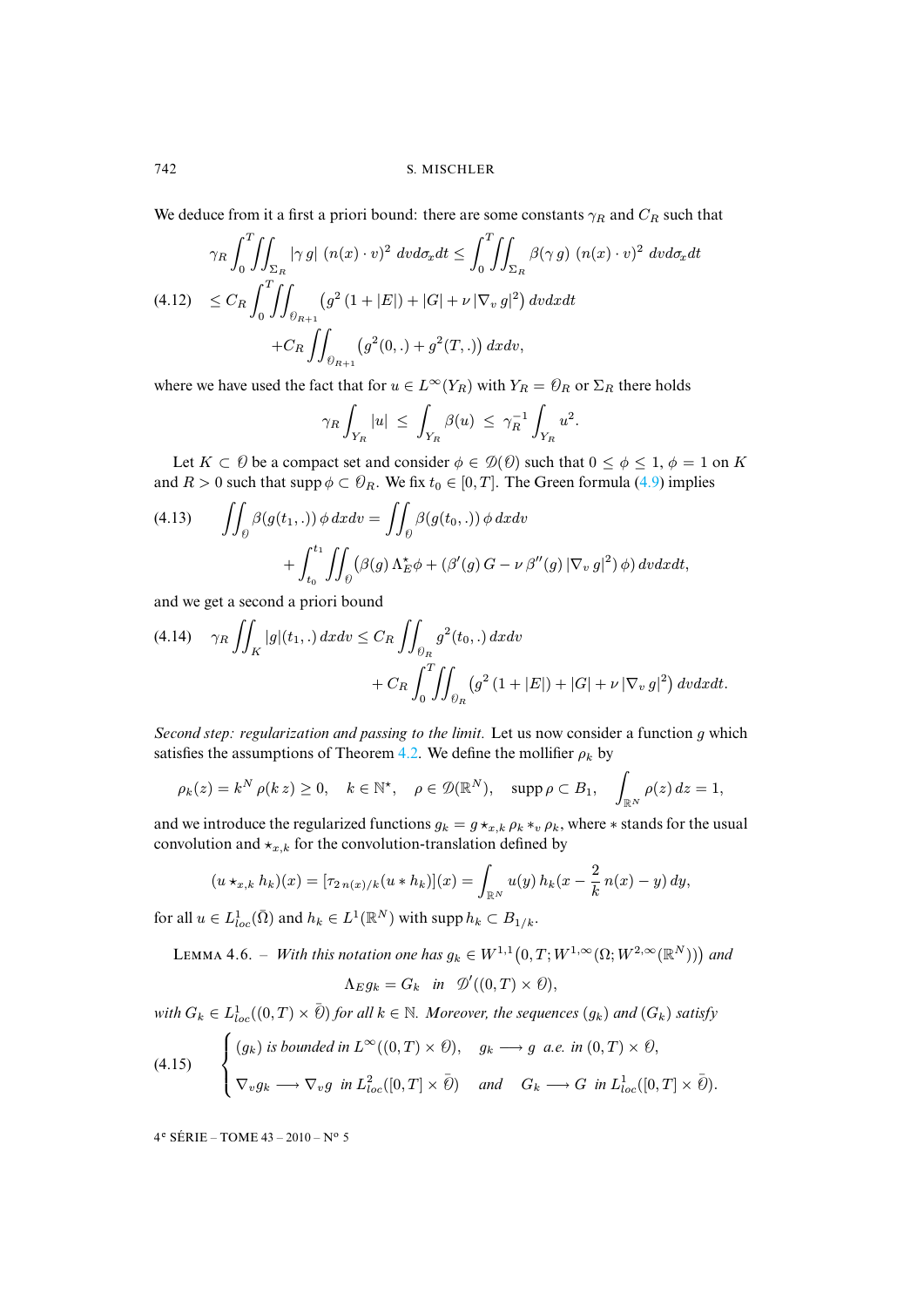The proof of Le[mma](#page-12-2) 4.6 is similar to the proof of [56, Lemma 1] and of [38, Lemma II.1] to which we refer.

From Lemma 4.6 we have that for all  $k, \ell \in \mathbb{N}^*$  the difference  $g_k - g_\ell$  belongs to  $W^{1,1}(0,T;W^{1,\infty}(\Omega;W^{2,\infty}(\mathbb{R}^N)))$  $W^{1,1}(0,T;W^{1,\infty}(\Omega;W^{2,\infty}(\mathbb{R}^N)))$  and is a solution of

<span id="page-25-0"></span>
$$
\Lambda_E(g_k - g_\ell) = G_k - G_\ell \quad \text{in} \quad \mathcal{D}'((0, T) \times \mathcal{O}).
$$

We know, thanks to (4.15), that  $g_k(t,.)$  converges to  $g(t,.)$  in  $L^2_{loc}(\bar{0})$  for a.e.  $t \in [0,T]$ ; we fix  $t_0$  such that  $g_k(t_0,.) \rightarrow g(t_0,.)$ . Moreover, up to a choice for the continuous representation of  $g_k$ , we can assume that  $g_k \in C([0, T], L^1_{loc}(\overline{\theta}))$ . Therefore, the estimate (4.13) applied to  $g_k - g_\ell$  in  $t_0$  and the convergence (4.15) imply that for all compact sets  $K \subset \mathcal{O}$  we have

(4.16) 
$$
\sup_{t\in[0,T]}\|(g_k-g_\ell)(t,.)\|_{L^1(K)}\underset{k,\ell\to+\infty}{\longrightarrow}0.
$$

We deduce from this, that there exists, for any time  $t \in [0, T]$ , a function  $\gamma_t g$  such that  $g_k(t,.)$ converges to  $\gamma_t g$  in  $C([0,T]; L^1_{loc}(\Theta))$ ; in particular,

$$
g(t, x, v) = \gamma_t g(x, v) \text{ for a.e. } (t, x, v) \in (0, T) \times \mathcal{O}.
$$

Thus, we also have  $g_k(t,.) = (\gamma_t g) \star_{x,k} \rho_k \star_v \rho_k$  $g_k(t,.) = (\gamma_t g) \star_{x,k} \rho_k \star_v \rho_k$  $g_k(t,.) = (\gamma_t g) \star_{x,k} \rho_k \star_v \rho_k$  a.e. in  $(0,T) \times \mathcal{O}$ , an[d sinc](#page-24-0)e thes[e two](#page-25-0) functions are continuous, the equality holds for all  $(t, x, v) \in [0, T] \times \overline{O}$  and  $k \in \mathbb{N}^*$ , so that  $g_k(t,.) \rightarrow \gamma_t g$  in  $L^2_{loc}(\overline{\hat{\varrho}})$  for all  $t \in [0,T]$ .

Using now the estimate (4.12), applied to  $g_k - g_\ell$ , and the convergence (4.15) and (4.16) we get that

$$
\int_0^T \!\!\! \int \!\!\! \int_{\Sigma_R} |\gamma g_k - \gamma g_\ell| \, (n(x) \cdot v)^2 \, dv d\sigma_x dt \underset{k,\ell \to +\infty}{\longrightarrow} 0,
$$

for all  $R > 0$ . We deduce that there exists [a fun](#page-22-2)ction  $\gamma g \in L^1_{loc}([0, T] \times \Sigma, (n(x) \cdot v)^2 dv d\sigma_x dt)$ , which is the limit of  $\gamma g_k$  in this space. Moreover, since  $\|\gamma g_k\|_{L^\infty} \le \|g_k\|_{L^\infty}$  is bounded, we have  $\gamma g \in L^{\infty}((0,T) \times \mathcal{O}).$ 

Finally, we obt[ain t](#page-10-2)he Green formula  $(4.9)$  writing it [first](#page-4-0) for  $q_k$  and then passing to the limit  $k \to \infty$  thanks to the convergence previo[usly](#page-41-3) obtained. Uniqueness of the trace function follows from the Green formula.  $\Box$ 

*Proof of Theorem 4.5.* The proof is based on Theorem 4.2 and on a monotony argument. This is exactly the same as the one presented in [55] in the case of Vlasov equation. Let  $(\beta_M)_{M\geq 1}$  be a sequence of odd functions of  $\mathcal{B}_1$  such that

$$
\beta_M(s) = \begin{cases} s & \text{if } s \in [0, M] \\ M + 1/2 & \text{if } s \ge M + 1, \end{cases}
$$

and  $|\beta_M(s)| \le |s|$  for all  $s \in \mathbb{R}$  $s \in \mathbb{R}$  $s \in \mathbb{R}$ . The function  $\alpha_M(s) := \beta_M(\beta_{M+1}^{-1}(s))$ , with the convention  $\alpha_M(s) = M + 1/2$  if  $s \geq M + 3/2$ , is well defined, odd and also belongs to  $\mathcal{B}_1$ . We will construct the trace function  $\gamma g$  as the limit of  $(\gamma \beta_M(q))$  when  $M \to \infty$ , that one being defined thanks to Theo[rem](#page-4-0) 4.2. Indeed, the condition (4.5) implies that

$$
\nabla_v g \mathbf{1}_{|g| \le M+1} \in L^2_{loc}([0,T] \times \overline{\hat{\mathcal{O}}}),
$$

and then  $\nabla_v \beta_M(g) = \beta'_M(g) \nabla_v g \in L^2_{loc}([0,T] \times \overline{Q})$  in such a way that  $\beta_M(g)$  satisfies the assumption of Theorem 4.2. We define  $\Gamma_M^{(\pm)} = \{(t, x, v) \in (0, T) \times \Sigma, \pm \gamma \beta_M(g)(t, x, v) > 0\}$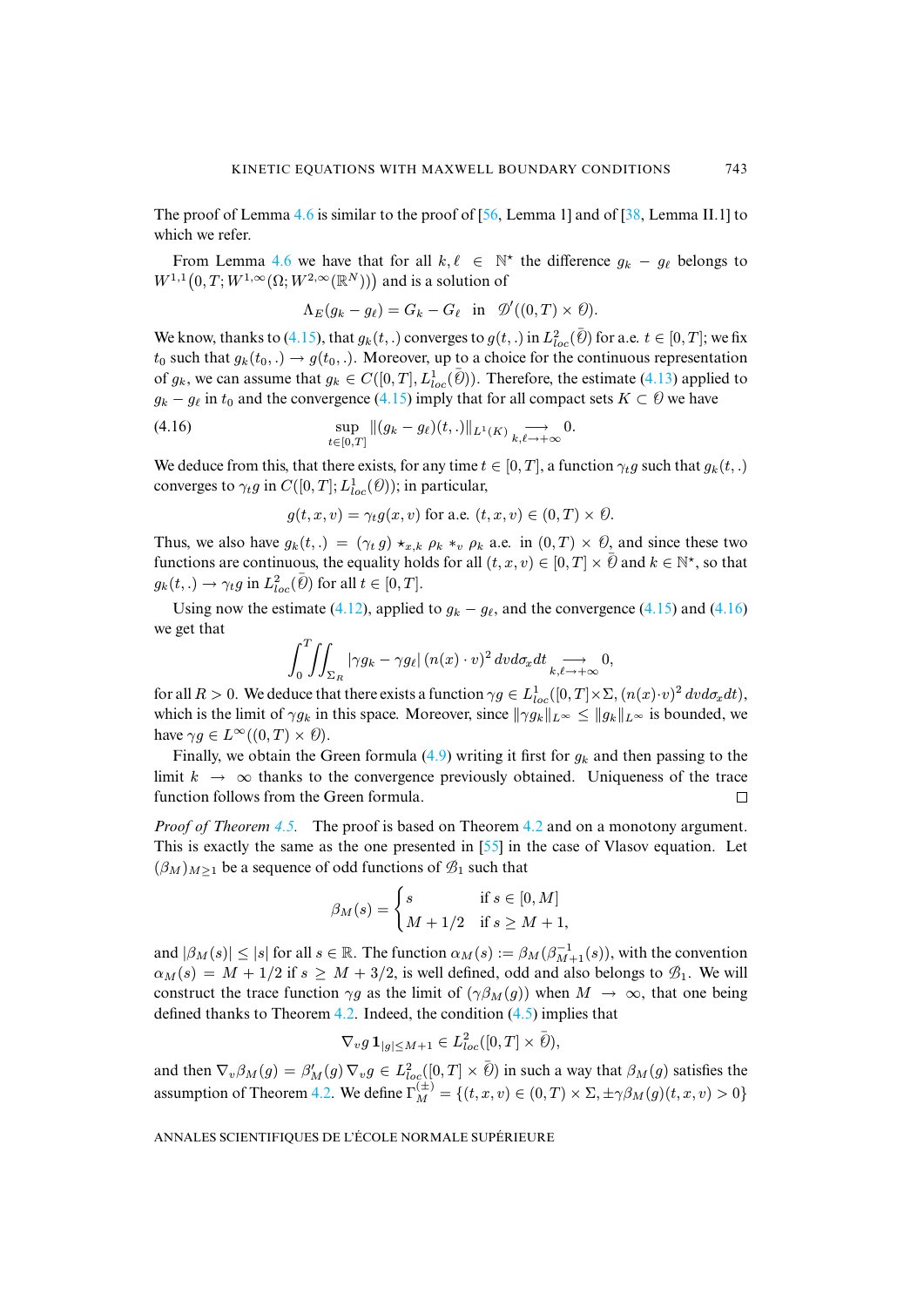and  $\Gamma_M^{(0)} = \{(t, x, v) \in (0, T) \times \Sigma, \gamma \beta_M(g)(t, x, v) = 0\}$ . Thanks to the definition of  $\alpha_M$ and the renormalization property (4.10) of the trace, one has  $\gamma \beta_M(g) = \gamma \alpha_M(\beta_{M+1}(g))$  =  $\alpha_M(\gamma \beta_{M+1}(g))$ . We deduce that, up to a set of measure zero,

$$
\Gamma_M^{(+)} = \Gamma_1^{(+)}, \quad \Gamma_M^{(-)} = \Gamma_1^{(-)} \quad \text{and} \quad \Gamma_M^{(0)} = \Gamma_1^{(0)} \quad \text{for all } M \ge 1.
$$

Therefore the sequence  $(\gamma \beta_M(g))_{M \geq 1}$  is increasing on  $\Gamma_1^{(+)}$  and decreasing on  $\Gamma_1^{(-)}$ . This implies t[hat](#page-22-2)  $\gamma \beta_M(g)$  converges a.e. to a limit denoted by  $\gamma g$  which belongs to  $L([0, T] \times \Sigma)$ . Obviously, if (4.7) holds for one function  $\beta$  such that  $\beta(s) \nearrow +\infty$  when  $s \nearrow \pm\infty$ , then  $\beta(\gamma g) \in L^1((0,T) \times \Sigma, d\lambda_2)$  and  $\gamma g \in L^0((0,T) \times \Sigma)$ . In order to establish the Green formula (4.9) we fix  $\beta \in \mathcal{B}_1$  and  $\phi \in \mathcal{D}((0,T] \times \overline{\theta})$ . We write the Green formula for the function  $\beta(\beta_M(g))$ , and using the fact that  $\gamma[\beta \circ \beta_M(g)] = \beta(\gamma \beta_M(g))$ , we find

$$
\int_0^T \iint_{\theta} (\beta \circ \beta_M(g) (\frac{\partial \phi}{\partial t} + v \cdot \nabla_x \phi + E \cdot \nabla_v \phi) + (\beta \circ \beta_M)'(g) G \phi) dv dx dt
$$
  
= 
$$
\int_0^T \iint_{\Sigma} \beta(\gamma \beta_M(g)) \phi n(x) \cdot v dv d\sigma_x ds.
$$

We get (4.9) by letting  $M \to \infty$  and noticing t[hat](#page-4-0)  $\beta \circ \beta_M(s) \to \beta(s)$  for all  $s \in \mathbb{R}$ .  $\Box$ 

R 4.7. [–](#page-4-0) *Theorem 4.4 is now a quite simple consequence of Theorem [4.](#page-41-11)5 using the a priori bounds stated in the proof of Theorem 4.2. Let us emphasize that with the additional assumption* (4.4) *a[t han](#page-10-0)d, it is possible to give a direct proof of Theorem 4.4 (following the proof of Theorem 4.[2\) in](#page-22-3)stead of passin[g thr](#page-10-2)ough the renormalization step. See* [56] *for [details](#page-30-0).*

*Proof of Theorem 4.4.* For all  $\beta \in \mathcal{B}_1$  it is clear that  $\beta(g) \in L^{\infty}$ ,  $\nabla_v \beta(g) \in L^2$  and that  $\beta(g)$  is s[oluti](#page-22-2)on of (4.7) using Lemma 5.5 below (we just have to multiply Equation (5.20), in the case  $\mu \equiv 0$ , by  $\beta'(g_k)$  and to pass to the limit  $k \to \infty$ ). Thanks to Theorem 4.5, we already know that g has a trace  $\gamma_t g \in L(\mathcal{O})$  and  $\gamma g \in L((0,T) \times \mathcal{O})$  which satisfies the Green formula (4.9) for all  $\beta \in \mathcal{B}_1$  and  $\phi \in \mathcal{D}([0,T] \times \overline{\theta})$ . We just have to prove that  $\gamma g$  and  $\gamma_t g$ belong to the appropriate space. On one hand, for all  $\beta \in \mathcal{B}_1$  s[uch](#page-10-2) that  $|\beta(s)| \leq |s|$  one has

$$
\|\beta(\gamma_t g)\|_{L^p_R} \leq \sup_k \sup_{[0,T]} \|\beta(g_k(t,.))\|_{L^p_R} \leq \sup_{[0,T]} \|g_k(t,.)\|_{L^p_R} \leq \|g\|_{L^{\infty, p}_R},
$$

and thus, choosing  $\beta = \beta_M$ , defined in the proof of Theorem 4.5, one gets, passing to the limit  $M \to \infty$ ,

$$
\sup_{[0,T]} \|\gamma_t g\|_{L^p_R} \le \|g\|_{L^{\infty,p}_R} < \infty.
$$

In the same way and using  $(4.12)$ , we show that

$$
\|\gamma g\|_{L^1([0,T]\times\Sigma_R,d\lambda_2)}<\infty.
$$

We still have to prove that  $\gamma_t g \in C([0,T], L^1_{loc}(\overline{\hat{\theta}}))$ , which is an immediate consequence of the following lemma.

LEMMA 4.8. – Let  $(u_n)$  be a bounded sequence of  $L^1_{loc}(\theta)$  such that  $\beta(u_n) \to \beta(u)$  in  $(C_c(\theta))'$  for all  $\beta \in \mathcal{B}_2$ . Then  $u_n \to u$  in  $L^1_{loc}(\theta)$ .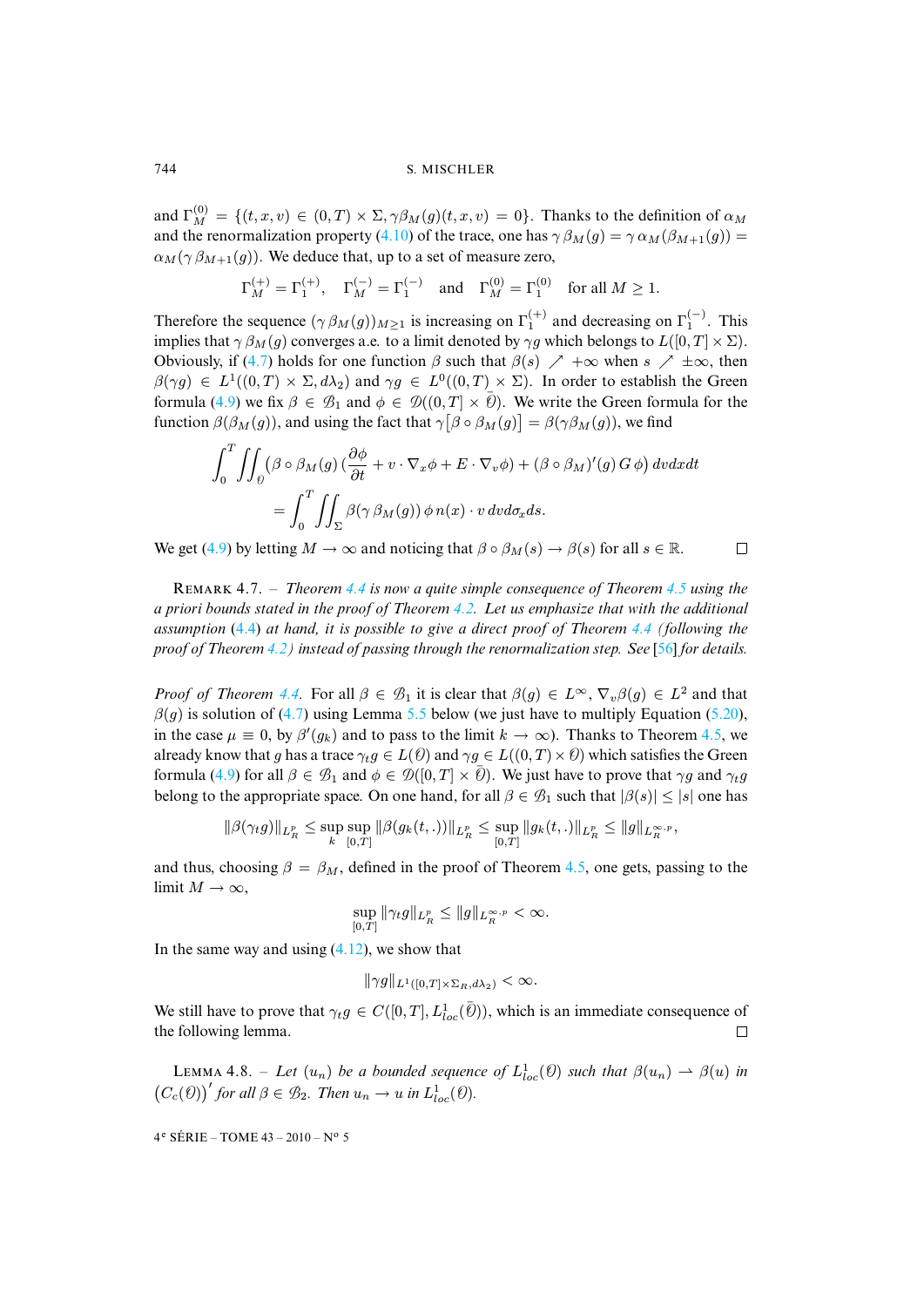*Proof of Lemma 4.8.* We fix  $j : \mathbb{R} \to \mathbb{R}$  a non-negative function of class  $C^2$ , strictly convex on the interval  $[-M, M]$  and such that  $j''(t) = 0$  for all  $t \notin [-M, M]$ ; in particular  $j \in \mathcal{B}_2$ . We also consider  $\chi \in C_c(\mathcal{O})$  such that  $0 \leq \chi \leq 1$ . By assumption

<span id="page-27-1"></span>(4.17) 
$$
\int_{\theta} j(u_n) \chi \to \int_{\theta} j(u) \chi
$$

and by convexity of  $j$  one also has

<span id="page-27-2"></span>(4.18) 
$$
\liminf_{n \to \infty} \int_{\Theta} j\left(\frac{u_n + u}{2}\right) \chi \ge \int_{\Theta} j(u) \chi \text{ since } \frac{u_n + u}{2} \to u \text{ in } \left(C_c(\Theta)\right)'.
$$

Remarking that

(4.19) 
$$
\frac{1}{2}j(t) + \frac{1}{2}j(s) - j(\frac{t+s}{2}) \ge 0 \quad \forall t, s \in \mathbb{R},
$$

we deduce from  $(4.17)$  and  $(4.18)$  that

(4.20) 
$$
\int_{\theta} \left[ \frac{1}{2} j(u_n) + \frac{1}{2} j(u) - j\left(\frac{u_n + u}{2}\right) \right] \chi \to 0.
$$

From the fact that in (4.19) the inequality is strict whenever t,  $s \in [-M, M]$  and  $t \neq s$ , we obtain from (4.20) that there exists a subsequence  $(u_{n_k})$  such that  $u_{n_k} \to u$  a.e. on supp  $\chi \cap [u] < M$ . The preceding argument being valuable for arbitrary M and  $\chi$ , we obtain, by a diagonal process, a subsequence of  $(u_n)$ , still denoted by  $(u_{n_k})$ , such that  $u_{n_k} \to$  $u$  a.e. in  $\mathcal{O}$ .

We now set  $j_{\pm}(s) = s_{\pm}$ . We first remark that we can write  $j_{\pm} = j_{\pm,1} + j_{\pm,2}$  with  $j_{\pm,1} \in \mathcal{B}_2$ and  $j_{\pm,2} \in W^{2,\infty}(\mathbb{R})$  in such a way that

$$
\int_{\theta} j_{\pm}(u_{n_k}) \chi \to \int_{\theta} j_{\pm}(u) \chi.
$$

On the other hand, the elementary inequality  $|b - |a - b| \le a \; \forall a, b \ge 0$  and the dominated convergence theorem imply  $j_{\pm}(u_{n_k})-|j_{\pm}(u_{n_k})-j_{\pm}(u)| \to j_{\pm}(u)$  in  $L^1_{loc}(\mathcal{O})$ . It follows that

$$
\limsup_{k \to \infty} \int_{\theta} |j_{\pm}(u_{n_k}) - j_{\pm}(u)| \chi = \int_{\theta} j_{\pm}(u) \chi - \lim_{k \to \infty} \int_{\theta} j_{\pm}(u_{n_k}) \chi = 0.
$$

<span id="page-27-0"></span>We conclude that  $u_{n_k} = j_+(u_{n_k}) - j_-(u_{n_k}) \rightarrow j_+(u) - j_-(u) = u$  strongly in  $L^1_{loc}(\theta)$  and that, in fact, it is the whole sequence  $(u_n)$  which converges.  $\Box$ 

# **5. Renormalized convergence for the trace functions sequence**

We present now a quite general stability result in both the interior and up to the boundary for a sequence of renormalized solutions to the Vlasov-Fokker-Planck equation in a domain. This will be a key argument in the proof of Theorem 1.2. In some sense, this result says that renormalized convergence, as well as the a.e. convergence, can be propagated from the interior to the boundary. Notice that it is not clear that a similar result holds for the  $L^1$ -weak convergence.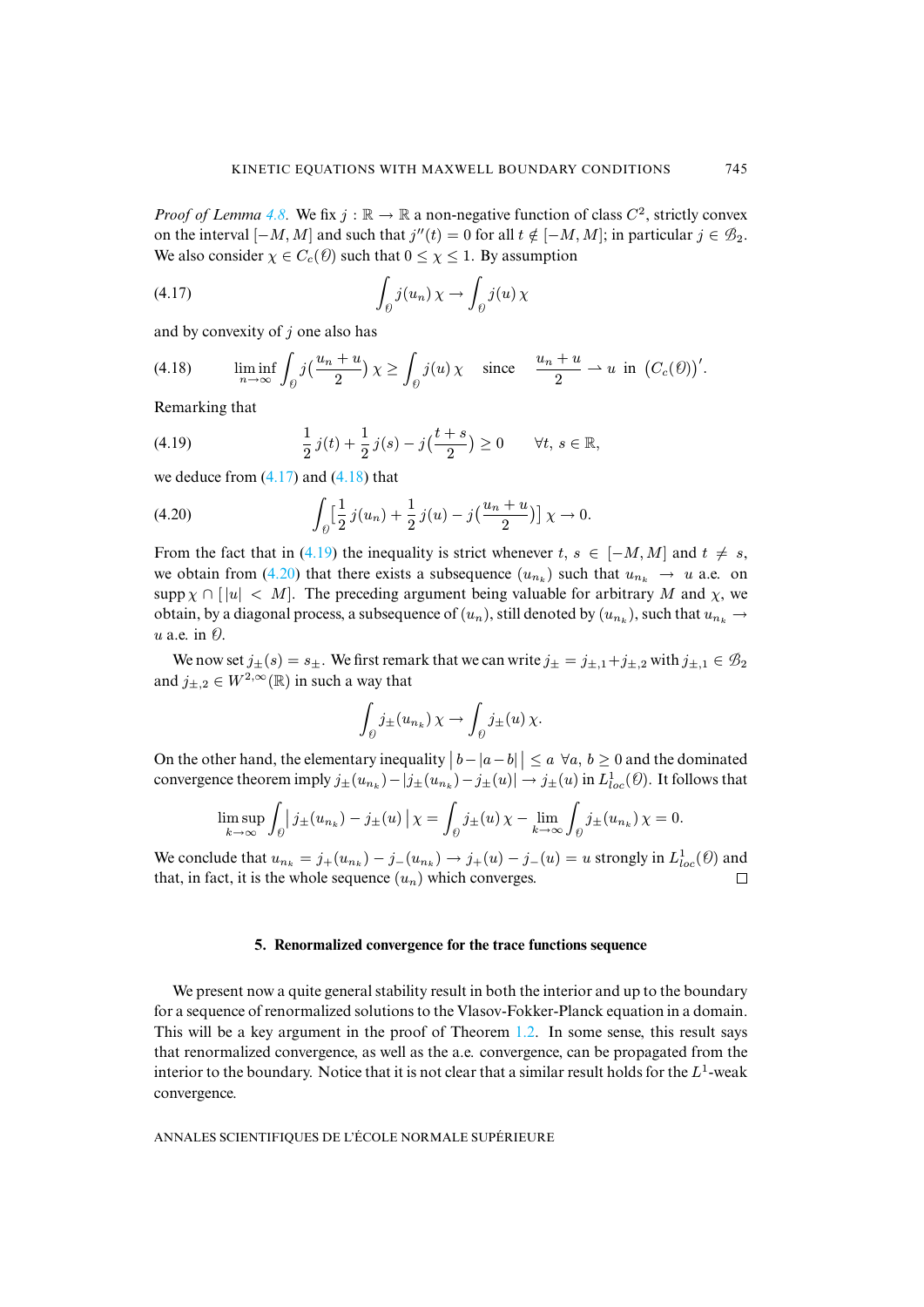<span id="page-28-0"></span>**THEOREM** 5.1. – *Define*  $\mathcal{B}_3$  *as the class of functions of*  $W_{loc}^{1,\infty}(\mathbb{R})$  *such that*  $|\beta'(s)| (1+s)^{-1} \in L^{\infty}(\mathbb{R})$ . Consider three sequences  $(g_n)$ ,  $(E_n)$  and  $(G_n)$ , with  $G_n = G_n^+ - G_n^-$ ,  $G_n^{\pm} \geq 0$ , which satisfy for any renormalizing sequence  $(\alpha_M)$  in  $\mathcal{B}_3$  and for any  $\beta \in \mathcal{B}_3$  the *convergence assumptions*

(5.1)  $g_n \rightharpoonup g$  weakly in  $L^{\infty}(0,T:L^1(\mathcal{O}))$ ,

- (5.2)  $E_n \to E$  strongly in  $L^1((0,T) \times \Omega)$ , uniformly bounded in  $L^1(0,T;W^{1,1}(\Omega))$ ,
- <span id="page-28-1"></span>(5.3)  $\alpha'_M(g_n) G_n^{\pm} \rightharpoonup \bar{G}_M^{\pm}$  weakly in  $L^1((0,T) \times \mathcal{O}_R)$ , with  $\bar{G}_{M}^{\pm} \nearrow G^{\pm}$  *a.e.* and  $\beta'(g) G^{\pm} \in L^{1}((0, T) \times \mathcal{O}_{R}),$

*as well as the renormalized Vlasov equation*

(5.4) 
$$
\Lambda_{E_n} \,\beta(g_n) = \beta'(g_n) \, G_n \text{ in } \mathcal{D}'((0,T) \times \mathcal{O}),
$$

*for which each term clearly makes sense thanks to (5.1)*–(5.3). Then  $g \in L^{\infty}(0,T; L^{1}(\mathcal{O}))$  $g \in L^{\infty}(0,T; L^{1}(\mathcal{O}))$  $g \in L^{\infty}(0,T; L^{1}(\mathcal{O}))$  *is a solution of*

(5.5) 
$$
\Lambda_E \beta(g) = \beta'(g) G \text{ in } \mathcal{D}'((0,T) \times \mathcal{O}), \quad G = G^+ - G^-,
$$

*for an[y](#page-41-3)*  $\beta \in \mathcal{B}_3$ *. Fu[rther](#page-3-4)more, the traces*  $\gamma g_n$  *and*  $\gamma g$  *defined thanks to Theorem* 4.5 *satisfy* 

(5.6) 
$$
\gamma g_n \stackrel{r}{\rightharpoonup} \gamma g \quad \text{in the renormalized sense.}
$$

*Proof of Theorem 5.1.* The proof is essentially the same as Step [2 in](#page-28-0) the proof of [\[55,](#page-12-1) Proposition 5] and as the proof of Theorem 2.9. Nevertheless, for the sake of co[mpl](#page-4-0)eteness, we sketch the main arguments.

<span id="page-28-2"></span>*Step 1.* Up to the extraction of a subsequence, we have  $g_n \stackrel{r}{\rightarrow} g$  thanks to (5.1) and Lemma 2.7, and there exists  $\eta \in L((0,T) \times \Sigma)$  such that  $\gamma g_n \stackrel{r}{\rightharpoonup} \eta$  thanks to Proposition 3.2. More precisely, there exist two sequences ( $\bar{\alpha}_M$ ) and ( $\bar{\gamma}_M$ ) such that

(5.7) 
$$
\alpha_M(g_n) \rightharpoonup \bar{\alpha}_M \quad \sigma(L^{\infty}, L^1) \star \quad \text{and} \quad \bar{\alpha}_M \nearrow g \quad \text{a.e.,}
$$

(5.8) 
$$
\alpha_M(\gamma g_n) \rightharpoonup \bar{\gamma}_M \quad \sigma(L^{\infty}, L^1) \star \quad \text{and} \quad \bar{\gamma}_M \nearrow \eta \quad \text{a.e.}.
$$

The Green formula (4.9) associated to Equation (5.4) with  $\beta = \alpha_M$  impli[es](#page-28-2)

<span id="page-28-3"></span>
$$
\int_0^T \iint_{\partial} (\alpha_M(g_n) \Lambda_E^* \varphi + \alpha'_M(g_n) G_n \varphi) dv dx dt = \int_0^T \iint_{\Sigma} \alpha_M(\gamma g_n) \varphi n(x) \cdot v dv d\sigma_x dt,
$$

for any  $\varphi \in \mathcal{D}((0,T) \times \overline{\theta})$ . Passing to the limit  $M \to \infty$  $M \to \infty$  with the help [of \(5](#page-28-2).7), (5.2), (5.3) in the above identity, we obtain

(5.9) 
$$
\Lambda_E \,\bar{\alpha}_M = \bar{G}_M := \bar{G}_M^+ - \bar{G}_M^- \quad \text{in} \quad \mathcal{D}'((0,T) \times \mathcal{O}),
$$

and  $\gamma \bar{\alpha}_M = \bar{\gamma}_M$  thanks to the trace Theorem 4.2 and the convergence (5.8).

*Step 2.* For a given function  $\beta \in \mathcal{B}_3 \cap L^{\infty}$ , we write the renormalized Green formula (4.9) associated to Equation  $(5.9)$  as

$$
(5.10)\quad \int_0^T \iint_{\mathcal{D}} (\beta(\bar{\alpha}_M) \Lambda_E^* \varphi + \beta'(\bar{\alpha}_M) \bar{G}_M \varphi) dv dx dt = \int_0^T \iint_{\Sigma} \beta(\gamma_M) \varphi \ n(x) \cdot v \ dv d\sigma_x dt,
$$

for any  $\varphi \in \mathcal{D}((0,T) \times \overline{0})$ . Using that  $(\bar{\alpha}_M)$ ,  $(G_M^{\pm})$  and  $(\bar{\gamma}_M)$  are a.e. increasing sequences we have

$$
(5.11) \qquad \beta(\bar{\alpha}_M) \nearrow \beta(g), \quad \beta'(\bar{\alpha}_M) \bar{G}_M^{\pm} \nearrow \beta'(g) G^{\pm} \quad \text{in} \quad L^1((0,T) \times \theta)
$$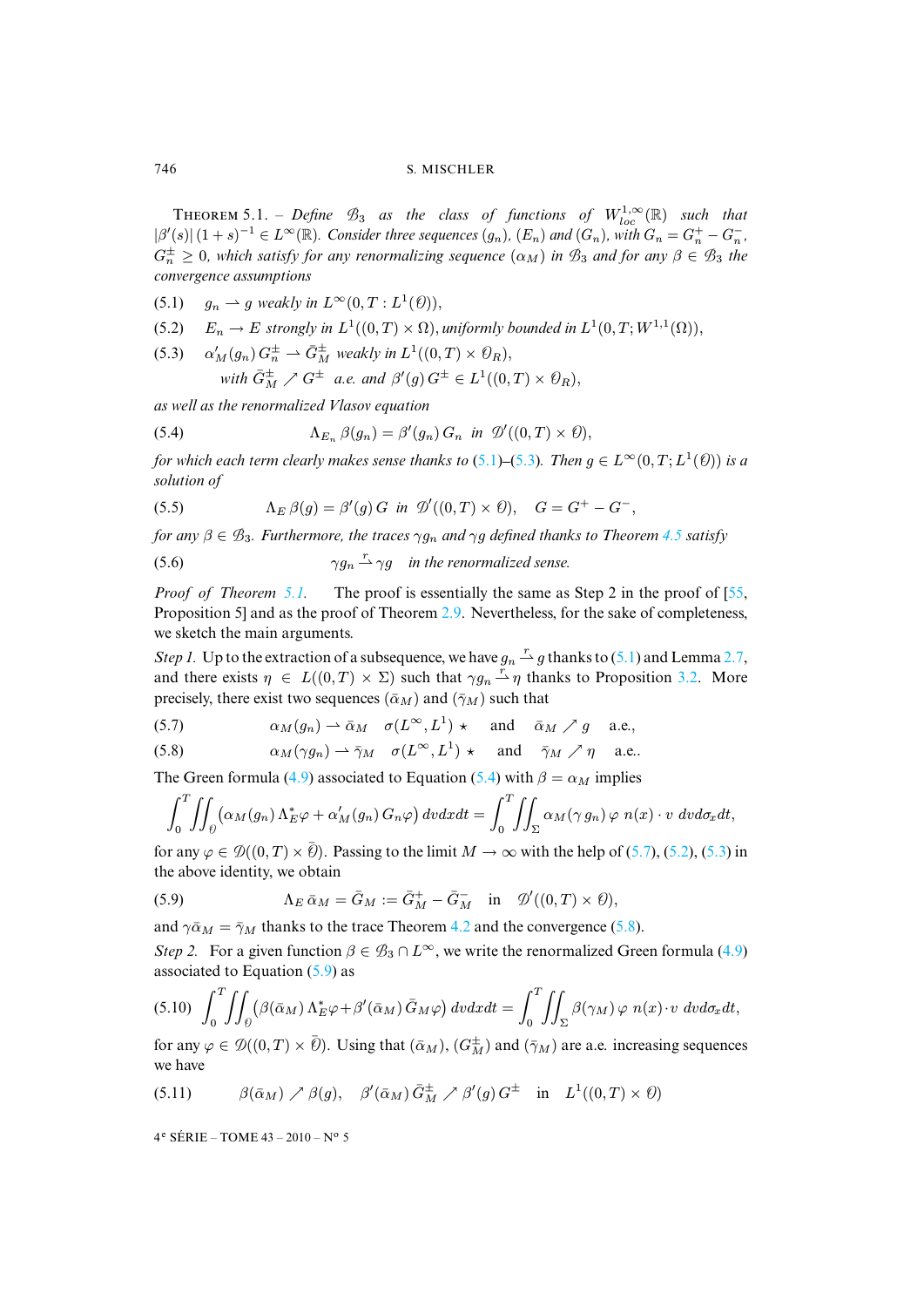as well as

(5.12)  $\beta(\bar{\gamma}_M) \nearrow \beta(\eta)$  a.e. and uniformaly bounded in  $L^{\infty}((0, T) \times \theta)$ .

Passing to the limit in  $(5.10)$  with the help of  $(5.11)$  and  $(5.12)$  we obtain

$$
\int_0^T \iint_{\mathcal{D}} (\beta(g) \Lambda_E^* \varphi + \beta'(g) G \varphi) dv dx dt = \int_0^T \iint_{\Sigma} \beta(\eta) \varphi \ n(x) \cdot v \ dv d\sigma_x dt,
$$

which precisely means that  $\eta = \gamma g$ . We conclude by gathering that information with (5.8).  $\Box$ 

<span id="page-29-0"></span>**THEOREM 5.2.** – *Consider three sequences*  $(g_n)$ ,  $(E_n)$  *and*  $(G_n)$  *which satisfy, for all*  $\beta \in \mathcal{B}_4$  the class of functions of  $W_{loc}^{2,\infty}(\mathbb{R})$  such that  $|\beta'(s)|(1+s)^{-1} \in L^{\infty}(\mathbb{R})$  and  $|\beta''(s)| (1+s)^{-2} \in L^{\infty}(\mathbb{R}),$ 

(5.13)  $g_n \to g$  strongly in  $L^1((0,T) \times \Theta)$  and is uniformly bounded in  $L^{\infty}(0,T; L^1(\Theta))$ ,

<span id="page-29-1"></span>(5.14) 
$$
E_n \rightharpoonup E
$$
 weakly in  $L^1(0,T;W_{loc}^{1,1}(\bar{\theta}))$ ,

(5.15)  $\beta'(g_n) G_n \rightharpoonup \beta'(g) G$  weakly in  $L^1((0,T) \times \mathcal{O}_R)$ ,  $\forall R \geq 0$ ,

<span id="page-29-3"></span>
$$
(5.16)\quad \int_0^T \int_{\theta} \frac{|\nabla_v g_n|^2}{1+g_n} dv dx dt \leq C_T,
$$

*as well as the renormalized Vlasov-Fokker-Pl[anck e](#page-29-0)q[uatio](#page-29-1)n*

<span id="page-29-2"></span>
$$
(5.17) \qquad \Lambda_{E_n} \,\beta(g_n) = \beta'(g_n) \, G_n - \nu \, \beta''(g_n) \, |\nabla_v g_n|^2 \quad \text{in } \mathcal{D}'((0,T) \times \mathcal{O}),
$$

*for which each term makes sense thanks to* (5.13)–(5.16). [T](#page-10-2)hen  $g \in L^{\infty}(0,T; L^{1}(\theta))$  *is a solution of*

<span id="page-29-4"></span>(5.18) 
$$
\Lambda_E \,\beta(g) = \beta'(g) \, G - \nu \, \beta''(g) \, |\nabla_v g|^2 \quad \text{in } \mathcal{D}'((0,T) \times \mathcal{O})
$$

*for all*  $\beta \in \mathcal{B}_4$ *. Furthermore, the traces*  $\gamma g_n$  *and*  $\gamma g$  *defined thanks to [Theo](#page-4-0)rem* 4.5 *satisfy* 

(5.19) 
$$
\gamma g_n \stackrel{r}{\longrightarrow} \gamma g
$$
 in the renormalized sense, and  $\gamma_+ g_n \rightarrow \gamma_+ g$  a.e.

We shall need the following auxiliary results in the proof of Theorem 5.2.

LEMMA 5.3. – Let  $(u_n)$  be a bounded sequence of  $L^2(Y)$  such that  $u_n \rightharpoonup u$  weakly in  $L^2(Y)$ . Then, there exists  $\mu \in (C_c(Y))'$ , a non-negative measure, such that, up to the *extraction of a subsequence,*

$$
|u_n|^2 \rightharpoonup |u|^2 + \mu \qquad weakly in \quad (C_c(Y))'.
$$

LEMMA 5.4. – *For any*  $\theta \in (0,1)$  *and*  $M \in (0,\infty)$  *we set* 

$$
\Phi(s) = \Phi_{M,\theta}(s) := \begin{cases} 1/\theta \left( e^{\theta \, s} - 1 \right) & \text{if } s \le M \\ (s - M) \, e^{\theta \, M} + 1/\theta \left( e^{\theta \, M} - 1 \right) & \text{if } s \ge M, \end{cases}
$$

*and*  $\beta(s) := \beta_1(s) = \log(1+s)$ *. Then* 

$$
\begin{cases} \Phi'(s) \ge 1, & \Phi \circ \beta(s) \nearrow s \text{ when } M \nearrow \infty, \ \theta \nearrow 1, \\ \text{and} & 0 \le -(\Phi \circ \beta)''(s) \le \frac{1 - \theta + e^{(\theta - 1)M}}{1 + s} \end{cases} \qquad \forall s \ge 0.
$$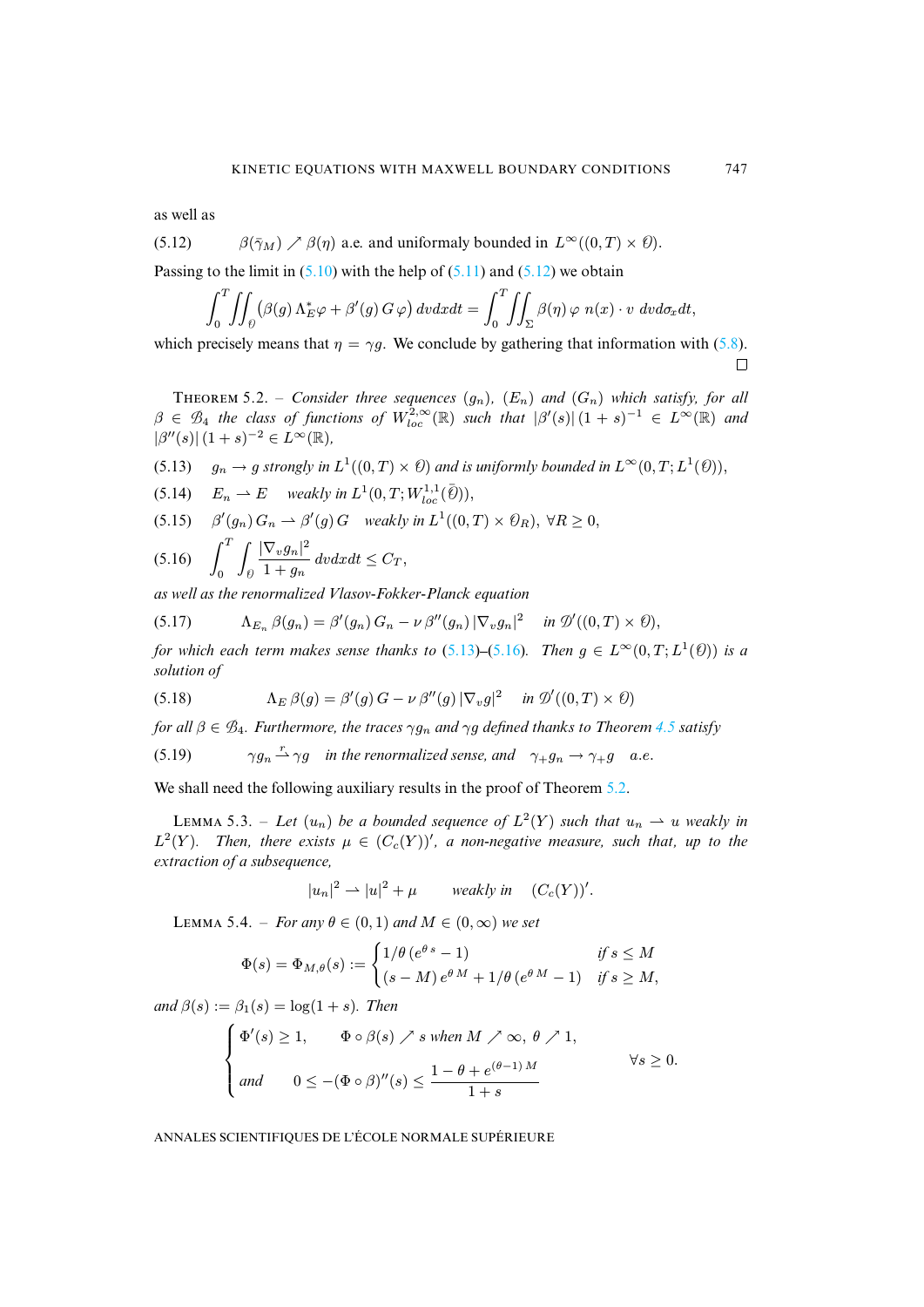LEMMA 5.5. – Let  $g \in L^{\infty}(0,T; L_{loc}^p(\mathcal{O}))$  be a solution to the Vlasov-Fokker-Planck *equation*

(5.20) 
$$
\Lambda_E g = G + \mu \text{ in } \mathcal{D}'((0,T) \times \mathcal{O}),
$$

 $with E \in L^1(0,T;W^{1,p'}_{loc}(\mathcal{O}))$ ,  $G \in L^1_{loc}((0,T) \times \mathcal{O}))$  and  $\mu \in \mathcal{D}'((0,T) \times \mathcal{O})$ ,  $\mu \geq 0$ *. For a*  $g$ iven mollifer  $\rho_k$  in  $\mathbb{R}^N$ , we set

<span id="page-30-0"></span> $g_k := g *_{t} \rho_k *_{x} \rho_k *_{y} \rho_k$  *and*  $\mu_k := \mu *_{t} \rho_k *_{x} \rho_k *_{y} \rho_k$ .

*Then* g<sup>k</sup> *satisfies the Vlasov-Fokker-Planck equation*

 $\Lambda_E g_k = G_k + \mu_k$  *in all compact set of*  $(0, T) \times \mathcal{O}$ ,

*with*  $G_k \to G$  *strongl[y in](#page-10-3)*  $L^1_{loc}([0,T] \times \Theta)$  $L^1_{loc}([0,T] \times \Theta)$ *)*.

The proof of Lemma 5.3 [is c](#page-4-0)lassical, the one of Le[mma](#page-29-2) [5.4](#page-40-13) is elementary, and we ref[er t](#page-40-10)[o \[35\]](#page-29-2) for the proof of Lemma 5.5.

*Proof of the Theorem 5.2. Step 1: Proof of* (5.18)*.* This step is inspired from [35] and it is clear from t[he th](#page-10-3)eory of renormalized solution  $\lceil 38 \rceil$  that it is enough to prove (5.18) only for  $\beta(s) := \log(1 + s)$ . With the notation  $h_n := \beta(g_n)$  and  $h = \beta(g)$  we have  $\nabla_v h_n = \sqrt{-\beta''(g_n)} \, \nabla_v g_n \, \rightharpoonup \, \sqrt{-\beta''(g)} \, \nabla_v g \, = \, \nabla_v h$  $\nabla_v h_n = \sqrt{-\beta''(g_n)} \, \nabla_v g_n \, \rightharpoonup \, \sqrt{-\beta''(g)} \, \nabla_v g \, = \, \nabla_v h$  $\nabla_v h_n = \sqrt{-\beta''(g_n)} \, \nabla_v g_n \, \rightharpoonup \, \sqrt{-\beta''(g)} \, \nabla_v g \, = \, \nabla_v h$  weakly in  $L^2((0,T) \times \mathcal{O})$  so that, thanks to Lemma 5.3, there is a bounded measure  $\mu \ge 0$  such that, up to the extraction of a subsequence,  $|\nabla_v h_n|^2 \rightharpoonup |\nabla_v h|^2 + \mu$  weakly in  $\mathcal{D}'([0,T] \times \overline{\theta})$ . Passing to the limit  $n \to \infty$ in  $(5.17)$  we get

$$
\Lambda_E \,\beta(g) = \beta'(g) \, G - \beta''(g) \, |\nabla_v g|^2 + \mu \quad \text{ in } \mathcal{D}'((0,T) \times \mathcal{O}).
$$

We just point out that

$$
E_n \beta(g_n) \rightharpoonup E \beta(g) \quad \text{ weakly in } L^1((0,T) \times \Theta),
$$

since  $\beta(g_n) \to \beta(g)$  strongly in  $L^2(0,T; L^p(\theta))$  $L^2(0,T; L^p(\theta))$  for all  $p < \infty$  $p < \infty$  and  $E_n \to E$  weakly in  $L^2(0,T;L^q(\theta))$  for every  $q \in [1,N/(N-1))$ . We prove now that  $\mu = 0$  in  $(0,T) \times \theta$ .

With the notations introduced in Lemma [5.4](#page-10-0) and Lemma 5.5 we have

$$
\Lambda_E \, \Phi(h_k) = \Phi'(h_k) \left( \beta'(g) \, G - \beta''(g) \, |\nabla_v g|^2 \right) \ast_{t,x,v} \, \rho_k - \Phi''(h_k) \, |\nabla_v h_k|^2 + \Phi'(h_k) \, \mu_k.
$$

Using that  $\Phi' \geq 1$  (thanks to Lemma 5.4) and passing to the limit  $k \to \infty$  (thanks to Lemma  $5.5$ ), we get

<span id="page-30-1"></span>
$$
\Lambda_E (\Phi \circ \beta)(g) \ge \Phi'(\beta(g)) \beta'(g) G - (\Phi'(\beta(g)) \beta''(g) + \Phi''(\beta(g)) (\beta'(g))^2) |\nabla_v g|^2 + \mu
$$

and then

(5.21) 
$$
\Lambda_E(\Phi \circ \beta)(g) - (\Phi \circ \beta)'(g) G \geq (\Phi \circ \beta)''(g) |\nabla_v g|^2 + \mu \quad \text{in } \mathcal{D}'((0,T) \times \theta).
$$

In order to have an estimate of the left hand side we come back to Equation  $(5.17)$ , and we write

$$
\Lambda_{E_n} \Phi \circ \beta(g_n) = (\Phi \circ \beta)'(g_n) G_n - (\Phi \circ \beta)''(g_n) |\nabla_v g_n|^2 \quad \text{ in } \mathcal{D}'((0,T) \times \mathcal{D})
$$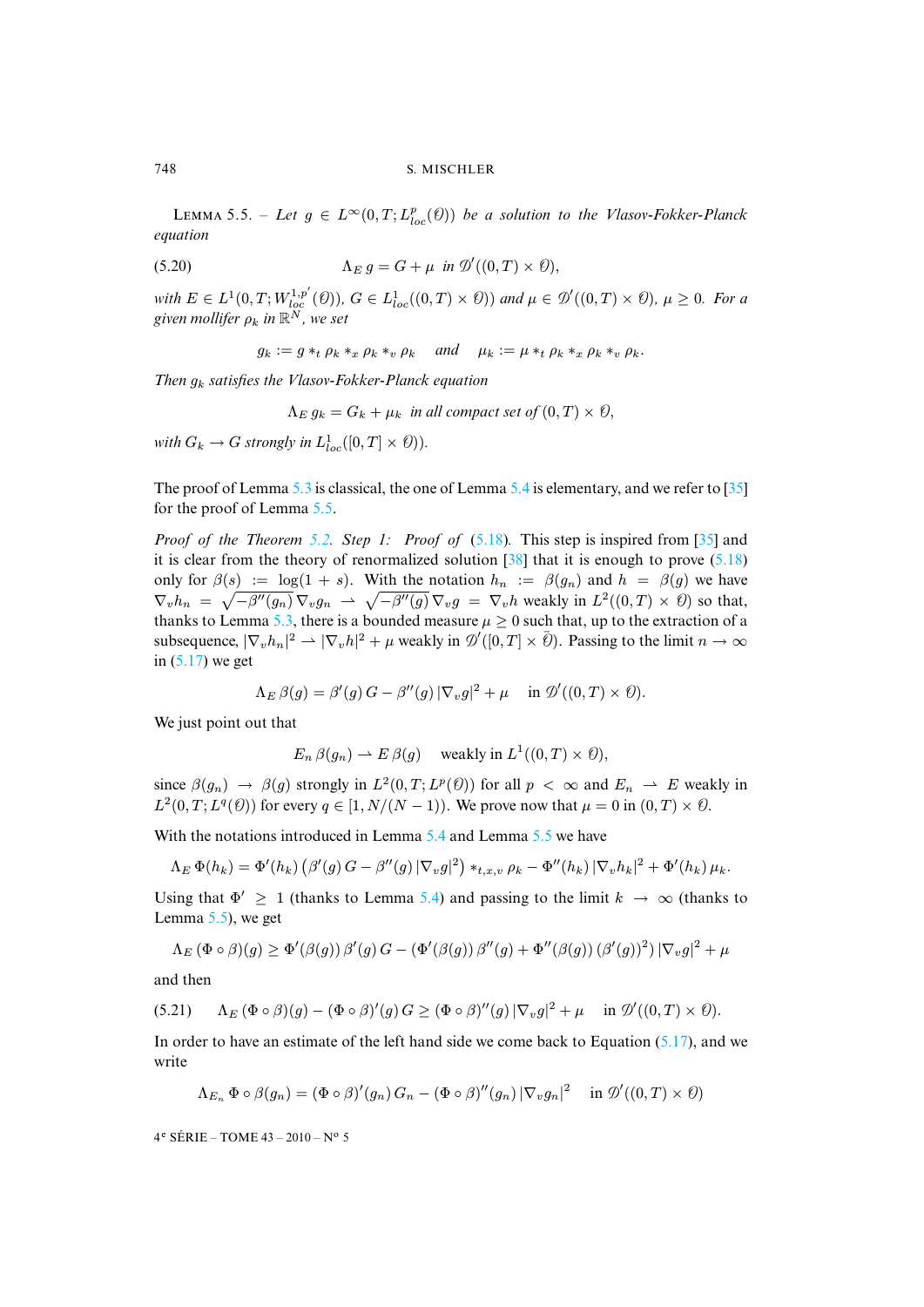since  $\Phi \circ \beta \in \mathcal{B}_4$ . Then, for all  $\chi \in \mathcal{D}((0,T) \times \mathcal{O})$  such that  $0 \leq \chi \leq 1$  we have (thanks to Lemma 5.4)

$$
\left| \int_0^T \int_{\theta} (\Phi \circ \beta(g_n) \Lambda_{E_n} \chi + (\Phi \circ \beta)'(g_n) G_n \chi) dv dx dt \right|
$$
  
= 
$$
- \int_0^T \int_{\theta} (\Phi \circ \beta)''(g_n) |\nabla_v g_n|^2 \chi dv dx dt
$$
  

$$
\leq [1 - \theta + e^{(\theta - 1)M}] \int_0^T \int_{\theta} \frac{|\nabla_v g_n|^2}{1 + g_n} dv dx dt.
$$

Passing to the limit  $n \to \infty$  we get, thanks to (5.16),

$$
\Big|\int_0^T\!\!\!\int_{\theta}\!\!\left(\Phi\circ\beta(g)\,\Lambda_E\,\chi+(\Phi\circ\beta)'(g)\,G\,\chi\right)d\nu dxdt\Big|\leq \left[1-\theta+e^{(\theta-1)\,M}\right]C_T.
$$

Then, coming back to  $(5.21)$ , we have (thanks to Lemma 5.4 again)

$$
\int_0^T \int_{\theta} \chi \, d\mu \le -\int_0^T \int_{\theta} \left( \Phi \circ \beta(g) \, \Lambda_E \, \chi + (\Phi \circ \beta)'(g) \, G \, \chi + (\Phi \circ \beta)''(g) \, |\nabla_v g|^2 \right) dv dx dt
$$
  

$$
\le 2 \left[ 1 - \theta + e^{(\theta - 1) M} \right] C_T \qquad \forall \theta \in [0, 1], \, M > 0,
$$

and letting  $M \to \infty$  and then  $\theta \to 1$  we obtain  $\mu = 0$  on supp  $\chi$ , which is precisely saying that  $\mu = 0$  on  $(0, T) \times \mathcal{O}$ .

*Step 2: Proof of* (5.19)*.* We fix  $\phi \in \mathcal{D}((0,T) \times \overline{\theta})$  such that  $0 \leq \phi \leq 1$ . By definition of  $\gamma g_n$ we have

$$
\begin{split}\n\left| \int_{0}^{T} \iint_{\Sigma} \Phi \circ \beta(\gamma g_{n}) \phi \; n(x) \cdot v \; dv d\sigma_{x} dt \right| \\
&- \int_{0}^{T} \int_{\theta} (\Phi \circ \beta(g_{n}) \Lambda_{E_{n}} \chi + (\Phi \circ \beta)'(g_{n}) G_{n} \chi) \; dv dx dt \right| \\
&= \int_{0}^{T} \int_{\theta} (\Phi \circ \beta)''(g_{n}) \left| \nabla_{v} g_{n} \right|^{2} \chi \; dv dx dt \leq \left[ 1 - \theta + e^{(\theta - 1)M} \right] \int_{0}^{T} \int_{\theta} \frac{\left| \nabla_{v} g_{n} \right|^{2}}{1 + g_{n}} \; dv dx dt.\n\end{split}
$$

We note  $\overline{\Phi \circ \beta}$  the L<sup>1</sup>-weak limit of  $\Phi \circ \beta(\gamma g_n)$ . Passing to the limit  $n \to \infty$  we get

$$
\Big| \int_0^T \iint_{\Sigma} \overline{\Phi \circ \beta} \, \phi \, n(x) \cdot v \, dv \, d\sigma_x \, dt - \int_0^T \int_{\partial} (\Phi \circ \beta(g) \, \Lambda_E \, \chi + (\Phi \circ \beta)'(g) \, G \, \chi) \, dv \, dx \, dt \Big|
$$
  
\$\leq [1 - \theta + e^{(\theta - 1) M}] \, C\_T\$,

and thus

$$
\Big|\int_0^T \iint_{\Sigma} \overline{\Phi \circ \beta} \phi \, n(x) \cdot v \, dv d\sigma_x dt - \int_0^T \int_{\partial} [\Phi \circ \beta(g) \Lambda_E \chi
$$
  
+ 
$$
+ ((\Phi \circ \beta)'(g) G - (\Phi \circ \beta)''(g) |\nabla_v g|^2) \chi \Big] dv dx dt \Big| \leq 2 [1 - \theta + e^{(\theta - 1) M}] C_T.
$$

Once again, by definition of  $\gamma g$ , we obtain

$$
\left| \int_0^T \iint_{\Sigma} (\overline{\Phi \circ \beta} - \Phi \circ \beta(\gamma g)) \phi \ n(x) \cdot v \ dvd\sigma_x dt \right| \leq 2 \left[ 1 - \theta + e^{(\theta - 1) M} \right] C_T \underset{M \to \infty, \theta \to 1}{\longrightarrow} 0,
$$
  
and  $\overline{\Phi \circ \beta} \nearrow$  r-lim  $\gamma g_n$  since  $\Phi \circ \beta(s) \nearrow s$  when  $M \nearrow \infty, \theta \searrow 1$ , so that  $\gamma g = \text{r-lim } \gamma g_n$ .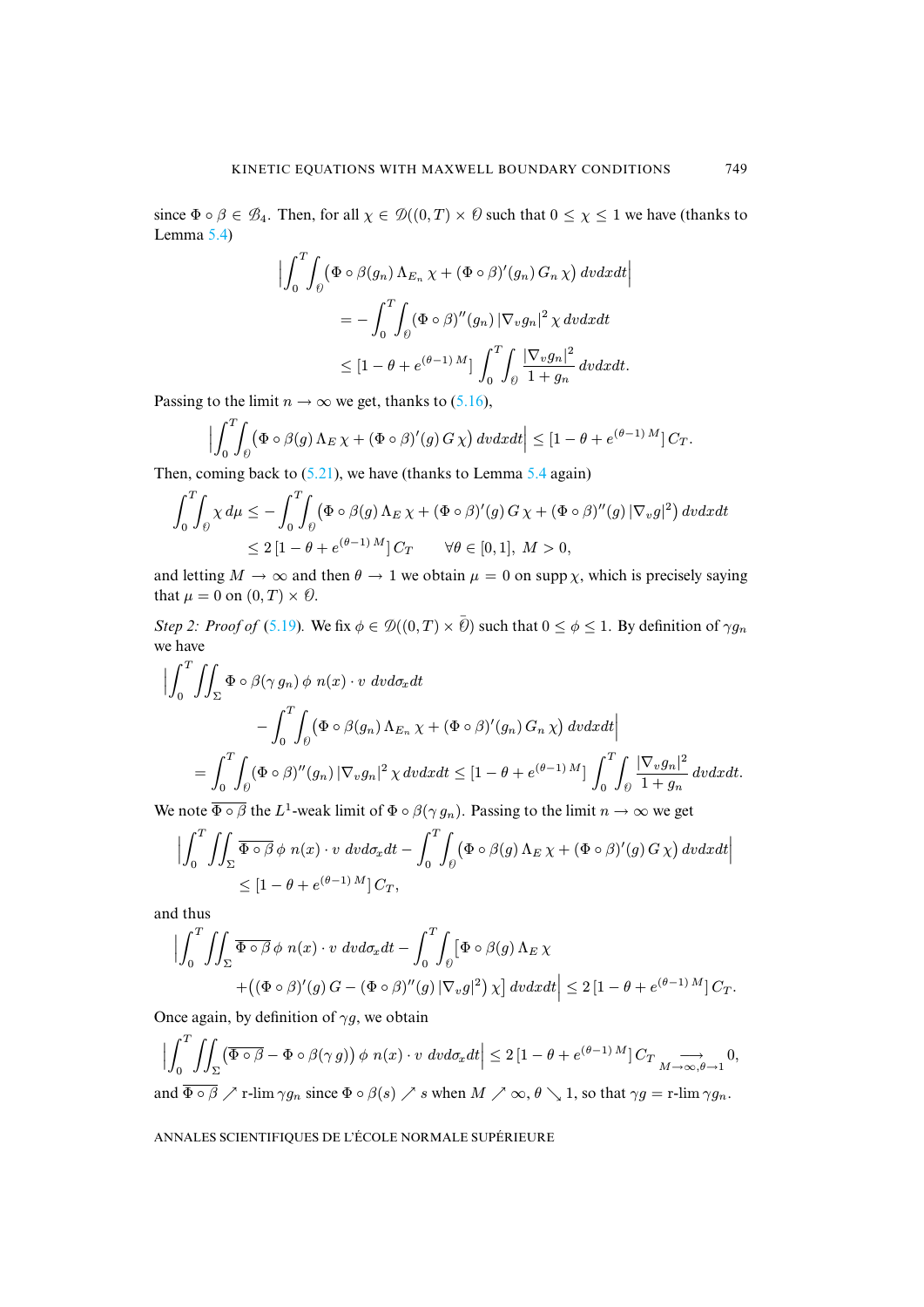In order to prove the a.e. convergence we only have to show[, than](#page-29-3)ks to Proposition 3.5.3, that, up to the [extr](#page-10-3)action of a subsequence,

(5.22) 
$$
\operatorname{r-lim} \inf \beta(\gamma_+ g_n) \geq \beta(\gamma_+ g).
$$

Using Lemma 5.3 and the first step, we can pass to the limit in  $(5.17)$ , up to the extraction of a subsequence, and we get

$$
\int_0^T \iint_{\Sigma} \overline{\beta} \phi \ n(x) \cdot v \ dv d\sigma_x dt = \int_0^T \int_{\partial} (\beta(g) \Lambda_E \chi + (\beta'(g) G + \beta''(g) |\nabla_v g|^2 + \mu) \chi) \ dv dx dt
$$

$$
= \int_0^T \iint_{\Sigma} (\beta(\gamma g) \ n(x) \cdot v + \mu) \phi \ dv d\sigma_x dt,
$$

where  $\overline{\beta}$  = w-lim  $\beta(\gamma g_n)$  is the weak limit in  $L^1((0,T) \times \Sigma)$  of  $\beta(\gamma g_n)$ . We deduce that  $\overline{\beta}$  n(x) · v =  $\beta(\gamma g)$  n(x) · v +  $\mu$  on (0, T) ×  $\Sigma$ , and [in par](#page-32-1)ticular

$$
\overline{\beta} \ge \beta(\gamma_+ g) \quad \text{on} \quad (0, T) \times \Sigma_+.
$$

<span id="page-32-0"></span>Since r-lim inf  $\beta(\gamma_+g_n) = \overline{\beta}$ , that ends the proof of (5.22).

#### <span id="page-32-2"></span>**6. Boltzmann, Vlasov-Poisson and Fokker-Planck equations**

In this section we derive the a priori physical bound, then make precise the exact meaning of renormalized solution we deal with and finally state and present a proof of the corresponding stability results. In order not to repeat many times the exposition, we consider the full Vlasov-Poisson-Fokker-Planck-Boltzmann system (VPFPB in short)

(6.1) 
$$
\frac{\partial f}{\partial t} + v \cdot \nabla_x f - \text{div}_v \left( (\nabla_x V_f + \lambda v) f \right) - \nu \Delta_v f = Q(f, f) \text{ in } (0, \infty) \times \theta,
$$

<span id="page-32-3"></span>where  $\nu \geq 0$ ,  $\lambda \in \mathbb{R}$ ,  $Q(f, f)$  stands for the bilinear Boltzmann collision operator and  $V_f$  is given by means of the Poisson equation

(6.2) 
$$
-\Delta V_f = \rho_f := \int_{\mathbb{R}^N} f \, dv \, \text{ in } (0, \infty) \times \Omega, \qquad V_f = 0 \, \text{ on } (0, \infty) \times \partial \Omega.
$$

We do not give the explicit expression for  $Q(f, f)$  that we may find in [25, 37] for example. The precise assumptions we make on the cross section are those introduced in [37]. We only recall that the collision operator splits into a gain term and a loss term,  $Q(f, f) = Q^+(f, f) - Q^-(f, f)$ , that it has the following collision invariants

<span id="page-32-4"></span>(6.3) 
$$
\int_{\mathbb{R}^3} Q(f, f) \begin{pmatrix} 1 \\ v \\ |v|^2 \end{pmatrix} dv = 0,
$$

<span id="page-32-5"></span>and that the so-called *entropy produc[tion](#page-40-11)* term  $e(f) \geq 0$  satisfies

(6.4) 
$$
\int_{\mathbb{R}^3} e(f) dv = - \int_{\mathbb{R}^3} Q(f, f) \log f dv.
$$

Moreover, it has been established in [37] the following estimate

(6.5) 
$$
\forall R > 0 \ \exists C_R < \infty \qquad \int_{B_R} \frac{Q^{\pm}(f, f)}{1 + f} dv \leq C_R \int_{\mathbb{R}^N} \left[ (1 + |v|^2) f + e(f) \right] dv,
$$

4 <sup>e</sup> SÉRIE – TOME 43 – 2010 – N<sup>o</sup> 5

<span id="page-32-1"></span>

 $\Box$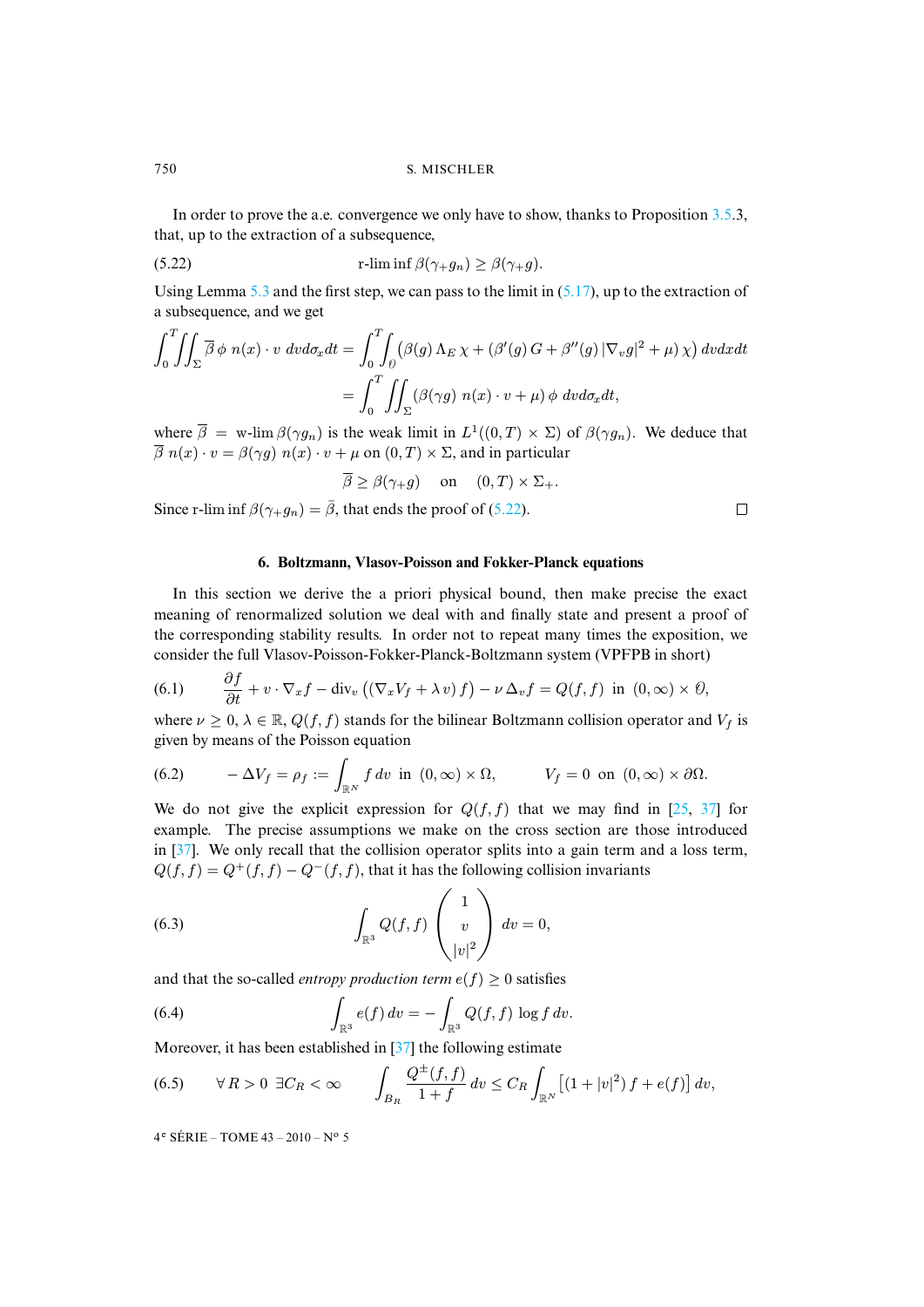<span id="page-33-2"></span>and in [66] (we also refer to [52] for a related result) the more accur[ate e](#page-2-0)stimate

(6.6) 
$$
\forall R > 0 \ \exists C_R < \infty \qquad \int_{B_R} \frac{|Q(f, f)|}{\sqrt{1 + f}} dv \leq C_R \int_{\mathbb{R}^N} \left[ (1 + |v|^2) f + e(f) \right] dv.
$$

We assume furthermore that f satisfies the boundary condition  $(1.1)$  and the initial condition (1.8), where  $f_{in}$  is assumed to verify (1.9), as well as the following additional bound when  $\nu > 0$ :

(6.7)  

$$
\int_{\Omega} |\nabla_x V_{f_{in}}|^2 dx < \infty \quad \text{with} \quad -\Delta_x V_{f_{in}} = \int_{\mathbb{R}^3} f_{in}(x, v) dv \text{ on } \Omega, \quad V_{f_{in}} = 0 \text{ on } \partial \Omega.
$$

LEMMA [6.](#page-32-2)1[. –](#page-32-3) *[For a](#page-2-0)n[y no](#page-3-2)n-negative initial datum*  $f_{in}$  *such that* (1.9)-(6.7) *holds and any time*  $T \in (0, \infty)$  *there exists a constant*  $C_T \in (0, \infty)$  *(only depending on* T *and on*  $f_{in}$  *through the quantities*  $C_0$  *and*  $\|\nabla_x V_{f_{in}}\|_{L^2}$  *such that any solution* f *to the initial boundary value problem* (6.1)*-*(6.2)*-*(1.1)*-*(1.8) *satisfies (at least formally)*

<span id="page-33-0"></span>(6.8) 
$$
\sup_{[0,T]} \left\{ \iint_{\Theta} f\left(1+|v|^2+|\log f|\right) dv dx + \int_{\Omega} |\nabla_x V_f|^2 dx \right\} + \int_0^T \iint_{\Theta} \left(e(f) + \nu \frac{|\nabla_v f|^2}{f}\right) dv dx dt \leq C_T,
$$

<span id="page-33-1"></span>*as well as*

(6.9) 
$$
\int_0^T \int_{\partial \Omega} \left\{ \mathcal{E} \left( \frac{\gamma_+ f}{M} \right) + \sqrt{\widetilde{\gamma_+ f}} \right\} d\sigma_x dt \leq C_T,
$$

*where*  $\mathcal E$  *i[s defi](#page-33-0)ned in* (1.[13\)](#page-3-4)*. It is worth mentioning that the second estimate in* (6.9) *is an a posteriori estimate which we deduce from the interior estimate* (6.8) *and a Green formula.*

*Proof of* (6.8) *in Lemma 6.1*. We cl[aim](#page-32-2) that for f sufficiently regular and decreasing at the infinity all the integrations (by parts) that we shall perform are allowed.

First, we simply integrate Equation (6.1) over all variables, and we get the conservation of mass

$$
\iint_{\Theta} f(t,.) \, dvdx = \iint_{\Theta} f_{in} \, dvdx \qquad \forall t \ge 0.
$$

Next, setting  $h_M(s) = s \log(s/M)$  and  $E = \nabla_x V_f$ , we compute

$$
\frac{\partial}{\partial t}h_M(f) + v \cdot \nabla_x h_M(f) + \text{div}_v \big( (E + \lambda v)h_M(f) \big) - \nu \Delta_v h_M(f) \n= h'_M(f) Q(f, f) - \nu h''_M(f) |\nabla_v f|^2 - f (E + \lambda v) \cdot \nabla_v (\log M) \n+ \lambda (h_M(f) - f h'_M(f)) + 2\nu \nabla_v f \cdot \nabla_v (\log M) + \nu f \Delta_v (\log M),
$$

where  $h'_M(s) = 1 + \log(s/M)$ . We integrate this equation over the x, v variables using the collision invariants  $(6.3)$  and the entropy production identity  $(6.4)$ , to obtain

$$
(6.10) \quad \frac{d}{dt} \iint_{\theta} h_M(f) \, dvdx + \iint_{\theta} \left( e(f) + \nu \, \frac{|\nabla_v f|^2}{f} \right) dvdx + \iint_{\Sigma} h_M(\gamma f) \, v \cdot n(x) \, dvd\sigma_x
$$

$$
= \int_{\Omega} E \cdot \frac{j}{\Theta} \, dx + \iint_{\theta} \left\{ \lambda \left( \frac{|v|^2}{\Theta} - 1 \right) + \frac{\nu}{\Theta} \right\} f \, dvdx,
$$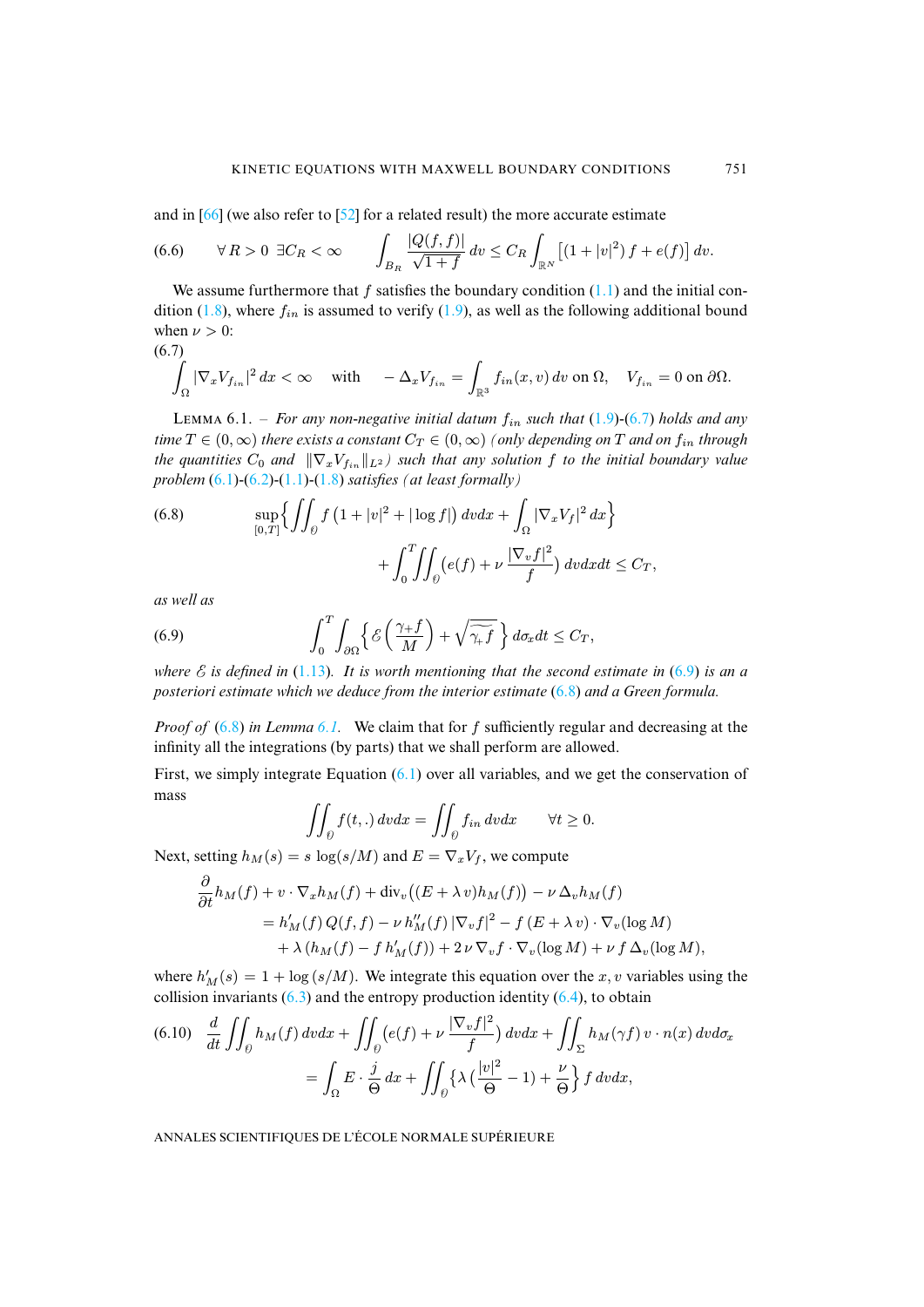where

$$
j(t,x) = \int_{\mathbb{R}^3} v f(t,x,v) dv.
$$

We first remark that integrating Equation  $(6.1)$  in the velocity variable we have

$$
\frac{\partial}{\partial t}\rho + div_x j = 0 \quad \text{on } (0, \infty) \times \Omega,
$$

and therefore

(6.11) 
$$
- \int_{\Omega} E \cdot \frac{j}{\Theta} dx = \int_{\Omega} \nabla V_f \cdot \frac{j}{\Theta} dx = \int_{\Omega} \frac{V_f}{\Theta} \frac{\partial \rho}{\partial t} dx = \frac{d}{dt} \int_{\Omega} \frac{|\nabla_x V_f|^2}{2\Theta} dx.
$$

Next, combining  $(6.10)$ ,  $(6.11)$  and the boundary estimate  $(2.5)$  we obtain

$$
\frac{d}{dt} \left\{ \iint_{\Theta} h_M(f) dv dx + \int_{\Omega} \frac{|\nabla_x V_f|^2}{2\Theta} dx \right\} + \iint_{\Theta} \left[ e(f) + \nu \frac{|\nabla_v f|^2}{f} \right] dv dx \n+ \bar{\alpha} \int_{\partial \Omega} \mathcal{E}(\gamma + f) d\sigma_x \le C_{\lambda, \nu} \iint_{\Theta} (1 + |v|^2) f dv dx.
$$

Here and below, we set  $\bar{\alpha} = \alpha$  in the case of the constant accommodation coefficient (1.2) and  $\bar{\alpha}$  is defined just after Equation (1.6) in the case of mass flux dependent accommodation coefficient. Using the elementary estimate (2.[6\) an](#page-33-1)d (2.7) we conclude that (6.8) holds, as well as the first estimate in  $(6.9)$ .

In order to prove the second estimate in (6.9), we fix  $\chi \in \mathcal{D}(\mathbb{R}^N)$  such that  $0 \leq \chi \leq 1$ ,  $\chi = 1$  on  $B_1$  and supp  $\chi \subset B_2$  and we apply the Green formula (4.9) written with  $\chi = 1$  on  $D_1$  and supp  $\chi \subset D_2$  and we a<br>  $\phi = n(x) \cdot v \chi(v)$  and  $\beta(s) = \sqrt{1+s}$ . We get

<span id="page-34-0"></span>
$$
(6.12) \quad \int_0^T \iint_{\Sigma} \sqrt{1+\gamma f} \left( n(x) \cdot v \right)^2 \chi \, dv \, d\sigma_x \, dt = \left[ \iint_{\partial} \sqrt{1+\gamma f} \, \phi \, dv \, dx \right]_T^0
$$

$$
+ \int_0^T \iint_{\partial} \left( \sqrt{1+f} \left( v \cdot \nabla_x + (\nabla_x V_f + \lambda v) \cdot \nabla_v + \nu \, \Delta_v + N \, \lambda \right) \phi \, dv \, dx \, dt
$$

$$
+ \int_0^T \iint_{\partial} \left( \frac{Q(f, f)}{2 \, (1+f)^{1/2}} + \frac{\nu}{4} \, \frac{|\nabla_v f|^2}{(1+f)^{3/2}} \right) \phi \, dv \, dx \, dt.
$$

Thanks to (6.8) and (6.6) and because  $\nabla_x \phi \in L^{\infty}$ ,  $D_v^2 \phi \in L^{\infty}$ , we see that the right hand side term in (6.12) is bounded by a constant denoted by  $C_T$  and which only depends on  $C_T$ defined in  $(6.8)$ . On the other hand, from the boundary condition  $(1.1)-(1.2)$  or  $(1.1)-(1.6)$ , we have  $\gamma_1 f \ge \bar{\alpha} M(v) \gamma_1 f$  on  $(0, T) \times \Sigma_-$ . Therefore there is a constant  $C_{\chi} > 0$  such that

$$
C_{\chi} \int_{0}^{T} \int_{\partial \Omega} \sqrt{\widetilde{\gamma_{+}f}} \, d\sigma_{x} dt \le \int_{0}^{T} \int_{\Sigma_{-}} \sqrt{\widetilde{\gamma_{+}f}} \, \bar{\alpha}^{1/2} \, M^{1/2}(v) \, \chi \, (n(x) \cdot v)^{2} \, dv d\sigma_{x} dt
$$

$$
\le \int_{0}^{T} \int_{\Sigma_{-}} \sqrt{\gamma_{-}f} \, \chi \, (n(x) \cdot v)^{2} \, dv d\sigma_{x} dt \le C_{T}',
$$

which ends the proof of  $(6.9)$ .

4 <sup>e</sup> SÉRIE – TOME 43 – 2010 – N<sup>o</sup> 5

 $\Box$ 

$$
752\\
$$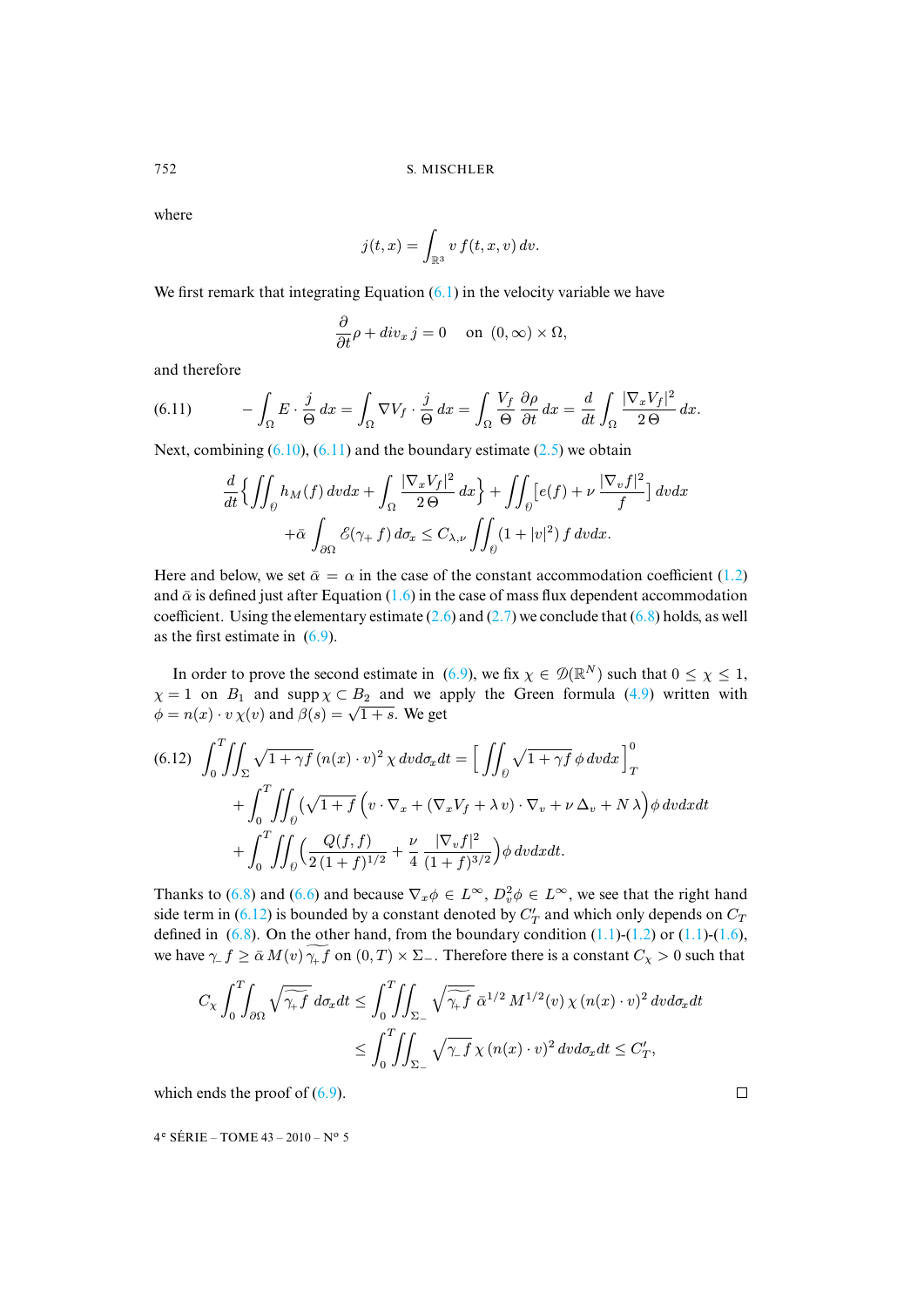<span id="page-35-0"></span>We can now specify the sense of the solution we deal with. With DiPerna and Lions [35, 37, 39, 52] we say that  $0 \le f \in C([0,\infty); L^1(\mathcal{O}))$  is a renormalized solution of (6.1)- $(6.2)$ - $(1.1)$ - $(1.8)$  if f satisfies the a priori physical bound  $(6.8)$  and is a solution of

(6.13) 
$$
\frac{\partial}{\partial t}\beta(f) + v \cdot \nabla_x \beta(f) + (\nabla_x V_f + \lambda v) \cdot \nabla_v \beta(f) - \nu \Delta_v \beta(f) =
$$

$$
= \beta'(f) (Q(f, f) + \lambda N f) - \nu \beta''(f) |\nabla_v f|^2 \text{ in } \mathcal{D}'((0, T) \times \mathcal{O}),
$$

for all time  $T > 0$  $T > 0$ , and all  $\beta \in \mathcal{B}_5$ , the [class](#page-22-2) of all functio[ns](#page-3-2)  $\beta \in C^2(\mathbb{R})$  $\beta \in C^2(\mathbb{R})$  $\beta \in C^2(\mathbb{R})$  such that  $|\beta''(s)| \le C/(1+s), |\beta'(s)| \le C/\sqrt{1+s}, \forall s \ge 0.$  Thanks to (6.8) (and (6.6)) w[e see](#page-33-1) that each term in Equation (6.13) makes sense. Next, the trace functions  $f(0,.)$  and  $\gamma f$  defined by Theorem 4.5 through the Green formula  $(4.9)$  must satisfy  $(1.8)$  and  $(1.1)$ , say almost everywhere. Finally, we will always assume that  $\gamma f$  satisfies the additional bound (6.9).

Our main result is the following stability or compactness result. Once again, in order not to repeat several times the proof, we establish our result for the full VPFPB system a[nd th](#page-32-2)[e full](#page-32-3) VPB system, the same holds for the same equati[on w](#page-2-0)ith less terms.

<span id="page-35-1"></span>**THEOREM** 6.2. – Let  $(f_n)$  be a sequence of renormalized solutions to Equation (6.1)-(6.2) *such that the associated trace functions*  $\gamma f_n$  *satisfy* (1.1)*, with the linear reflection operator* (1.2) *when*  $\nu = 0$  *and a* possibly mass flux depending accommodation coefficient (1.6) *when*  $\nu > 0$ *(FP type models). Let us furthermore assume that both the sequence of solutions*  $(f_n)$  *and the trace sequence*  $(\gamma f_n)$  *satisfy (uniformly in n) the natural physical a priori bounds* 

$$
(6.14) \quad \sup_{[0,T]} \left\{ \iint_{\theta} f_n \left( 1 + |v|^2 + |\log f_n| \right) dv dx + \int_{\Omega} |\nabla_x V_{f_n}|^2 dx \right\} + \int_0^T \iint_{\theta} \left( e(f_n) + \nu \frac{|\nabla_v f_n|^2}{f_n} \right) dv dx dt + \int_0^T \int_{\partial \Omega} \mathcal{E} \left( \frac{\gamma + f_n}{M} \right) d\sigma_x dt \leq C_T.
$$

If  $f_n(0,.)$  *converges to*  $f_{in}$  *wea[kly i](#page-33-0)n*  $L^1(\theta)$  *then, up to the extraction of a subsequence,*  $f^n$ *converges weakly in*  $L^p(0,T;L^1(\theta))$  *for all*  $T > 0$  *and*  $p \in [1,\infty)$  *(the convergence being strong when*  $\nu > 0$ *) to a renormalized solution* f *to* (6.1)-(6.2) *with initial value*  $f_{in}$  *and which satisfies the physical estimates* (6.8)*. Furthermore, for any*  $\varepsilon > 0$  *and*  $T > 0$ *, there exists a measurable set*  $A \subset (0,T) \times \partial\Omega$  *such that meas*  $((0,T) \times \partial\Omega \setminus A) < \varepsilon$  *and* 

$$
\gamma_+ f_n \rightharpoonup \gamma_+ f \quad weakly \ in \quad L^1(A \times \mathbb{R}^N, d\lambda_1),
$$

*(the convergence being strong when*  $\nu > 0$ *). As a consequence we can pass to the limit in the boundary refl[ectio](#page-4-0)n condi[tion](#page-35-1)*  $(1.1)$  *(and*  $(1.6)$  *when*  $\nu > 0$ *), so that the trace condition is fulfilled and the trace estimate* (6.9) *holds.*

*Proof of Theorem* 6.2. From (6.14) we deduce, extracting a subsequence if necessary, that  $f_n$ converges weakly in  $L^p(0,T;L^1(\theta))$  ( $\forall p \in [1,\infty)$ ) to a function f and that the local mass density  $\rho_n = \rho_{f_n}$  satisfies (see [52])

$$
\sup_{[0,T]} \int_{\Omega} \rho_n(1+|\log \rho_n|) dx \leq C_T.
$$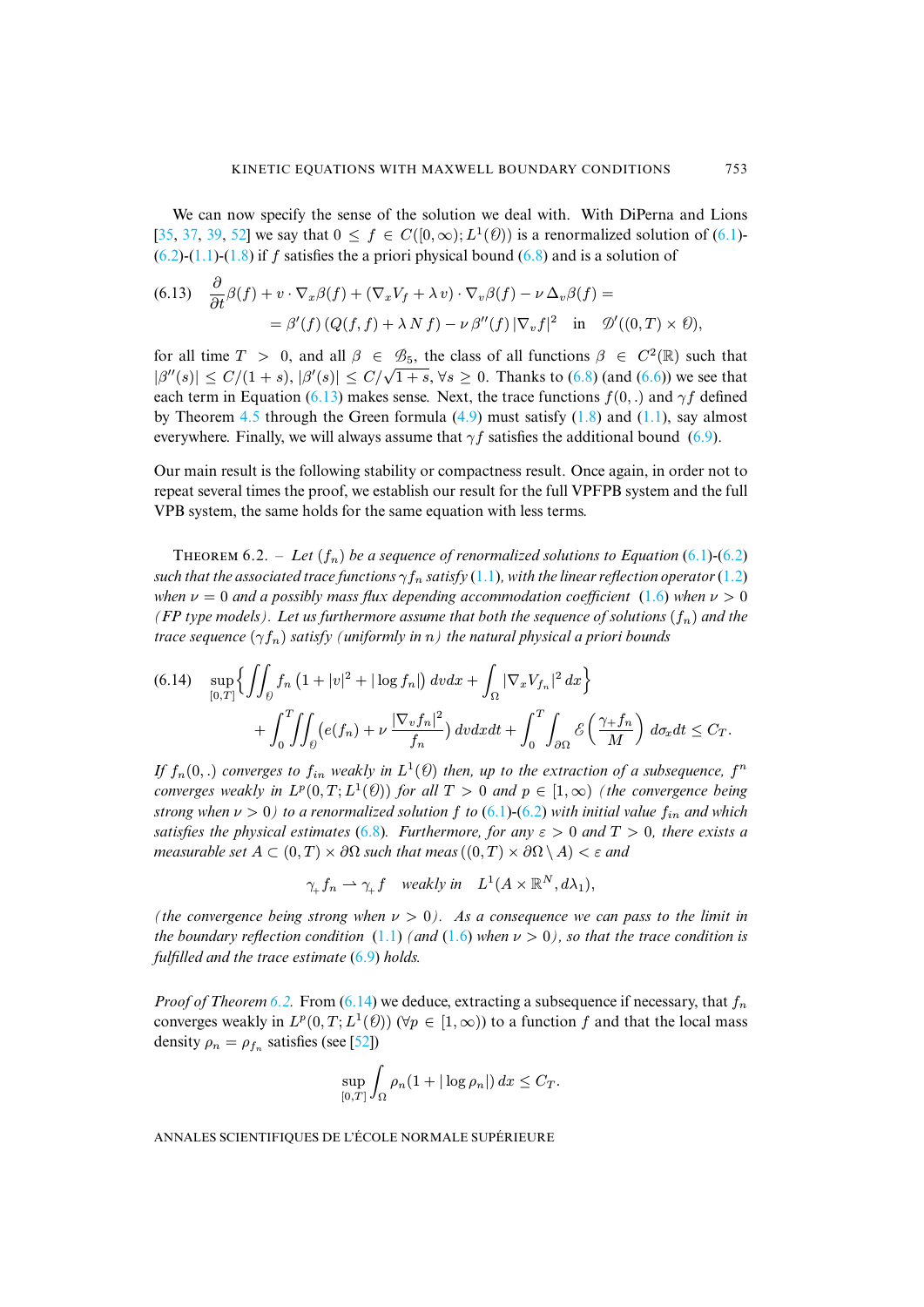In the case  $\nu = 0$ , using the velocity averaging lemma of [40, 42] and the standard properties of the Poisson equation, we also show (see for instan[ce \[5](#page-41-10)2] and [62])

$$
\rho^n \underset{n \to \infty}{\longrightarrow} \rho_f \text{ in } L^p(0,T;L^1(\Omega)) \quad \text{and} \quad \nabla_x V_{f_n} \underset{n \to \infty}{\longrightarrow} \nabla_x V_f \text{ in } L^p(0,T;W^{1,1} \cap L^a(\Omega))
$$

for all  $T \in (0, \infty)$  $T \in (0, \infty)$  $T \in (0, \infty)$ ,  $p \in [1, \infty)$  and  $a \in [1, 2)$ . It is also shown in [52] that

$$
\frac{Q^{\pm}(f_n, f_n)}{1+\delta\,f^n} \underset{n\to\infty}{\rightharpoonup} \bar{Q}^{\pm}_{\delta} \text{ weakly in } L^1((0,T)\times \mathcal O_R) \quad \text{and} \quad \bar{Q}^{\pm}_{\delta} \nearrow Q^{\pm}(f, f) \text{ a.e.}
$$

In the case  $\nu > 0$ , since the term on the right hand side of Equation (6.13) is bo[und](#page-40-10)ed in  $L^1$ , thanks to the uniform estimate (6.14), and since  $\Lambda_{E_{f_n}}$  is a hypoelliptic operator (see [35], [15, 49]), we obtain that, say,  $\log(1 + f^n)$  and next  $f^n$  converge a.e. (see [14] and [35]). We conclude that  $f^n \to f$  stro[ngly](#page-3-4) in  $L^p(0,T; L^1(\theta))$  $L^p(0,T; L^1(\theta))$  $L^p(0,T; L^1(\theta))$ ,  $\forall p \in [1,\infty)$ . It is also shown in [35] that

$$
\frac{Q(f_n, f_n)}{1 + f_n} \to \frac{Q(f, f)}{1 + f} \quad \text{strongly in} \quad L^1((0, T) \times \mathcal{O}_R).
$$

Therefore, using Theorem 5.1 or Theorem 5.2, we obtain that  $f$  satisfies the renormalized Equation (6.13) (first for the renormalizing function  $\beta \in \mathcal{B}_4$  and next for  $\beta \in \mathcal{B}_5$ ) and that

$$
\gamma f_n \stackrel{r}{\rightharpoonup} \gamma f
$$
 in the renormalized sense on  $(0, T) \times \Sigma$ ,

[as w](#page-40-10)[ell](#page-40-14) [as](#page-41-10)

$$
\gamma f_n \to \gamma f
$$
 a.e. on  $(0, T) \times \Sigma$ ,

when  $\nu > 0$ . It is worth mentioning that f also satisfies the physical estimate (6.8), see  $[35, 39, 52]$ . Next, from  $(1.1)$  we have

$$
\widetilde{\gamma_+ f_n} \le \bar{\alpha}^{-1} M^{-1}(v) \gamma_- f_n \quad \text{on} \quad (0, T) \times \Sigma_-,
$$

so that

$$
\widetilde{\gamma_+ f_n} \overset{r}{\rightharpoonup} \psi \quad \text{in} \quad (0, T) \times \partial \Omega, \quad \text{with} \quad \psi \le \bar{\alpha}^{-1} M^{-1}(v) \gamma_- f.
$$

Furthermore, repeating the proof of Lemma 6.1 we get that  $\psi \in L^{1/2}((0,T) \times \partial \Omega)$ . Now, we can apply Theorem 3.9 (with  $m(v) = M(v)$ ,  $y = (t, x)$ ,  $d\varpi_y(v) = \mathbf{1}_{\Sigma^x_+} |n(x) \cdot v| dv$ ,  $\phi_n = \gamma_+ f_n$  and  $d\nu(y) = d\sigma_x dt$ , which says that for every  $\varepsilon > 0$  there is  $A = A_\varepsilon \subset (0, T) \times \partial \Omega$ such that meas  $((0, T) \times \partial \Omega \backslash A) < \varepsilon$  and

$$
\gamma_+ f_n \rightharpoonup \gamma_+ f
$$
 weakly in  $L^1(A \times \mathbb{R}^N)$ .

In the case  $\nu > 0$ , si[nce w](#page-10-2)e already know the a.e. convergence, this convergence is in fact strong in  $L^1(A\times\mathbb{R}^N)$ . There is no difficulty in passing to the limit in the boundary condition so that f satisfies  $(1,1)$  and f satisfies the same physical estimate  $(6,9)$  thanks to the convexity argument of Theorem 2.5.  $\Box$ 

R 6.3. – *For the Boltzmann equation and the FPB [equa](#page-33-0)tion, as well as for the VP system and the VPFP system when the Poisson Equation* (6.2) *is provided with Neumann condition, we can prove the additional a priori estimate* (2.3) *on the trace function. As a consequence, we may also establish the a priori physical bound* (6.8) *for a time and position dependent wall temperature*  $\Theta = \Theta(t, x)$  *which satisfies* 

$$
0 < \Theta_0 \le \Theta(t, x) \le \Theta_1 < \infty.
$$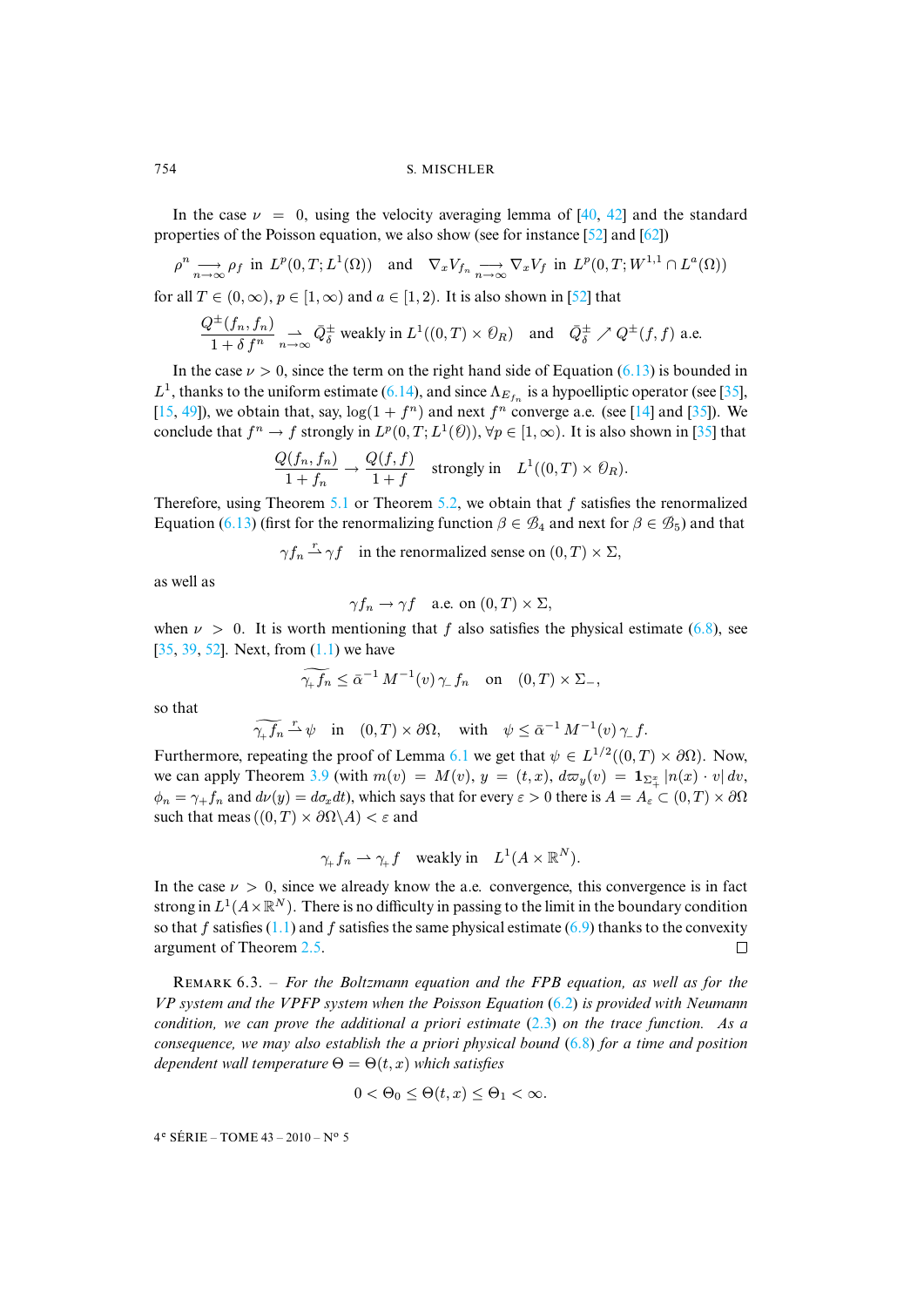*Therefore, the stability result and the corresponding existence result can be generalized to these kinds of boundary conditions. We refer to* [7] *and* [55] *for more details.*

REMARK 6.4. – *Consider the general reflection operator* 

(6.15) 
$$
\mathcal{R} \phi = \int_{v' \cdot n(x) > 0} k(v, v') \phi(v') v' \cdot n(x) dv'
$$

*where the measurable function* k *satisfies the usual non-negative, normalization and reciprocity conditions*

(6.16) 
$$
k \geq 0, \qquad \int_{v \cdot n(x) < 0} k(v, v') dv = 1, \qquad \mathcal{R} M = M,
$$

*where* M *is the normalized Maxwellian* (1.3)*. For that reflection operator* (6.15)*, we can prove that a solution* f *to Equations* (6.1)*-*(6.2)*-*(1.1) *formally satisfies the a priori physical estimate*  $(6.8)$ - $(6.9)$  *with*  $\mathcal E$  *replaced by* 

$$
\mathcal{E}_k(\phi/M) := \int_{v \cdot n(x) > 0} \left[ h\left(\frac{\phi}{M}\right) - h\left(\frac{\mathcal{R}\phi}{M}\right) \right] M v \cdot n(x) \, dv.
$$

*By Jensen ine[quali](#page-2-0)ty one can prove that*  $\mathcal{E}_k$  *[is n](#page-3-4)on-negative, [see](#page-4-0)* [29, 34, 44]*. How[ever,](#page-10-2) we do not know whether our analysis can be adapted to this general kernel. Nevertheless, considering a sequence*  $(f_n)$  $(f_n)$  $(f_n)$  *of solutions which satisfies the uniform interior estimate in*  $(6.14)$ *, we can pass to the limit in* (1.1) *with th[e](#page-39-3) [help](#page-40-3) [of T](#page-41-3)heorem 5.1 or Theorem 5.2 and of Proposition 3.5.4, and we get that the limit function* f *is a solution which trace* γf *satisfies the boundary inequality condition* (1.10)*. That extends and generalizes previous results known for the Boltzmann equation, see for instance* [7, 28, 55]*.*

#### **Appendix**

# **More about the renormalized convergence**

We come back to the notion of renormalized convergenc[e and](#page-12-1) main[ly di](#page-19-1)scuss its relationship with the biting- $L^1$  weak convergence.

REMARK A.1. - 1. Hypothesis  $\psi \in L^0(Y)$  in Theorem 3.7 (and (3.4)) is fundamental, *since for example, the sequence*  $(\psi_n)$  *defined by*  $\psi_n = \psi \equiv +\infty$   $\forall n$  *does converge in the renormalized sense to*  $\psi$ *, but*  $(\psi_n)$  *do[es no](#page-19-1)t c[onver](#page-19-1)ge (and none of its subsequences) in the biting* L 1 *-weak sense.*

2. The (asymptotically) boundedness of  $(\psi_n)$  in  $L^0$  does not guarantee that  $(\psi_n)$  satisfies, *up to the extraction of a subsequence,* (3.3) *or* (3.4)*. An instructive example is the following: we define*  $u(y) = 1/y$  *on*  $Y = [0, 1]$  *that we extend by* 1*-periodicity to* R, *and we set*  $\psi_n(y) = u(ny)$  for  $y \in Y$ . Therefore,  $(\psi_n)$  is obviously bounded in  $L^a(Y)$  for all  $a \in [0,1)$ *and converges to*  $\psi \equiv +\infty$  *in the renormalized sense.* 

PROPOSITION A.2. – 1. There exists  $(\phi_n)$  which r-converges but does not b-converges.

<span id="page-37-0"></span>*2. There exists*  $(\phi_n)$  *which b-converges but does not r-converges.* 

*3. Given a sequence*  $(\phi_n)$ *, the property* 

(A.1)

*for any subsequence*  $(\phi_{n'})$  *there exists a subsequence*  $(\phi_{n''})$  *of*  $(\phi_{n'})$  *such that*  $\phi_{n''}$   $\stackrel{ww}{\rightarrow} \phi$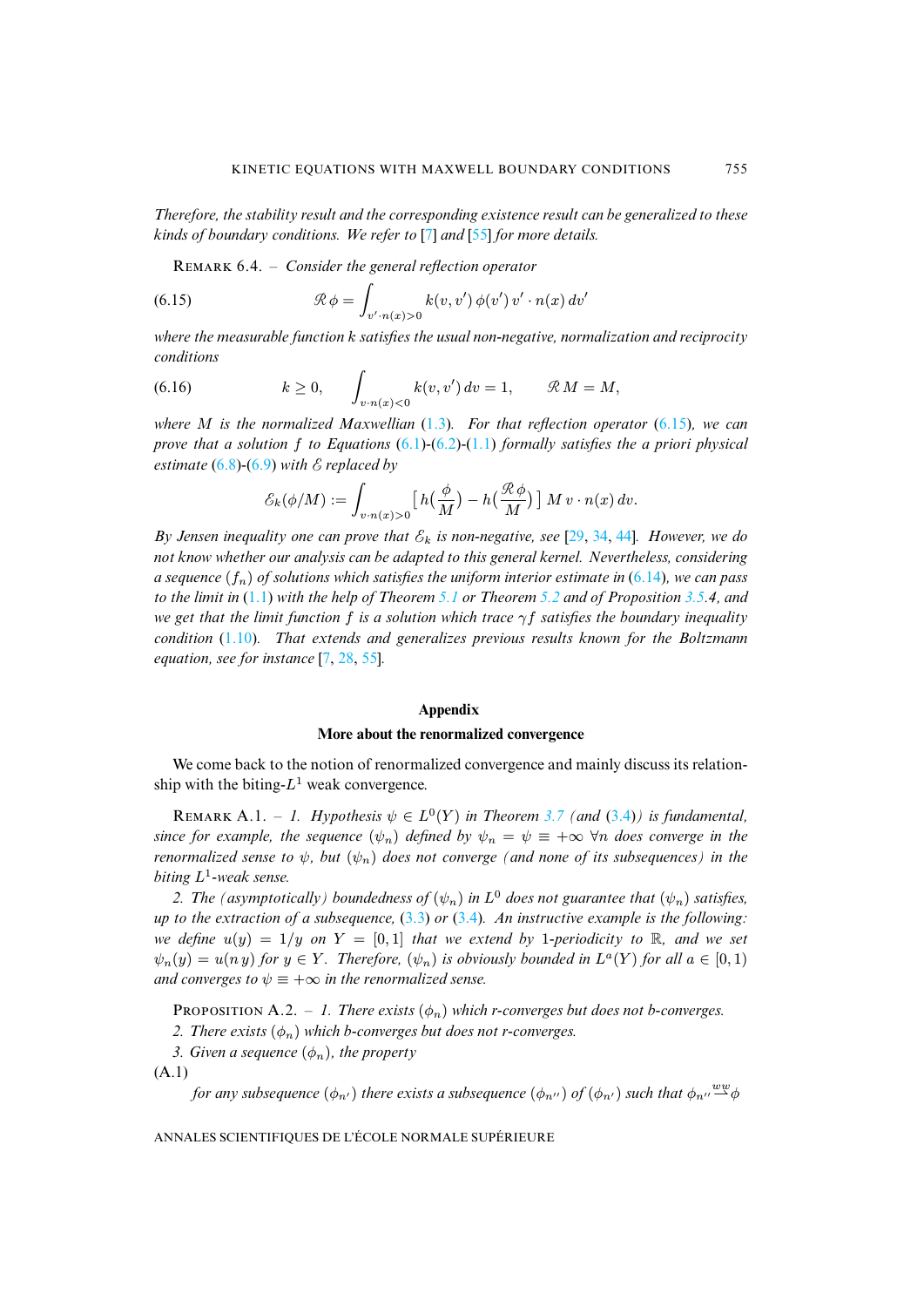does not imply  $\phi_n\overset{ww}{\rightharpoonup}\phi$ , where  $\overset{ww}{\rightharpoonup}$  denotes either the b-convergence or the r-convergence. As *a consequence, the b-co[nverg](#page-4-0)ence and the r-convergence are not associated to any Hausdorff (separated) topological structure.*

*Proof of Proposition A.2. Points 1 and 3.* Let  $(\phi_n)$  be the sequence defined by  $\phi_n = \phi_{p,k} = p \mathbf{1}_{[k/p,(k+1)/p]}$  where  $p \in \mathbb{N}^*, 0 \le k \le p-1$  and  $n = 1+2+\dots+p+k$ . Then  $(\phi_n)$  is bounded in  $L^1$  and clearly r-converges to 0, but does not b-converge. Moreover, for any subsequence ( $\phi_{n\ell}$ ) we can find a second subsequence ( $\phi_{n\ell}$ ) such that  $\phi_{n\ell}$  b-converges to 0.

*Points 2 and 3.* Consider  $\mu_y = \mu$  and  $\nu_y = \nu$  two Young measures on  $Y = [0, 1]$  such that

$$
\int_{\mathbb{R}} z \,\mu(dz) = \int_{\mathbb{R}} z \,\nu(dz) =: \phi \in L^1(Y),
$$
\n
$$
\int_{\mathbb{R}} T_M(z) \,\mu(dz) \neq \int_{\mathbb{R}} T_M(z) \,\nu(dz) \quad \forall \, M > 0,
$$

and define  $(u_n)$  (resp.  $(v_n)$ ) a sequence of  $L^1$  functions associated to  $\mu$  (resp.  $\nu$ ), such that for [any](#page-42-5)  $f \in C(\mathbb{R})$ 

$$
f(u_n) \rightharpoonup \bar{f} := \int_{\mathbb{R}} f(z) \,\mu_y(dz) \qquad \text{(resp. } f(v_n) \rightharpoonup \tilde{f} := \int_{\mathbb{R}} f(z) \,\nu_y(dz) \text{)},
$$

see [63, Theorem 5], [69]. Then define  $(\phi_n)$  by setting  $\phi_{2n} = u_n$ ,  $\phi_{2n+1} = v_n$ . In such a way, we have exhibited a sequence  $(\phi_n)$  which does not r-converge (for instance does not  $(T_M)$ -renormalized converge) but converges to  $\phi$  in the weak  $L^1$  sense, and thus b-converges to  $\phi$ . Moreover, for any subsequence  $(\phi_{n'})$  $(\phi_{n'})$ , there exists a second subsequence  $(\phi_{n''})$  which either converges to  $\bar{T}_M$  (if  $\{n'\}$  contains an infinity of even integer numbers) or to  $\tilde{T}_M$  (if  $\{n'\}$ contains an infinity of odd integer numbers). Because  $\bar{T}_M \nearrow \phi$  and  $\tilde{T}_M \nearrow \phi$  when  $M \nearrow \infty$ , in both case  $\phi_{n^{\prime\prime}}$  r-converges to  $\phi$ , and (A.1) holds.  $\Box$ 

#### **Acknowledgments**

I would like to thank T. Horsin and O. Kavian for many helpful discussions on weak-weak convergence. I express my gratitude to J. Soler for his kind hospitality while I was visiting at the Universidad de Granada where part of this work has been done. Financial support from TMR (ERB FMBX CT97 0157) for that visit is gratefully acknowledged. I would also like to thank F. Murat and F. Castaing for quoting additional references and for their useful comments.

## **REFERENCES**

- <span id="page-38-1"></span><span id="page-38-0"></span> $[1]$  N. B. ABDALLAH, Weak solutions of the initial-boundary value problem for the Vlasov-Poisson system, *Math. Methods Appl. Sci.* **17** (1994), 451–476.
- [2] E. ACERBI, N. FUSCO, Semicontinuity problems in the calculus of variations, *Arch. Rational Mech. Anal.* **86** (1984), 125–145.
- [3] V. I. AGOSHKOV, The existence of traces of functions in spaces used in problems of transport theory, *Dokl. Akad. Nauk SSSR* **288** (1986), 265–269.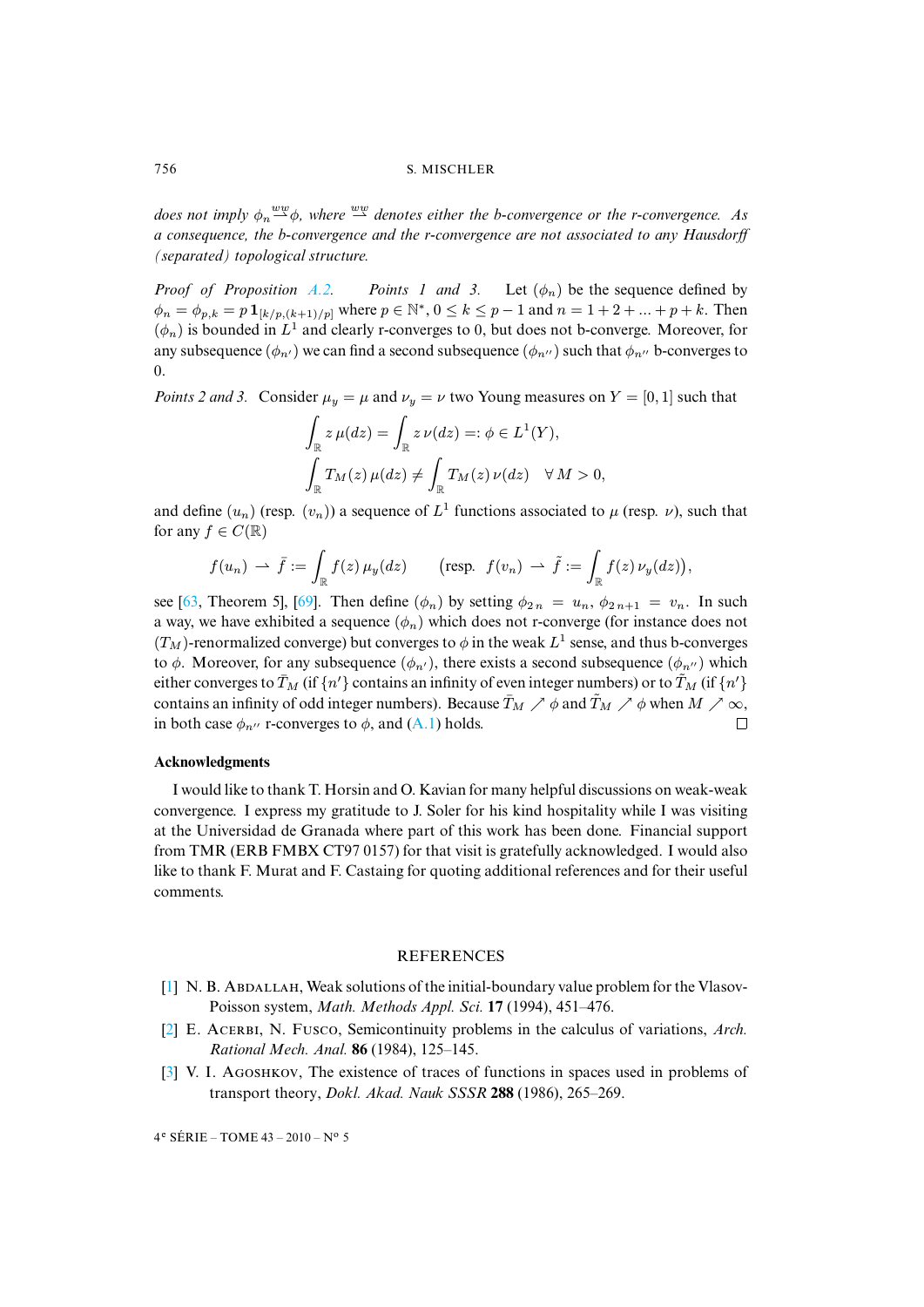- <span id="page-39-11"></span><span id="page-39-1"></span>[4] R. ALEXANDRE, Weak solutions of the Vlasov-Poisson initial-boundary value problem, *Math. Methods Appl. Sci.* **16** (1993), 587–607.
- <span id="page-39-2"></span> $[5]$  L. ARKERYD, C. CERCIGNANI, A global existence theorem for the initial-boundary value problem for the Boltzmann equation when the boundaries are not isothermal, *Arch. Rational Mech. Anal.* **125** (1993), 271–287.
- <span id="page-39-3"></span>[\[6\]](http://smf.emath.fr/Publications/AnnalesENS/4_43/html/ens_ann-sc_43_5.html#7) L. ARKERYD, A. HEINTZ. On the solvability and asymptotics of the Boltzmann equation in irregular domains, *Comm. Partial Differential Equations* **22** (1997), 2129– 2152.
- <span id="page-39-16"></span><span id="page-39-4"></span>[7] L. ARKERYD, N. MASLOVA, On diffuse reflection at the boundary for the Boltzmann equation and related equations, *J. Statist. Phys.* **77** (1994), 1051–1077.
- <span id="page-39-13"></span>[8] L. ARKERYD, A. NOURI, Boltzmann asymptotics with diffuse reflection boundary conditions, *Monatsh. Math.* **123** (1997), 285–298.
- [9] J. M. BALL, F. MURAT, Remarks on Chacon's biting lemma, Proc. Amer. Math. Soc. **107** (1989), 655–663.
- <span id="page-39-12"></span>[\[10\]](http://smf.emath.fr/Publications/AnnalesENS/4_43/html/ens_ann-sc_43_5.html#11) C. BARDOS, Problèmes aux limites pour les équations aux dérivées partielles du premier ordre à coefficients réels; théorèmes d'approximation; application à l'équation de transport, *Ann. Sci. École Norm. Sup.* **3** (1970), 185–233.
- <span id="page-39-9"></span><span id="page-39-0"></span>[11] R. BEALS, V. PROTOPOPESCU, Abstract time-dependent transport equations, *J. Math. Anal. Appl.* **121** (1987), 370–405.
- [12] A. BOGDANOV, V. DUBROVSKY, M. KRUTYKOV, D. KULGINOV, V. STRELCHENYA, *Interaction of gases with surfaces*, Lecture Notes in Physics **m25**, Springer, 1995.
- <span id="page-39-5"></span>[\[13\]](http://smf.emath.fr/Publications/AnnalesENS/4_43/html/ens_ann-sc_43_5.html#14) L. L. BONILLA, J. A. CARRILLO, J. SOLER, Asymptotic behavior of an initial boundary value problem for the Vlasov-Poisson-Fokker-Planck system, *J. Funct. Anal.* **111** (1993), 239–258.
- <span id="page-39-6"></span> $[14]$  F. Bouchur, Existence and uniqueness of a global smooth solution for the Vlasov-Poisson-Fokker-Planck system in three dimensions, *J. Funct. Anal.* **111** (1993), 239– 258.
- <span id="page-39-7"></span>[15] F. BOUCHUT, Smoothing effect for the non-linear Vlasov-Poisson-Fokker-Planck system, *J. Differential Equations* **122** (1995), 225–238.
- <span id="page-39-15"></span>[\[16\]](http://smf.emath.fr/Publications/AnnalesENS/4_43/html/ens_ann-sc_43_5.html#17) F. BOUCHUT, J. DOLBEAULT, On long time asymptotics of the Vlasov-Fokker-Planck equation and of the Vlasov-Poisson-Fokker-Planck system with Coulombic and Newtonian potentials, *Differential Integral Equations* **8** (1995), 487–514.
- <span id="page-39-14"></span><span id="page-39-10"></span>[17] J. K. BROOKS, R. V. CHACON, Continuity and compactness of measures, *Adv. in Math.* **37** (1980), 16–26.
- [18] M. CANNONE, C. CERCIGNANI, A trace theorem in kinetic theory, *Appl. Math. Lett.* **4** (1991), 63–67.
- <span id="page-39-8"></span>[\[19\]](http://smf.emath.fr/Publications/AnnalesENS/4_43/html/ens_ann-sc_43_5.html#20) J. A. CARRILLO, Global weak solutions for the initial-boundary-value problems to the Vlasov-Poisson-Fokker-Planck system, *Math. Methods Appl. Sci.* **21** (1998), 907– 938.
- $[20]$  J. A. CARRILLO, J. SOLER, On the initial value problem for the Vlasov-Poisson-Fokker-Planck system with initial data in  $L^p$  spaces, Math. Methods Appl. Sci. 18 (1995), 825–839.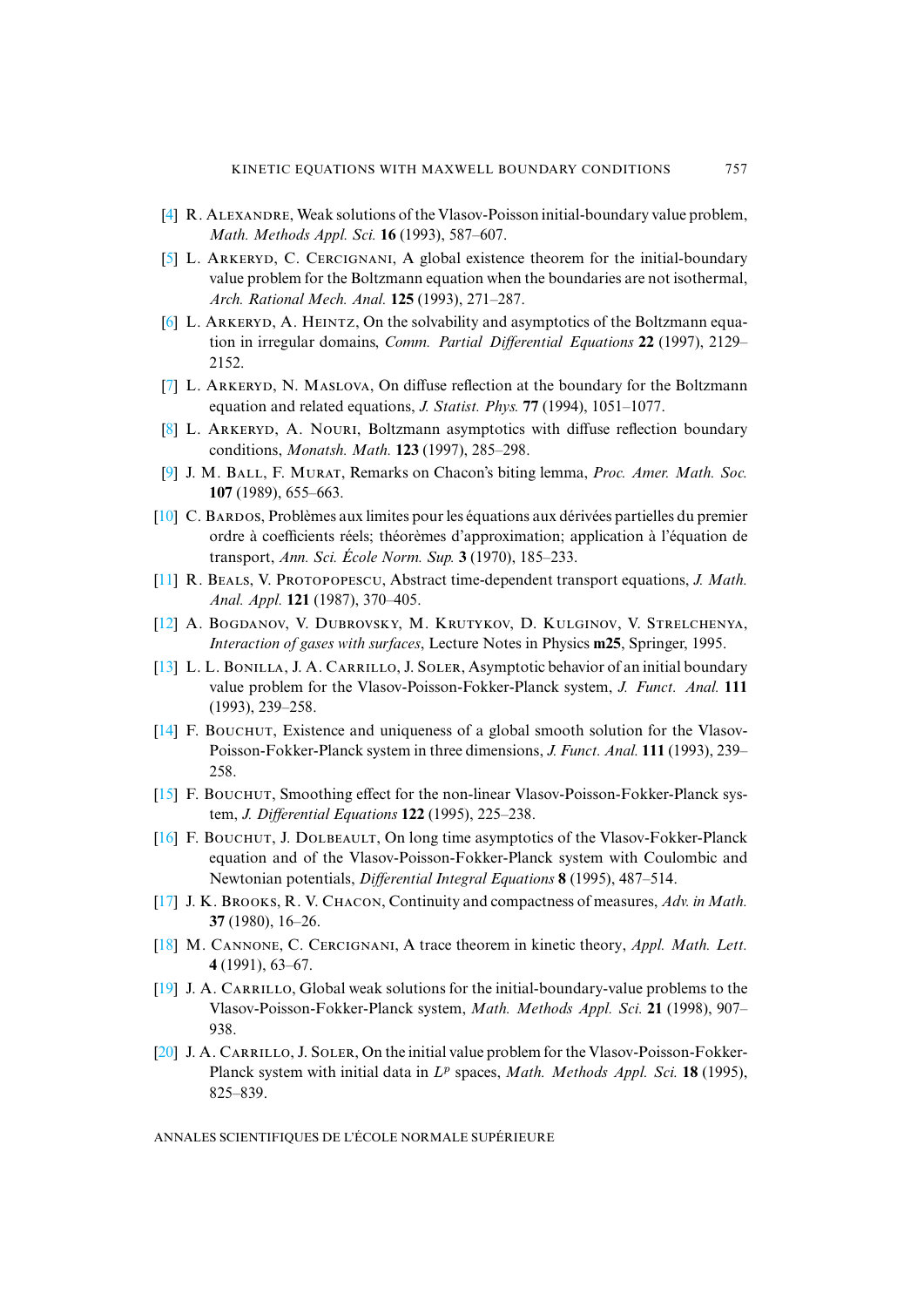- <span id="page-40-5"></span><span id="page-40-4"></span> $[21]$  J. A. CARRILLO, J. SOLER, On the Vlasov-Poisson-Fokker-Planck equations with measures in Morrey spaces as initial data, *J. Math. Anal. Appl.* **207** (1997), 475–495.
- <span id="page-40-6"></span>[\[22\]](http://smf.emath.fr/Publications/AnnalesENS/4_43/html/ens_ann-sc_43_5.html#23) J. A. CARRILLO, J. SOLER, J. L. VÁZQUEZ, Asymptotic behaviour and self-similarity for the three-dimensional Vlasov-Poisson-Fokker-Planck system, *J. Funct. Anal.* **141** (1996), 99–132.
- <span id="page-40-12"></span>[23] F. CASTELLA, The Vlasov-Poisson-Fokker-Planck system with infinite kinetic energy, *Indiana Univ. Math. J.* **47** (1998), 939–964.
- [24] P. CEMBRANOS, J. MENDOZA, *Banach spaces of vector-valued functions*, Lecture Notes in Math. **1676**, Springer, 1997.
- <span id="page-40-2"></span>[25] C. CERCIGNANI, *The Boltzmann equation and its applications*, Applied Mathematical Sciences **67**, Springer, 1988.
- [26] C. CERCIGNANI, Scattering kernels for gas/surface interaction, in *Proceeding of the workshop on hypersonic flows for reentry problems*, INRIA, 1990, 9–29.
- <span id="page-40-3"></span>[27] C. CERCIGNANI, On the initial-boundary value problem for the Boltzmann equation, *Arch. Rational Mech. Anal.* **116** (1992), 307–315.
- <span id="page-40-0"></span>[\[28\]](http://smf.emath.fr/Publications/AnnalesENS/4_43/html/ens_ann-sc_43_5.html#29) C. CERCIGNANI, Initial-boundary value problems for the Boltzmann equation, in *Proceedings of the Second International Workshop on Nonlinear Kinetic Theories and Mathematical Aspects of Hyperbolic Systems (Sanremo, 1994)*, **25**, 1996, 425–436.
- <span id="page-40-9"></span><span id="page-40-1"></span>[29] C. CERCIGNANI, R. ILLNER, M. PULVIRENTI, *The mathematical theory of dilute gases*, Applied Mathematical Sciences **106**, Springer, 1994.
- [30] C. CERCIGNANI, M. LAMPIS, A. LENTATI, A new scattering kernel in kinetic theory of gases, *Transport Theory Statist. Phys.* **24** (1995), 1319–1336.
- <span id="page-40-8"></span>[31] M. CESSENAT, Théorèmes de trace  $L^p$  pour des espaces de fonctions de la neutronique, *C. R. Acad. Sci. Paris Sér. I Math.* **299** (1984), 831–834, **300** (1985), 89–92.
- [32] S. CHANDRESEKHAR, Stochastic problems in physics and astronomy, *Rev. Modern Phys.* **15** (1943), 1–89.
- <span id="page-40-10"></span>[33] R. COIFMAN, P.-L. LIONS, Y. MEYER, S. SEMMES, Compensated compactness and Hardy spaces, *J. Math. Pures Appl.* **72** (1993), 247–286.
- <span id="page-40-7"></span>[34] J. S. DARROZÈS, J. P. GUIRAUD, Généralisation formelle du théorème H en présence de parois, *C. R. Acad. Sci. Paris* **262** (1966), 368–371.
- <span id="page-40-11"></span>[35] R. DIPERNA, P.-L. LIONS, On the Fokker-Planck-Boltzmann equation, *Comm. Math. Phys.* **120** (1988), 1–23.
- <span id="page-40-13"></span>[36] R. DIPERNA, P.-L. LIONS, Solutions globales d'équations du type Vlasov-Poisson, *C. R. Acad. Sci. Paris Sér. I Math.* **307** (1988), 655–658.
- [37] R. DIPERNA, P.-L. LIONS, On the Cauchy problem for Boltzmann equations: global existence and weak stability, *Ann. of Math.* **130** (1989), 321–366.
- <span id="page-40-14"></span>[38] R. DIPERNA, P.-L. LIONS, Ordinary differential equations, transport theory and Sobolev spaces, *Invent. Math.* **98** (1989), 511–547.
- [39] R. DIPERNA, P.-L. LIONS, Global solutions of Boltzmann's equation and the entropy inequality, *Arch. Rational Mech. Anal.* **114** (1991), 47–55.
- [40] R. DIPERNA, P.-L. LIONS, Y. MEYER,  $L^p$  regularity of velocity averages, *Ann. Inst. H. Poincaré Anal. Non Linéaire* **8** (1991), 271–287.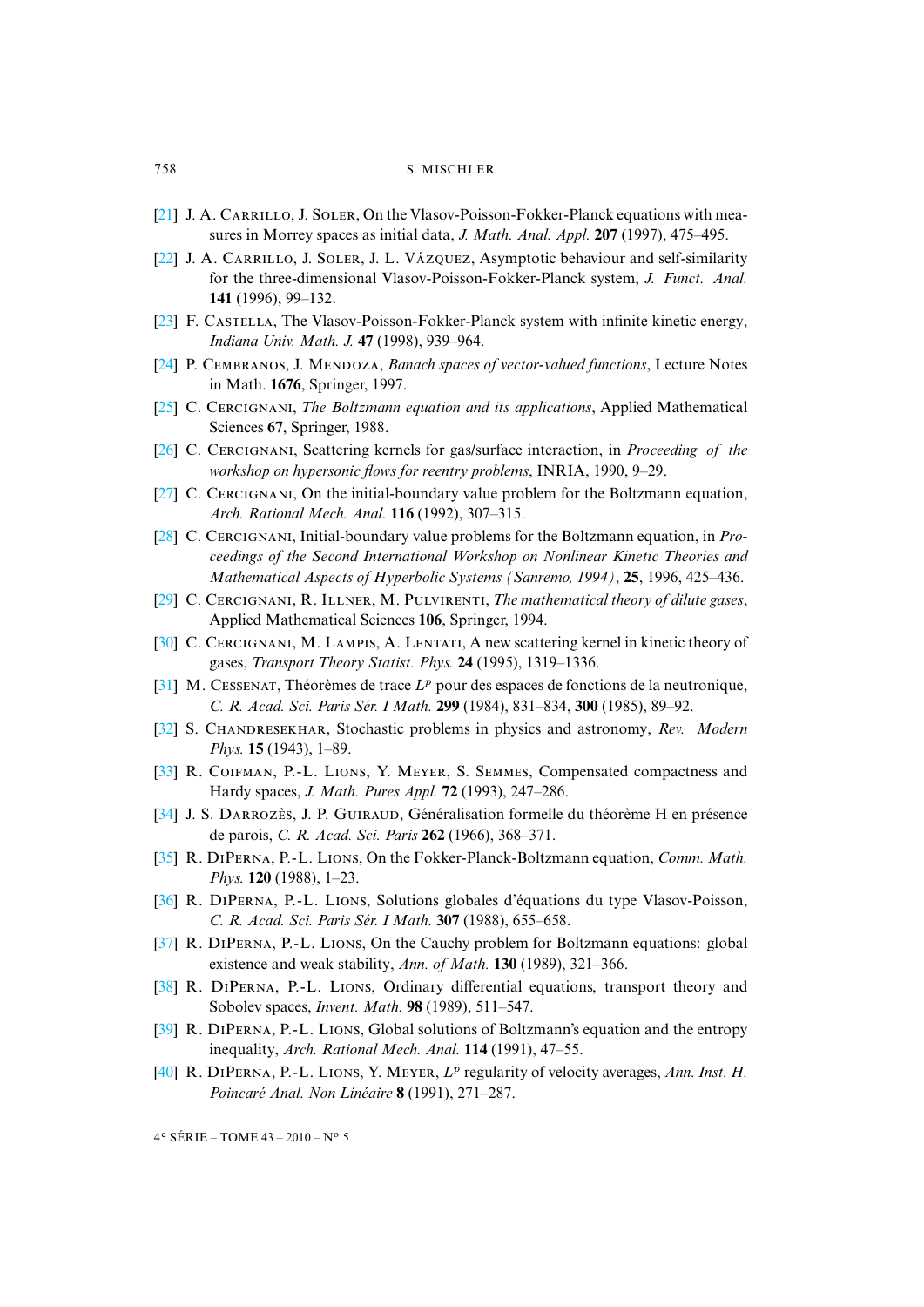- <span id="page-41-13"></span><span id="page-41-4"></span>[41] V. F. GAPOSHKIN, Convergences and limit theorems for sequences of random variables, *Theory of Probability App.* **17** (1979), 379–400.
- [42] F. GOLSE, P.-L. LIONS, B. PERTHAME, R. SENTIS, Regularity of the moments of the solution of a transport equation, *J. Funct. Anal.* **76** (1988), 110–125.
- <span id="page-41-8"></span><span id="page-41-1"></span>[43] T. GOUDON, Existence of solutions of transport equations with nonlinear boundary conditions, *European J. Mech. B Fluids* **16** (1997), 557–574.
- [44] T. G, Sur quelques questions relatives à la théorie cinétique des gaz et à l'équation de Boltzmann, thèse de doctorat, Université de Bordeaux, 1997.
- <span id="page-41-6"></span>[\[45\]](http://smf.emath.fr/Publications/AnnalesENS/4_43/html/ens_ann-sc_43_5.html#46) W. GREENBERG, C. VAN DER MEE, V. PROTOPOPESCU, *Boundary value problems in abstract kinetic theory*, Operator Theory: Advances and Applications **23**, Birkhäuser, 1987.
- <span id="page-41-2"></span><span id="page-41-0"></span>[46] Y. Guo, Global weak solutions of the Vlasov-Maxwell system with boundary conditions, *Comm. Math. Phys.* **154** (1993), 245–263.
- [47] K. HAMDACHE, Initial-boundary value problems for the Boltzmann equation: global existence of weak solutions, *Arch. Rational Mech. Anal.* **119** (1992), 309–353.
- <span id="page-41-12"></span>[48] A. HEINTZ, Boundary value problems for nonlinear Boltzmann equation in domains with irregular boundaries, Ph.D. Thesis, Leningrad State University, 1986.
- [49] L. H, Hypoelliptic second order differential equations, *Acta Math.* **119** (1967), 147–171.
- $[50]$  M. I. KADEC, A. PELCZYŃSKI, Bases, lacunary sequences and complemented subspaces in the spaces  $L_p$ , *Studia Math.* **21** (1961/1962), 161–176.
- <span id="page-41-10"></span>[\[51\]](http://smf.emath.fr/Publications/AnnalesENS/4_43/html/ens_ann-sc_43_5.html#52) I. K , Phenomenological aspects of gas-surface interaction, in *Fundamental problems in statistical mechanics, IV (Proc. Fourth Internat. Summer School, Jadwisin, 1977)*, Ossolineum, 1978, 439–467.
- [52] P.-L. LIONS, Compactness in Boltzmann's equation via Fourier integral operators and applications. I, II, III, *J. Math. Kyoto Univ.* **34** (1994), 391–427, 429–461, 539–584.
- <span id="page-41-3"></span>[53] P.-L. LIONS, Conditions at infinity for Boltzmann's equation, *Comm. Partial Differential Equations* **19** (1994), 335–367.
- <span id="page-41-11"></span>[54] J. C. MAXWELL, On stresses in rarefied gases arising from inequalities of temperature, *Phil. Trans. Roy. Soc. London* **170** (1879), Appendix 231–256.
- <span id="page-41-9"></span>[55] S. MISCHLER, On the initial boundary value problem for the Vlasov-Poisson-Boltzmann system, *Comm. Math. Phys.* **210** (2000), 447–466.
- <span id="page-41-7"></span>[56] S. Mischler, On the trace problem for solutions of the Vlasov equation, *Comm. Partial Differential Equations* **25** (2000), 1415–1443.
- $[57]$  R. PETTERSSON, On solutions to the linear Boltzmann equation with general boundary conditions and infinite-range forces, *J. Statist. Phys.* **59** (1990), 403–440.
- <span id="page-41-14"></span><span id="page-41-5"></span>[58] F. POUPAUD, Boundary value problems for the stationary Vlasov-Poisson system, *C. R. Acad. Sci. Paris* **311** (1990), 307–312.
- [59] K. REIN, J. WECKLER, Generic global classical solutions of the Vlasov-Fokker-Planck-Poisson system in three dimensions, *J. Differential Equations* **99** (1992), 59–77.
- [60] M. SAADOUNE, M. VALADIER, Extraction of a "good" subsequence from a bounded sequence of integrable functions, *J. Convex Anal.* **2** (1995), 345–357.